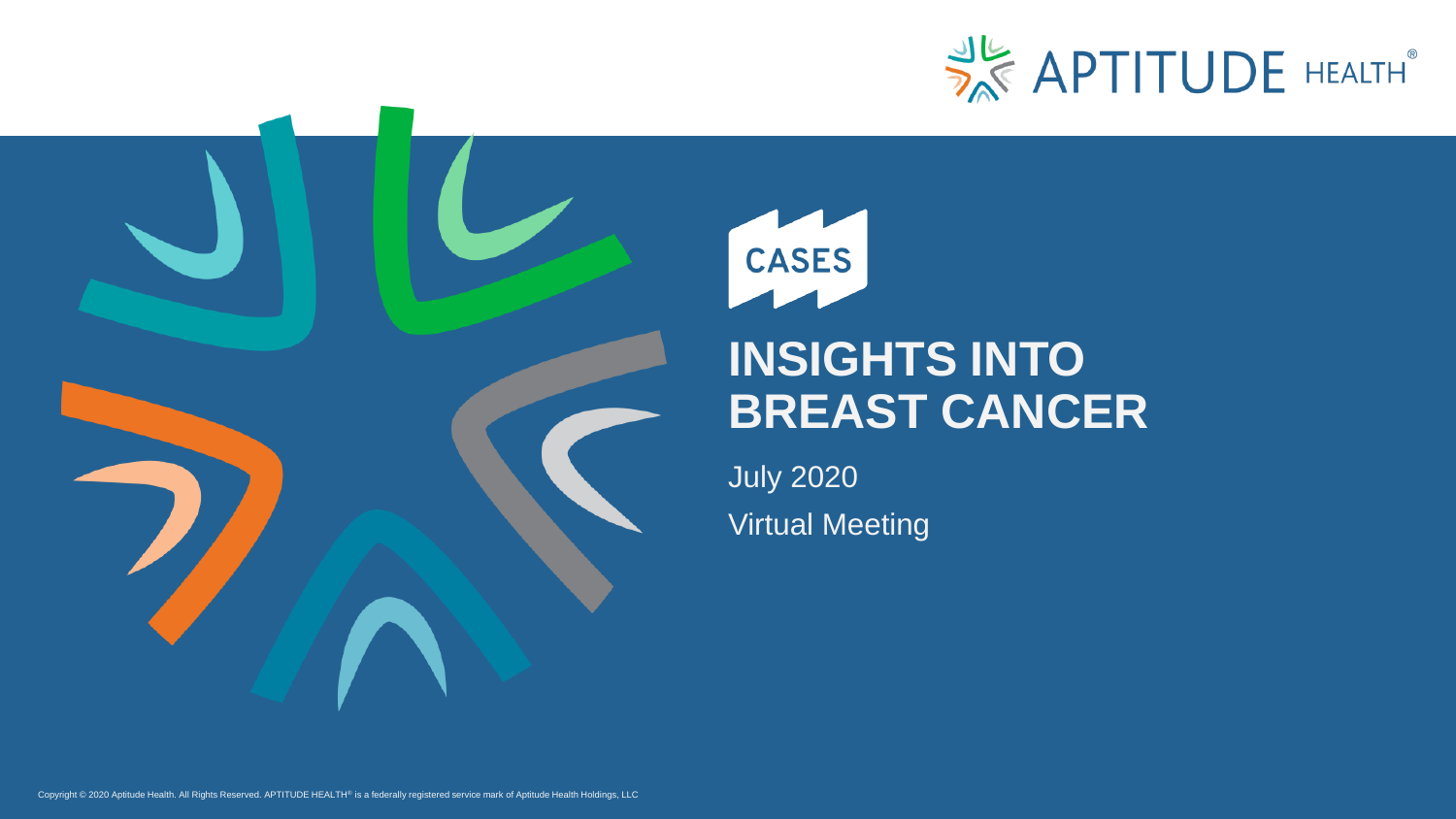## **HOW TO NAVIGATE THIS REPORT**





## Click to return to table of contents



Click to move to topic of interest or ARS supporting data



Click to return to previous slide

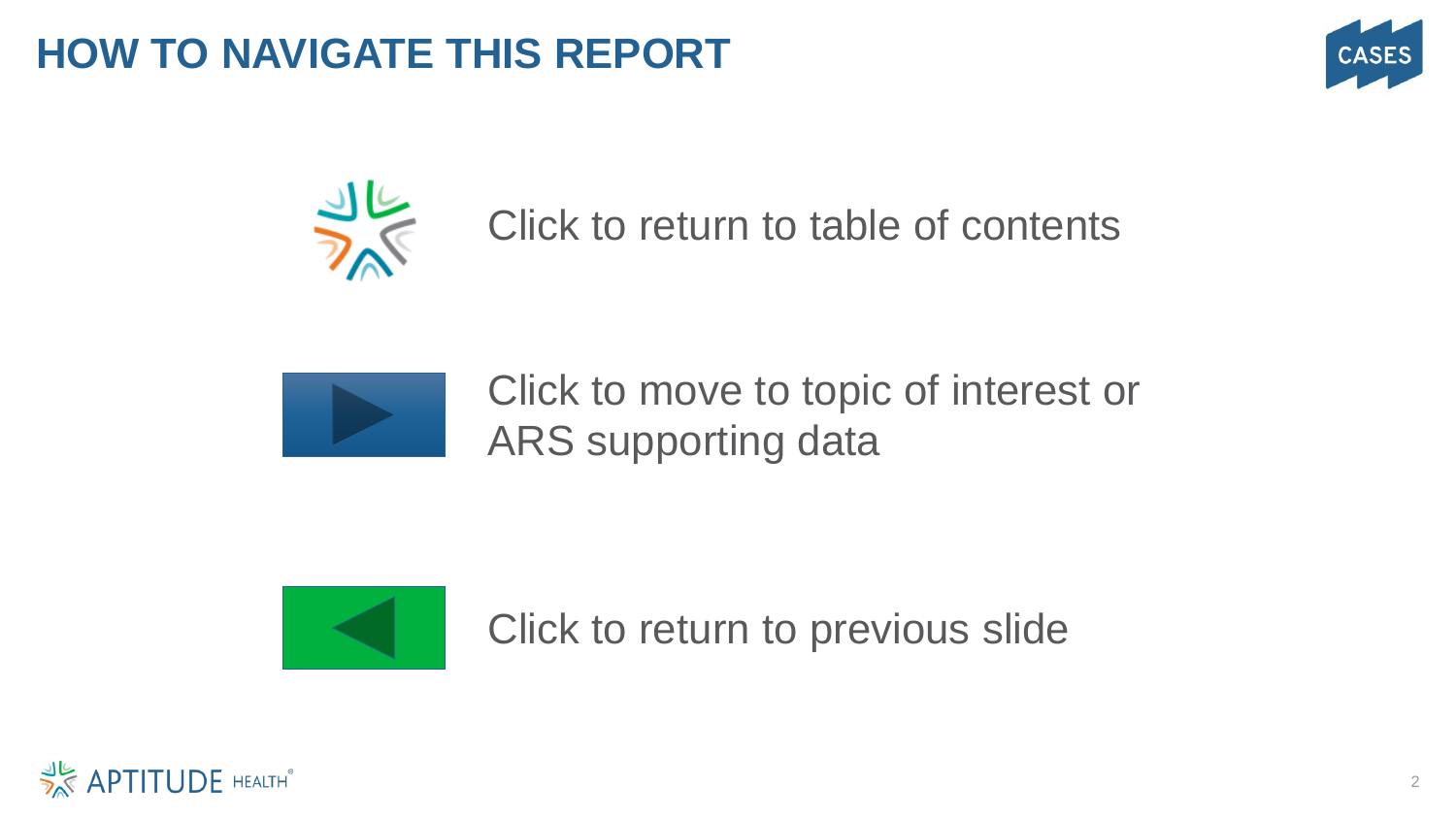## **CONTENTS**



| <b>Topic</b>                    | <b>Slide</b> |
|---------------------------------|--------------|
| <b>Study Objectives</b>         |              |
| <b>Report Snapshot</b>          |              |
| <b>Participant Demographics</b> | <b>P</b>     |
| Treatment of HR+ ABC            |              |
| Treatment of HER2+ ABC          |              |
| <b>Treatment of mTNBC</b>       |              |
| ARS Data: HR+ ABC               | <b>P</b>     |
| ARS Data: HER2+ ABC             |              |
| <b>ARS Data: mTNBC</b>          |              |

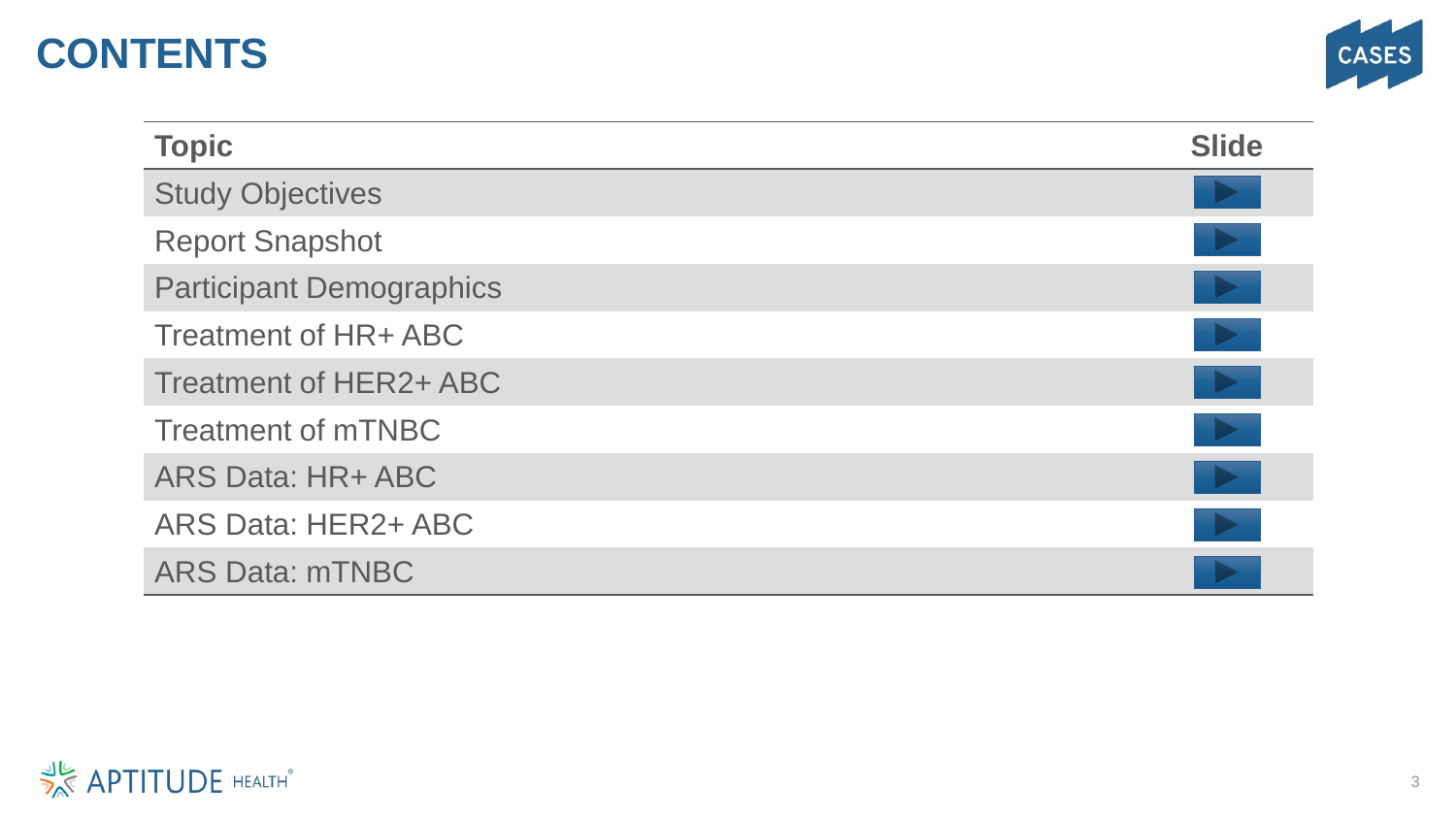## **STUDY OBJECTIVES**



To gain the perspectives of advisors from the southeast region of the United States on the following

- > Current treatment practices regarding therapy of HR+, HER2+, and triple-negative advanced breast cancer
- > Current treatment practice attitudes toward recently introduced and upcoming agents

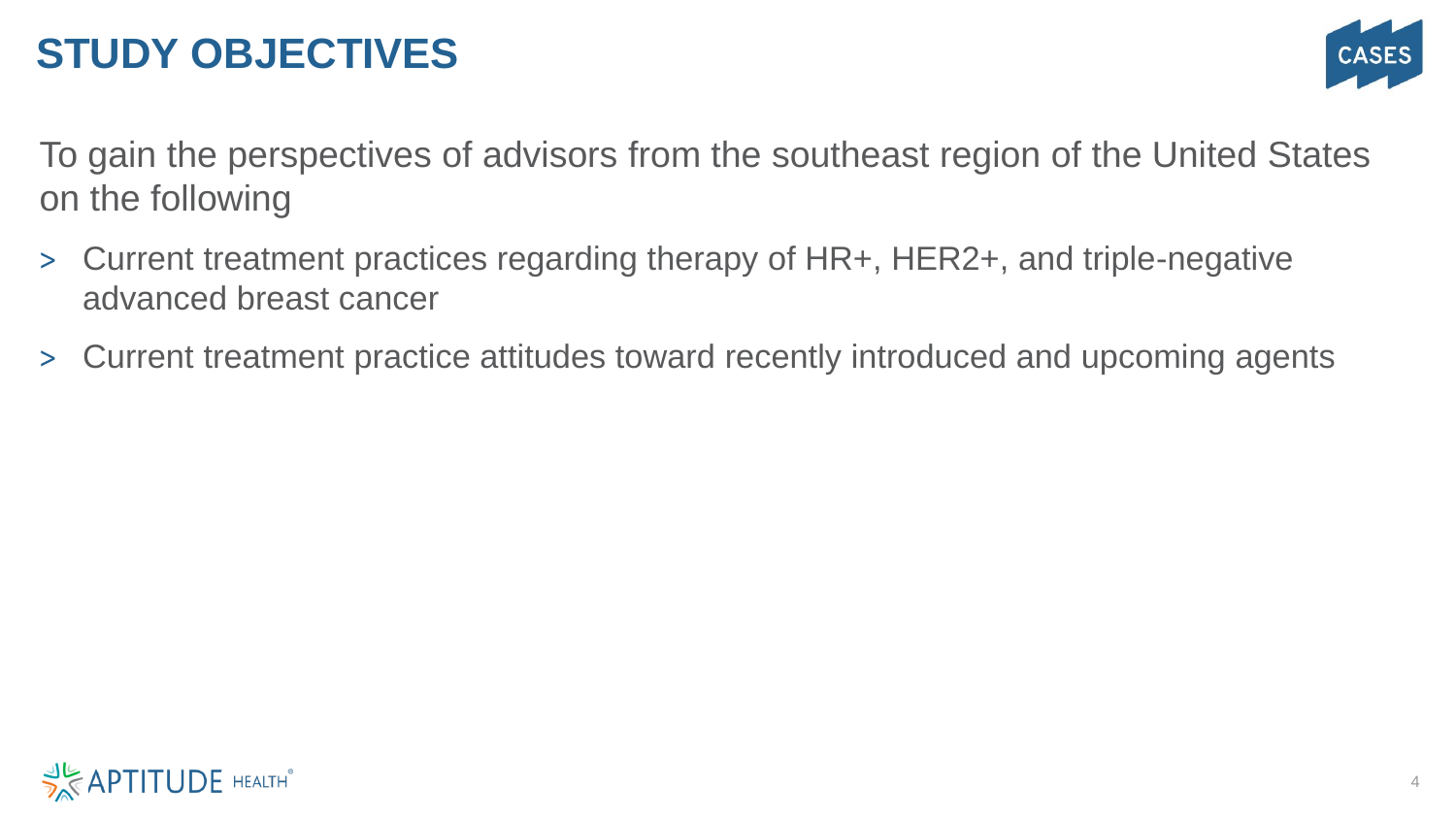## **REPORT SNAPSHOT**



- > A roundtable discussion, moderated by an Axess Oncology Network physician, focusing on treatment of metastatic breast cancer was held via a virtual platform on July 8, 2020
- > Disease state and data presentations were developed in conjunction with Adam Brufsky, MD, PhD, a medical expert from the University of Pittsburgh
- > The group of advisors comprised community oncologists from the southeast region of the United States
	- − Community oncologists were invited from Alabama, Georgia, Florida, South Carolina, Tennessee, and Virginia
	- − Attendees of the roundtable represented community oncologists from Florida, Georgia, South Carolina, and Virginia
- > Insights on the following therapies were obtained
	- − HR+: fulvestrant, letrozole, AIs, CDK4/6 inhibitors, PI3K and mTOR inhibitors, HDAC inhibitors, chemotherapies
	- − HER2+: trastuzumab (and potential biosimilars), lapatinib, pertuzumab, T-DM1, tucatinib, neratinib, AIs, mTOR inhibitors, chemotherapies
	- − TNBC: PARP inhibitors, pembrolizumab, enzalutamide, antibody-drug conjugates (sacituzumab govitecan, GPNMB), immunotherapy, chemotherapies
- > Data collection was accomplished through use of audience response system questioning and moderated discussion

### **APTITUDE HEALTH®**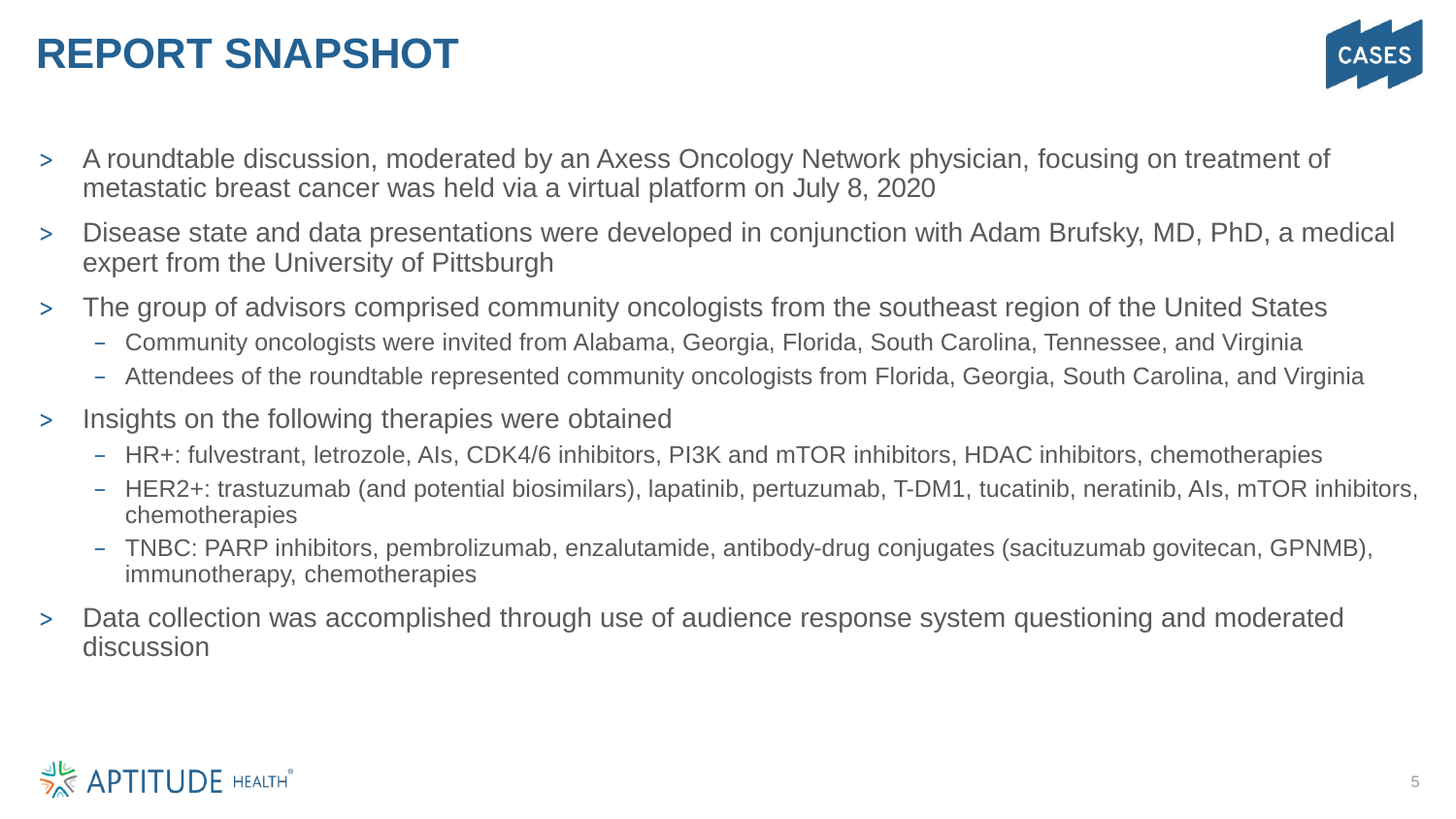## **PARTICIPANT DEMOGRAPHICS\* (1/2)**



**Approximately how many patients with HR+ ABC have you treated in the last year? (N = 6)**

**Approximately how many patients with HER2+ ABC have you treated in the past year? (N = 6)**

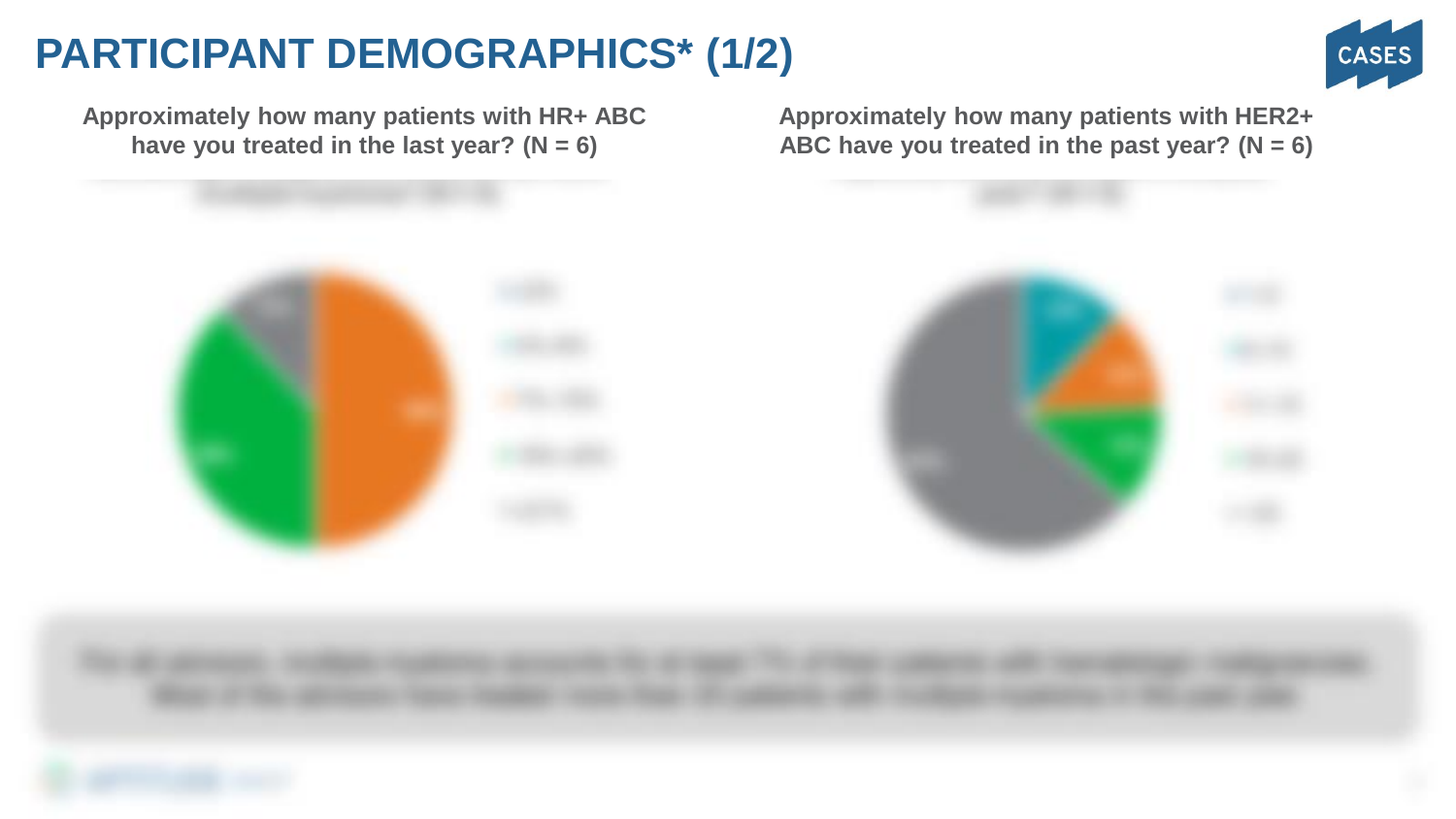## **PARTICIPANT DEMOGRAPHICS\* (2/2)**







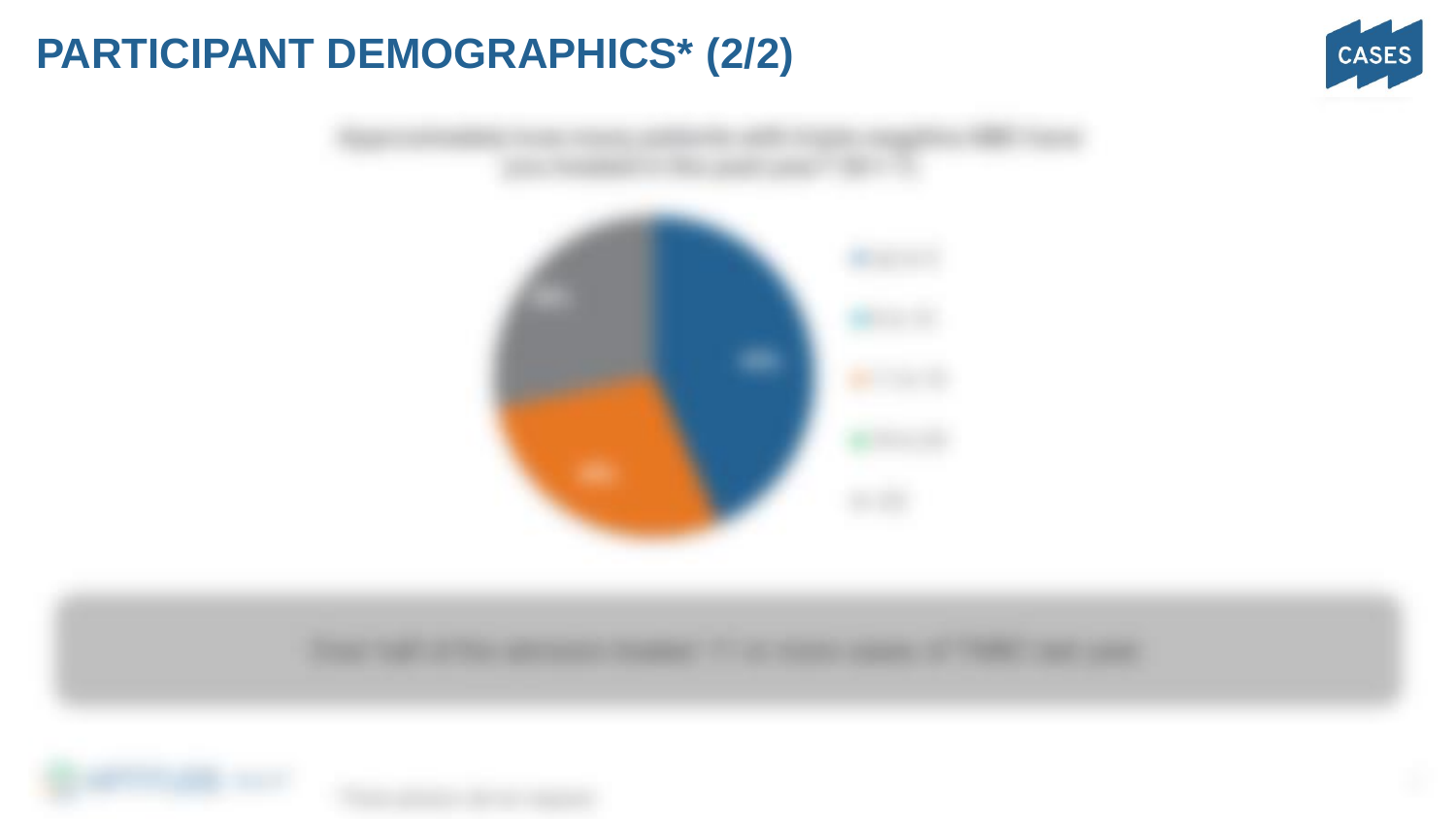





## **Treatment of HR+ ABC**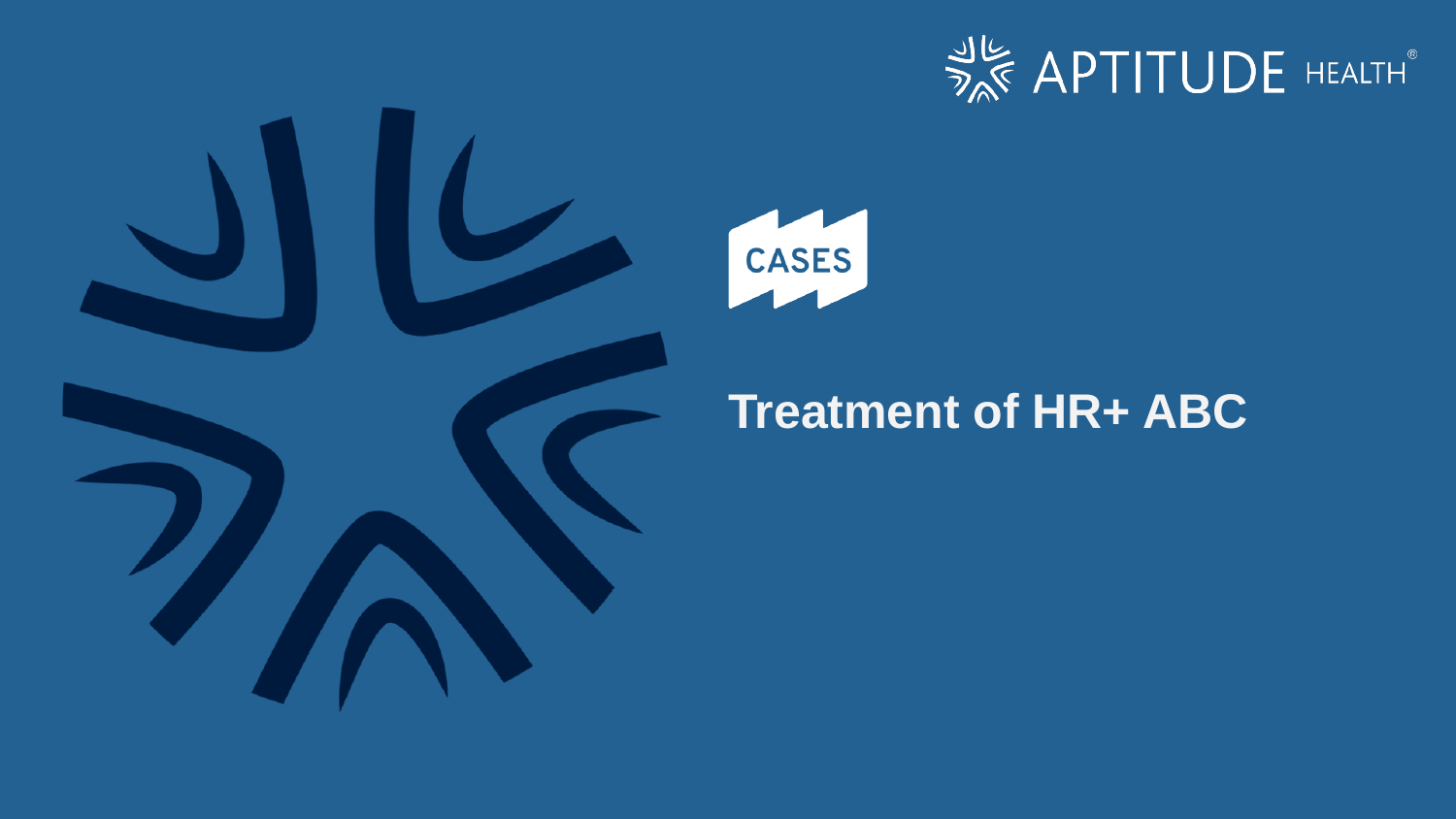## **TOPLINE TAKEAWAYS – HR+, HER2– ABC**



### First-Line Therapy

Advisors are either using an AI or fulvestrant with a CDK4/6 inhibitor to treat de novo HR+, HER2– mBC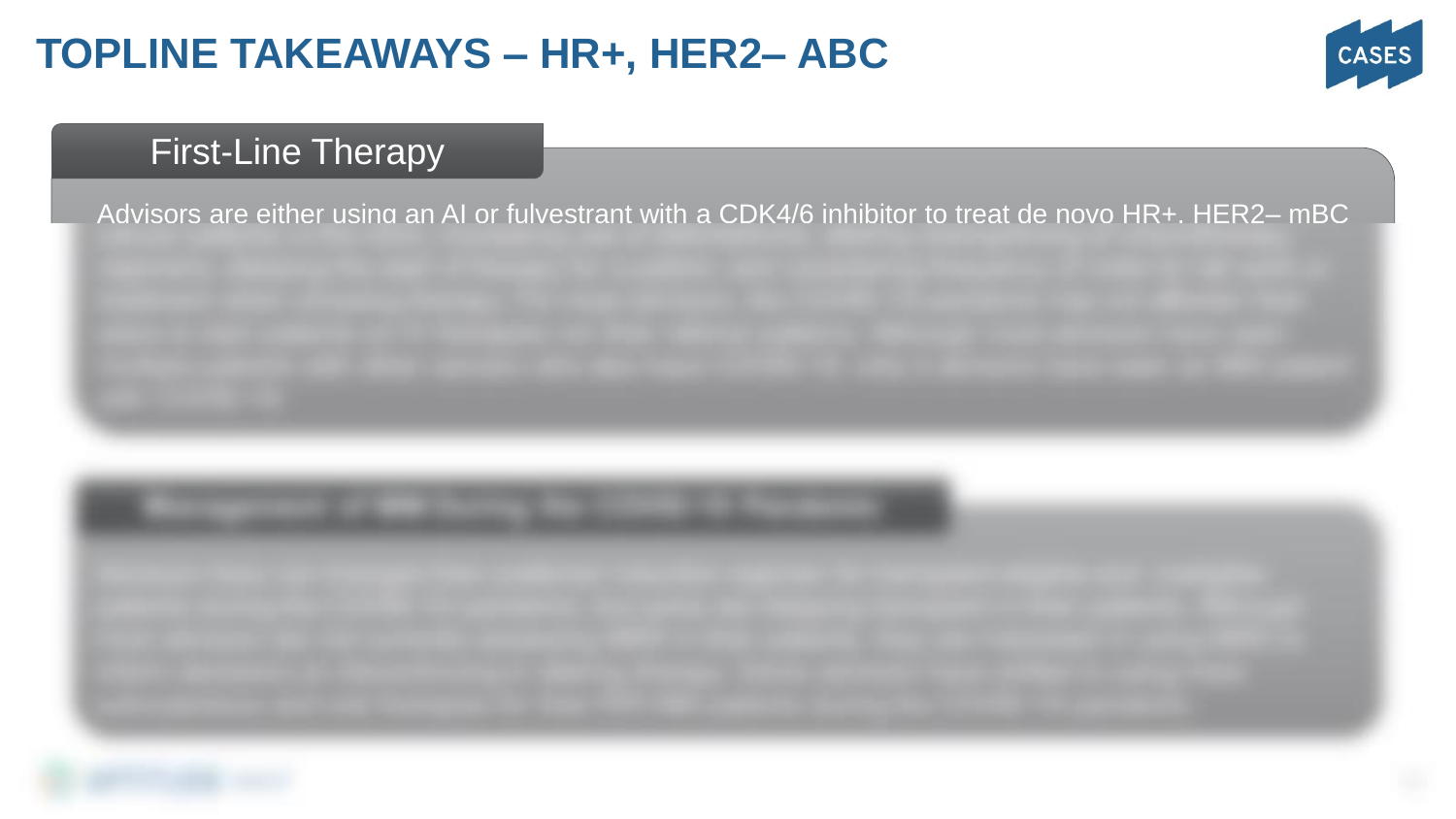## **TREATMENT OF HR+, HER2– ABC**



| <b>Topic</b>          | <b>Data and Insights</b>                                                                                                                                                                                                                                                   |
|-----------------------|----------------------------------------------------------------------------------------------------------------------------------------------------------------------------------------------------------------------------------------------------------------------------|
| First-line<br>therapy | Despite their answers to the provided case (as discussed in the first bullet below), all advisors stated that palbociclib plus endocrine<br>therapy is their first choice for first-line therapy, because they have more experience with that agent, are familiar with its |
|                       |                                                                                                                                                                                                                                                                            |
|                       |                                                                                                                                                                                                                                                                            |
|                       |                                                                                                                                                                                                                                                                            |
|                       |                                                                                                                                                                                                                                                                            |
|                       |                                                                                                                                                                                                                                                                            |
|                       |                                                                                                                                                                                                                                                                            |
|                       |                                                                                                                                                                                                                                                                            |
|                       |                                                                                                                                                                                                                                                                            |
|                       |                                                                                                                                                                                                                                                                            |
|                       |                                                                                                                                                                                                                                                                            |
|                       |                                                                                                                                                                                                                                                                            |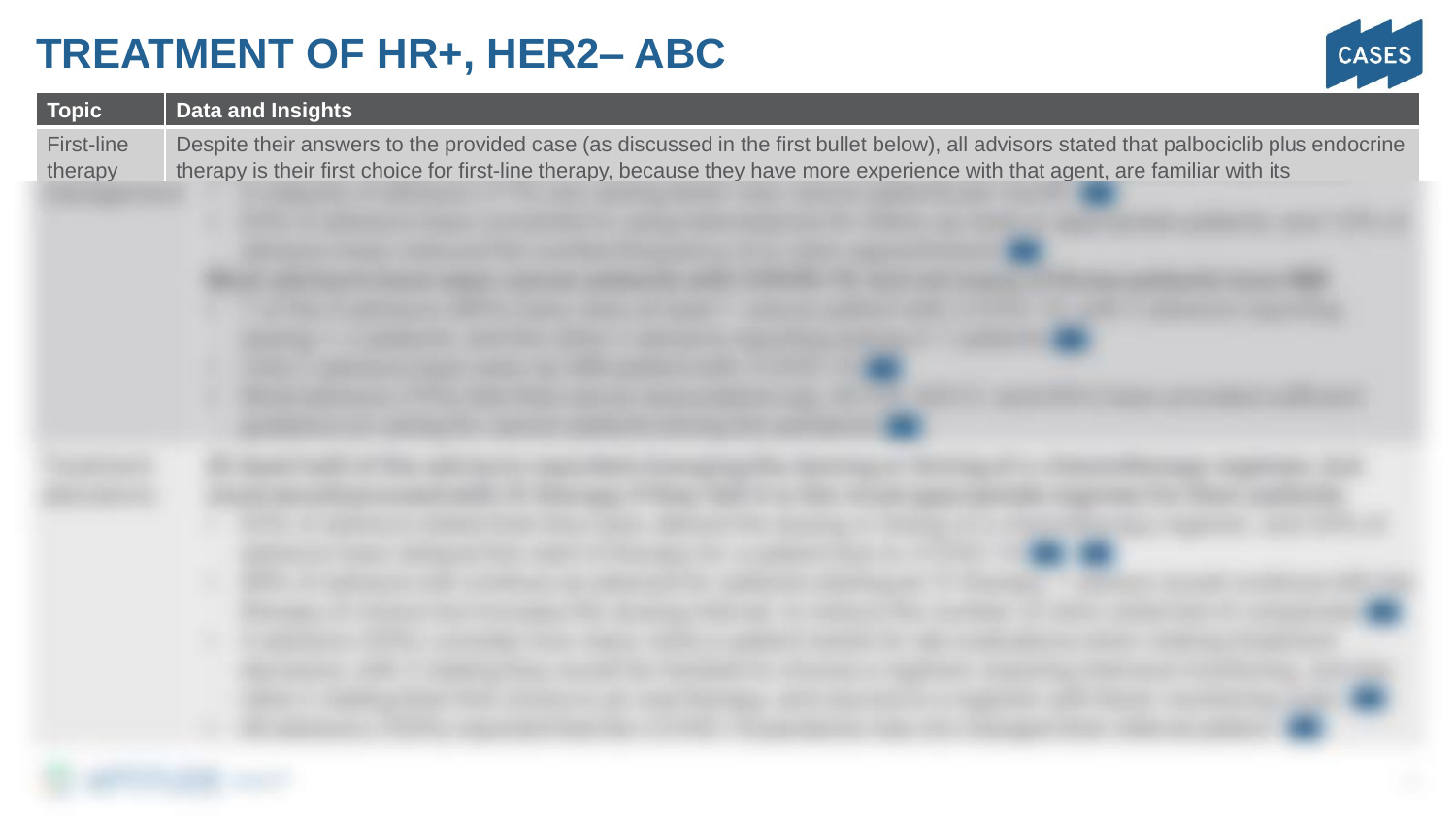## **QUOTES – HR+ ABC**



"I usually do like fulvestrant, and then I try—if I can get

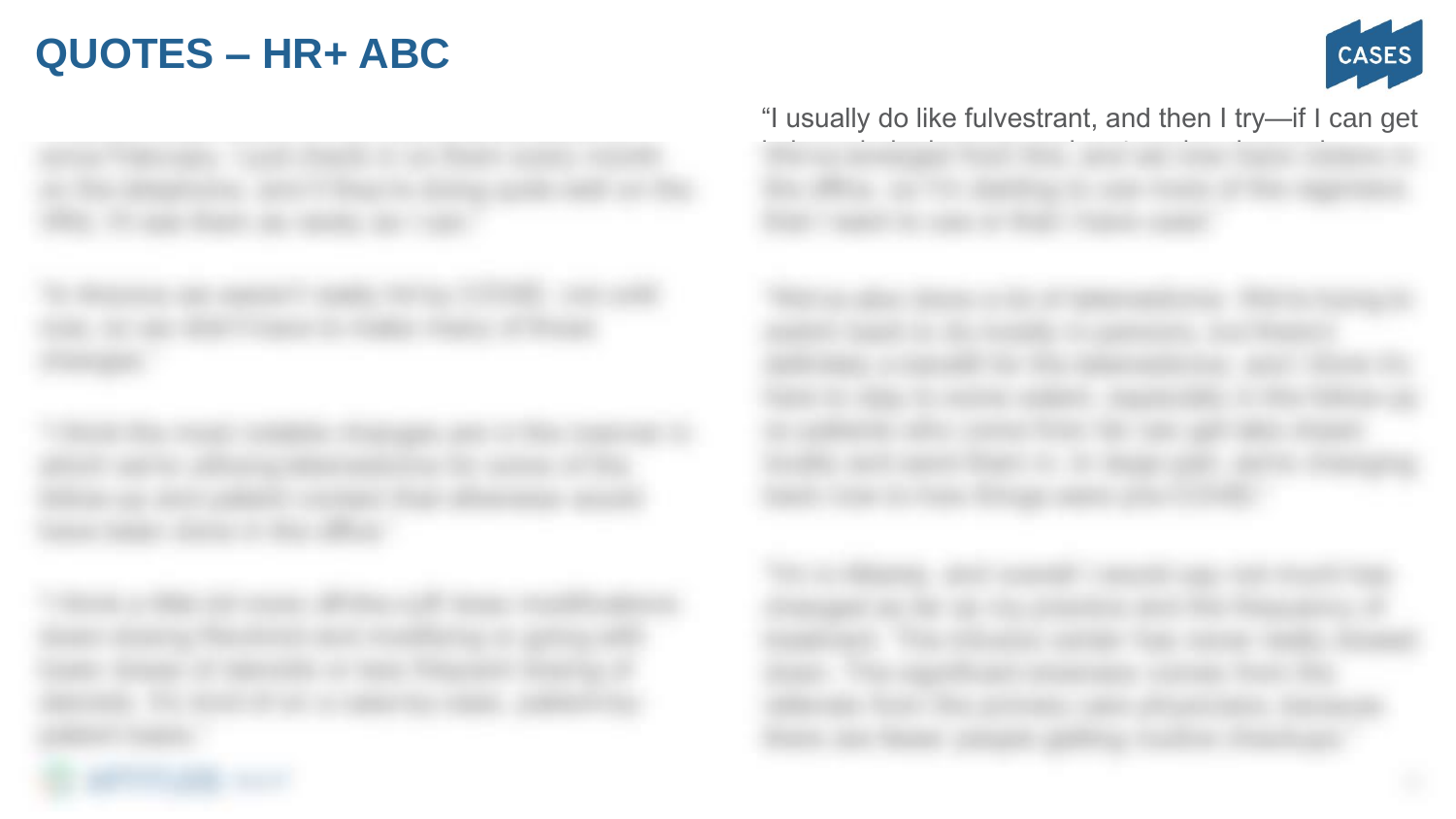





## **Treatment of HER2+ ABC**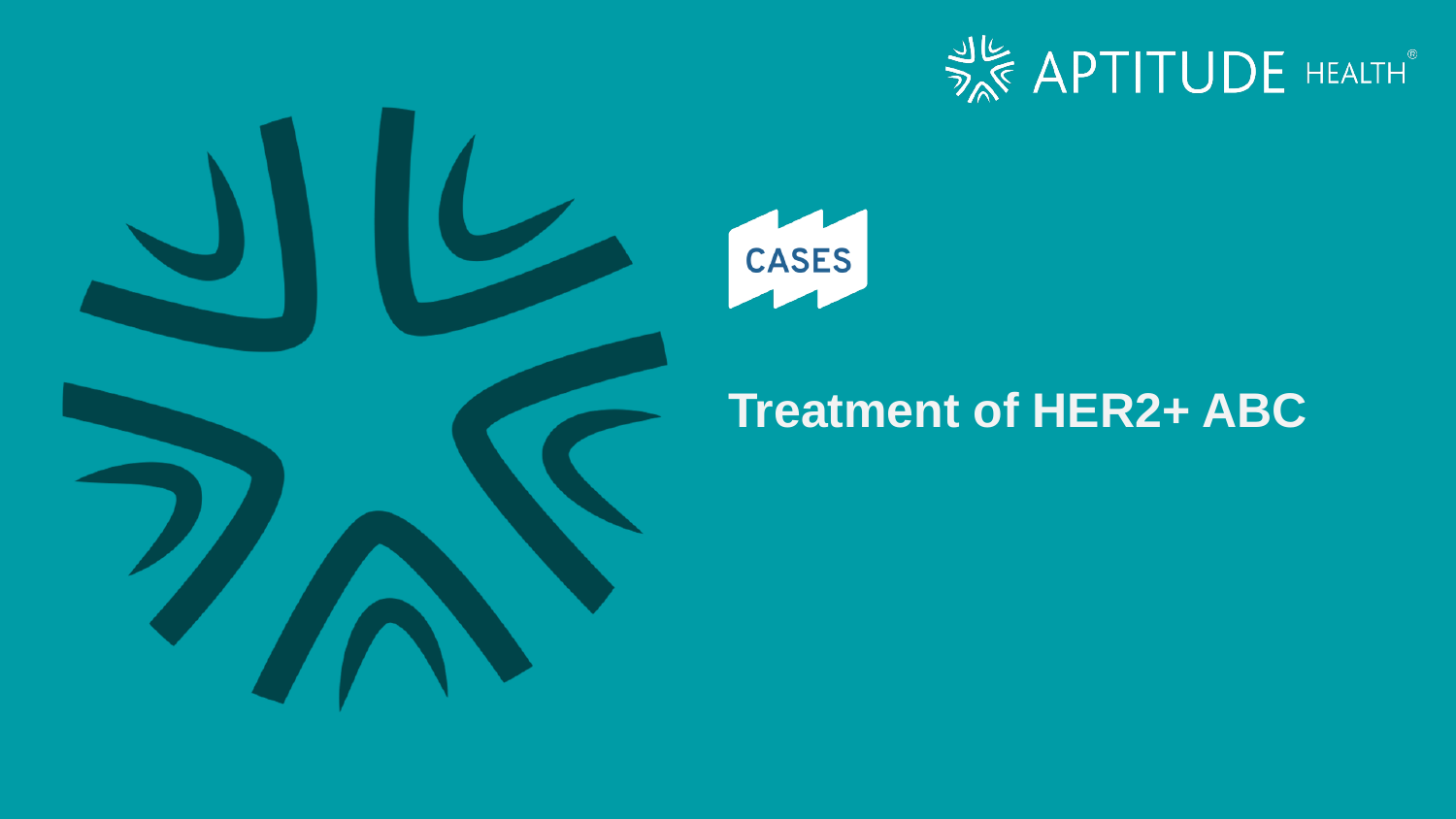## **TOPLINE TAKEAWAYS – HER2+ ABC**



### **First-Line Therapy**

Most advisors noted taxane plus dual HER2 targeting as their preferred frontline therapy to treat HER2+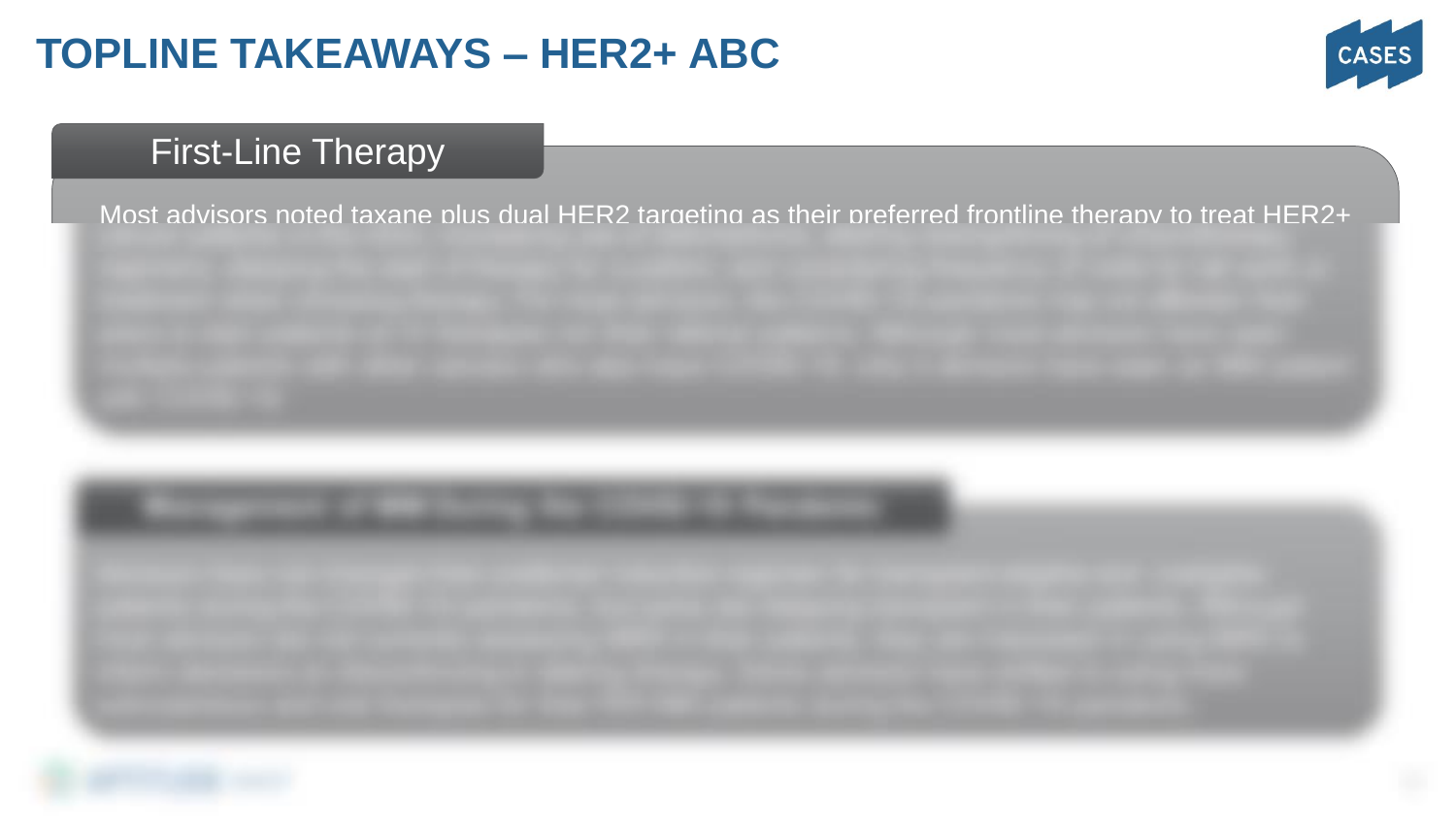## **TREATMENT OF HER2+ ABC**



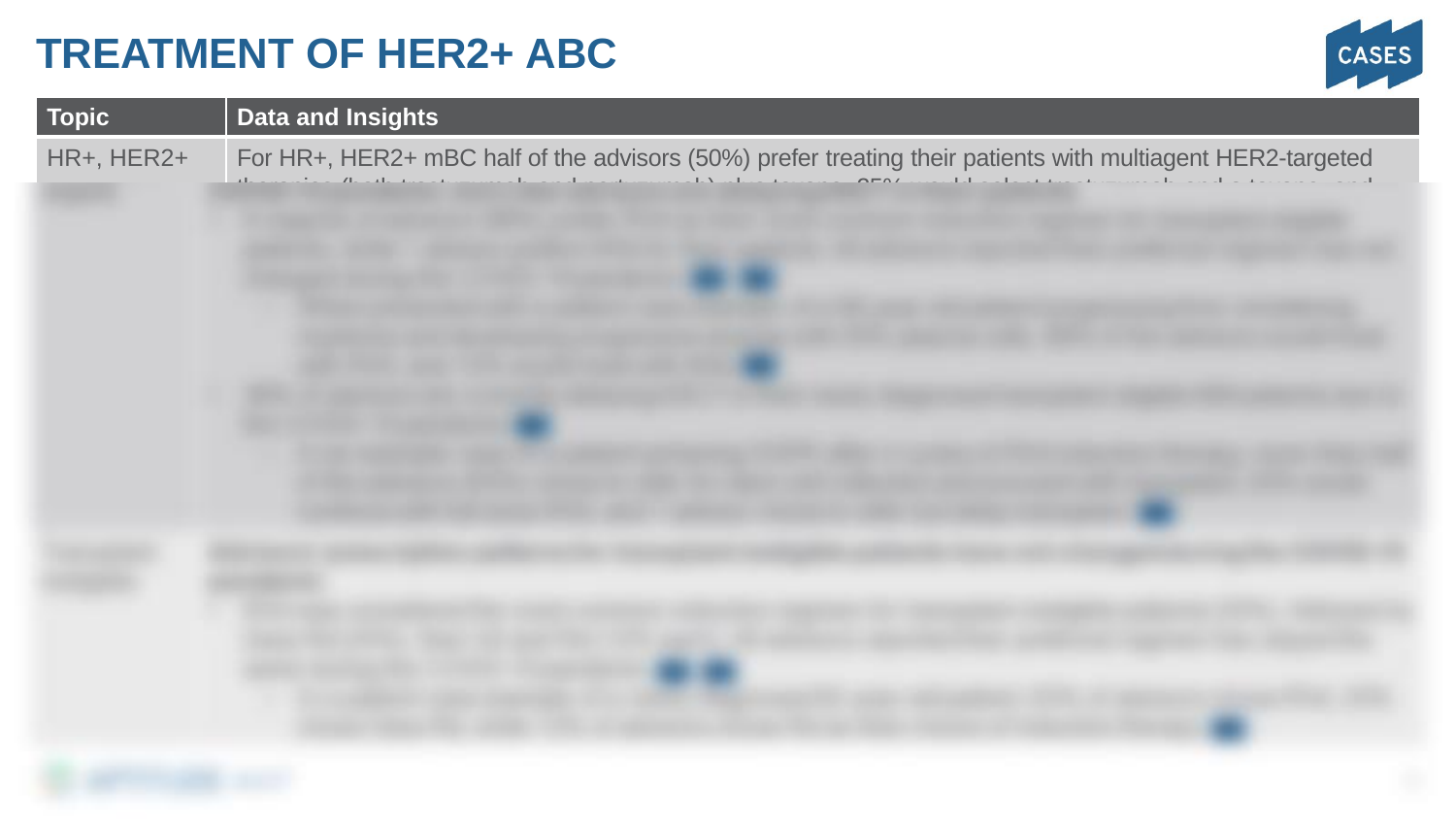## **QUOTES – HER2+ ABC**



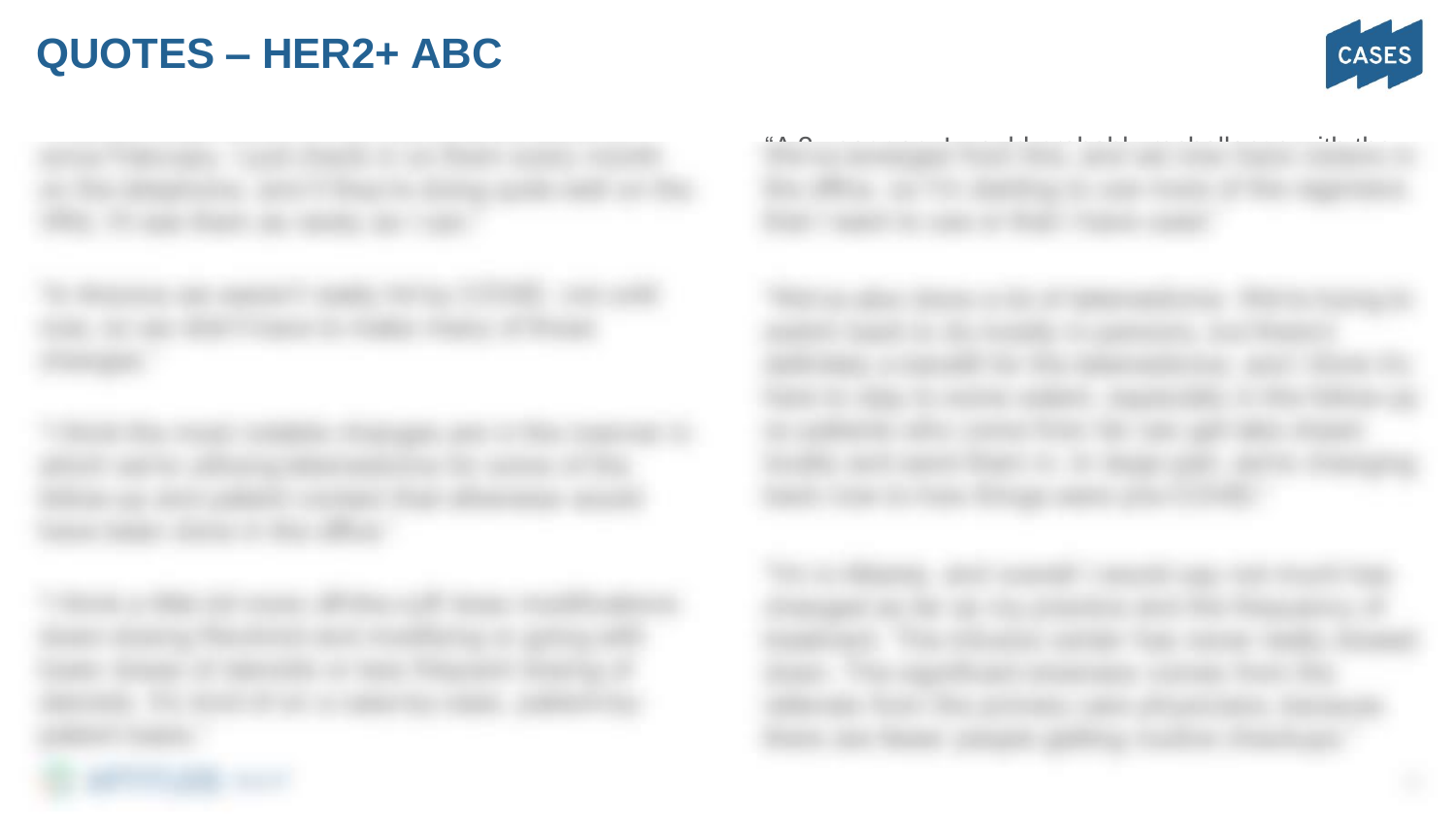





## **Treatment of mTNBC**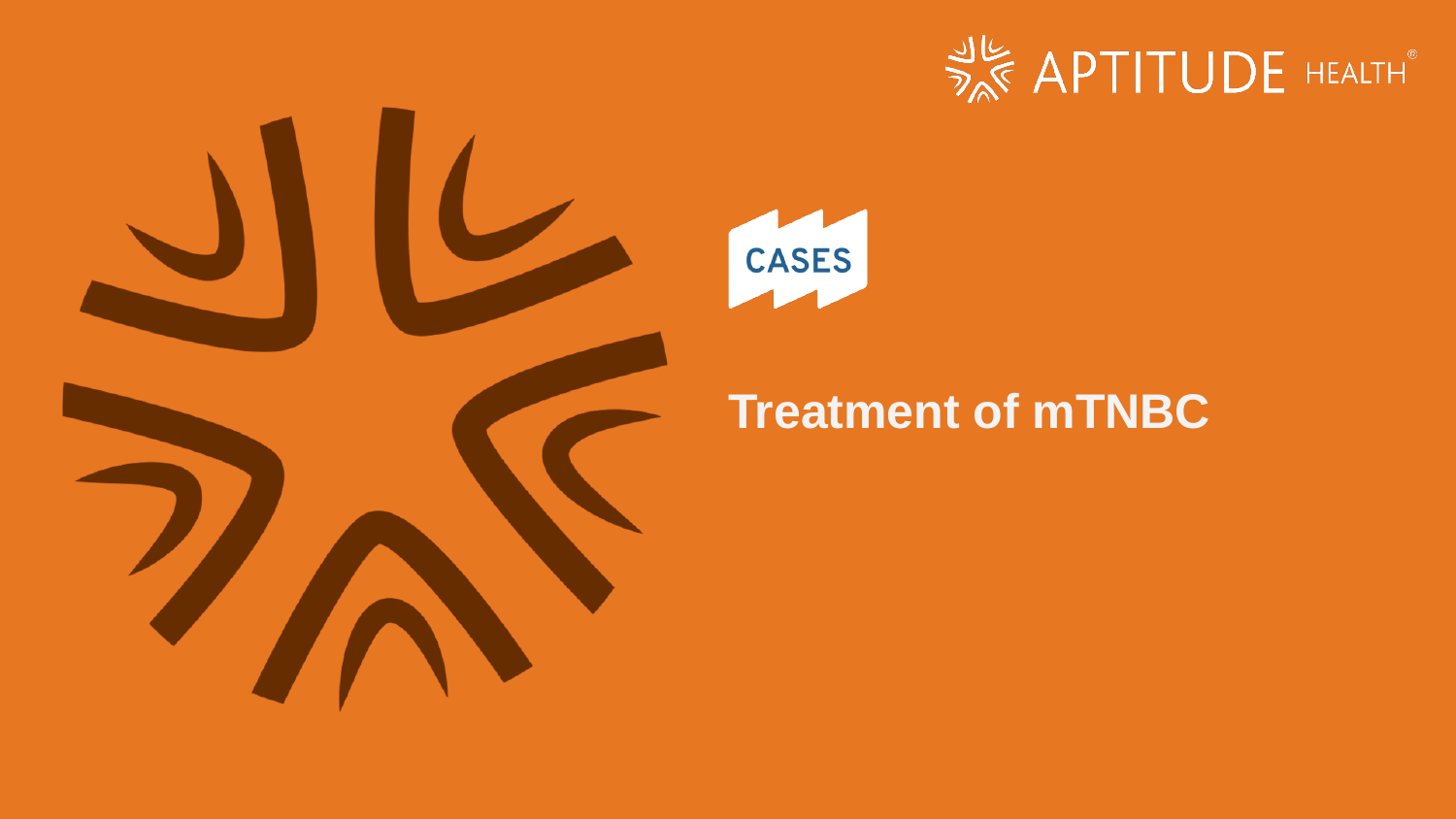## **TOPLINE TAKEAWAYS – mTNBC**



### First-Line Therapy

All the advisors routinely test for PD-L1 expression as well as *BRCA* mutations and other potential genetic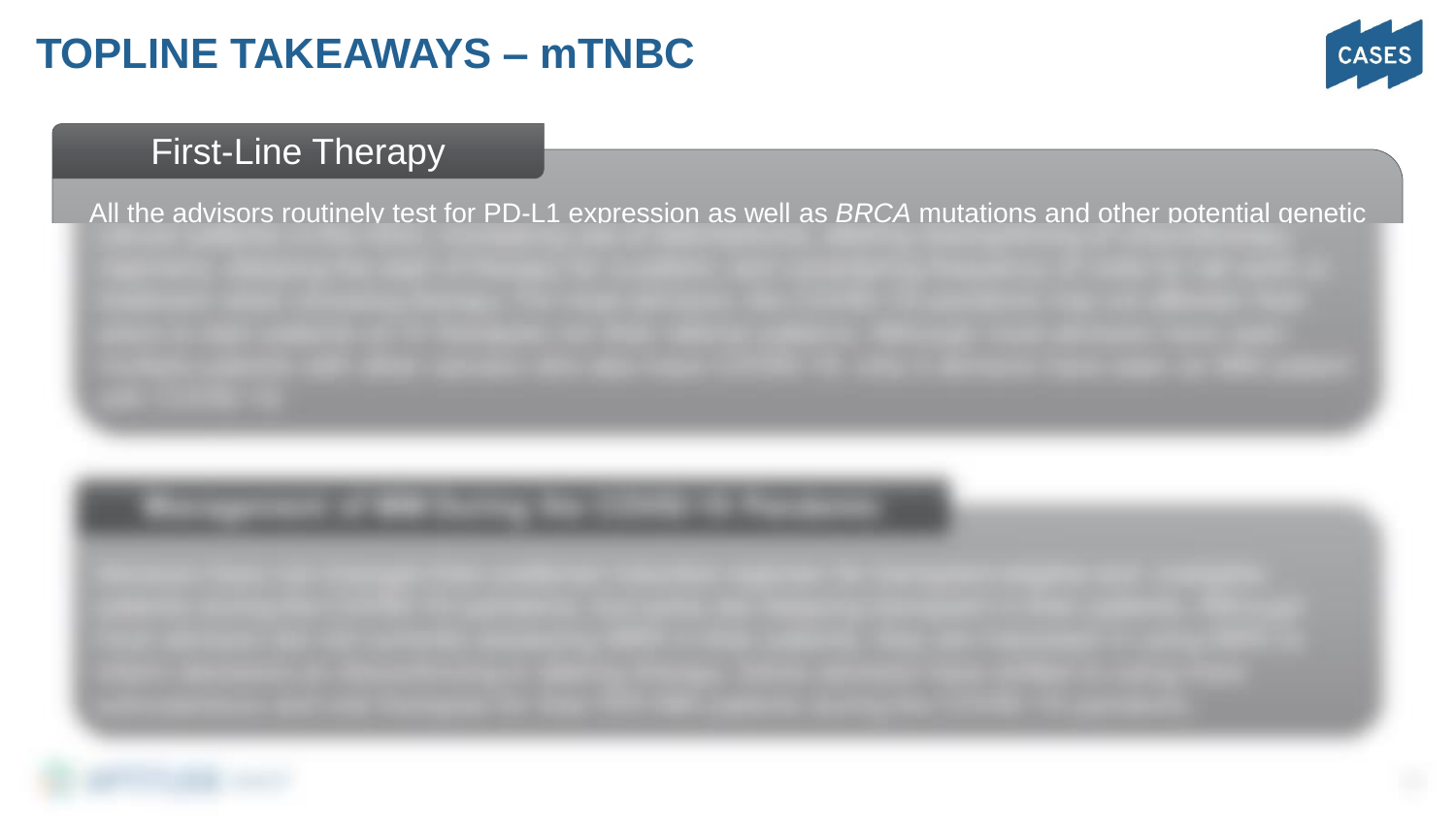## **TREATMENT OF mTNBC**



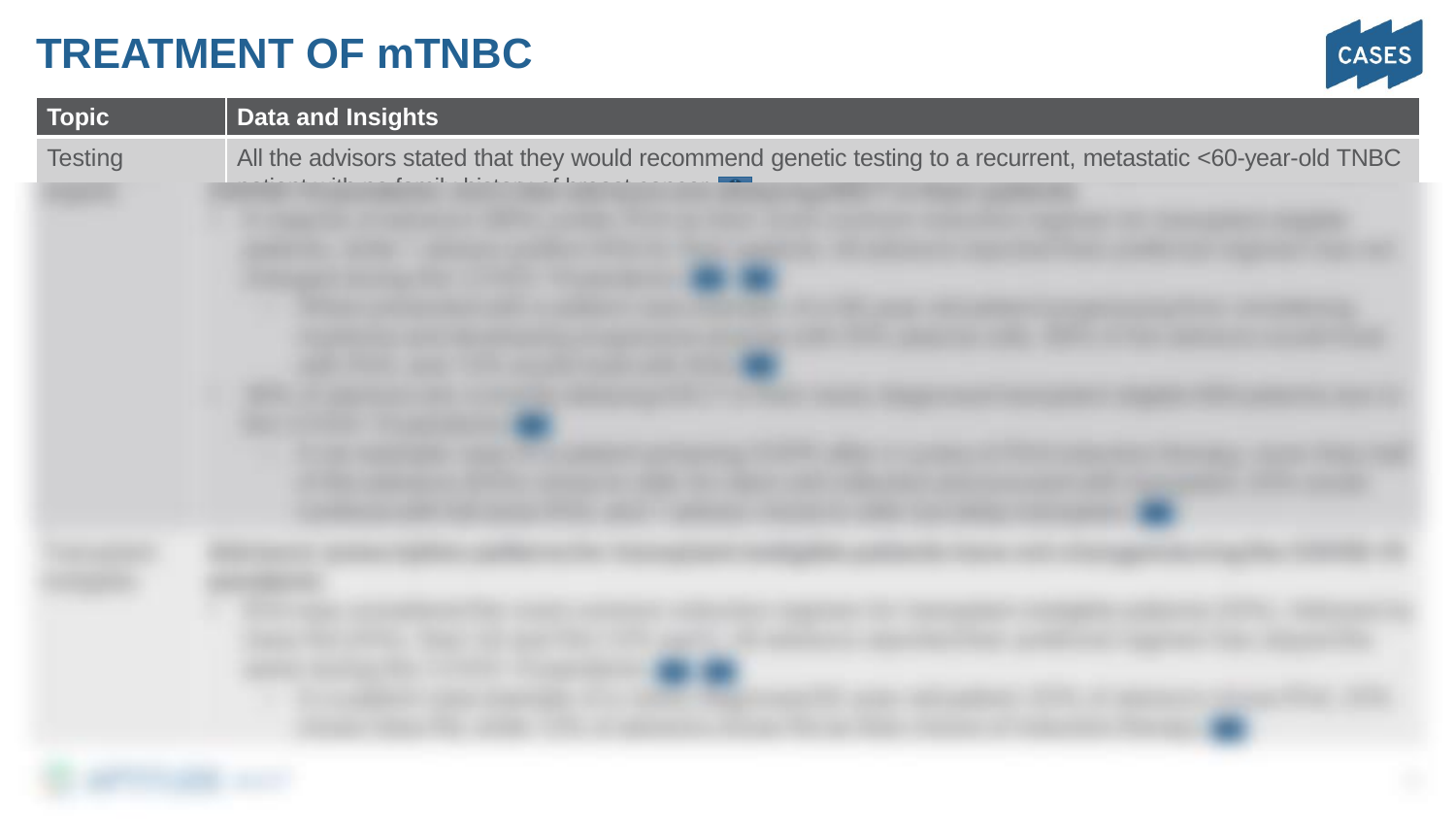## **QUOTES – mTNBC**



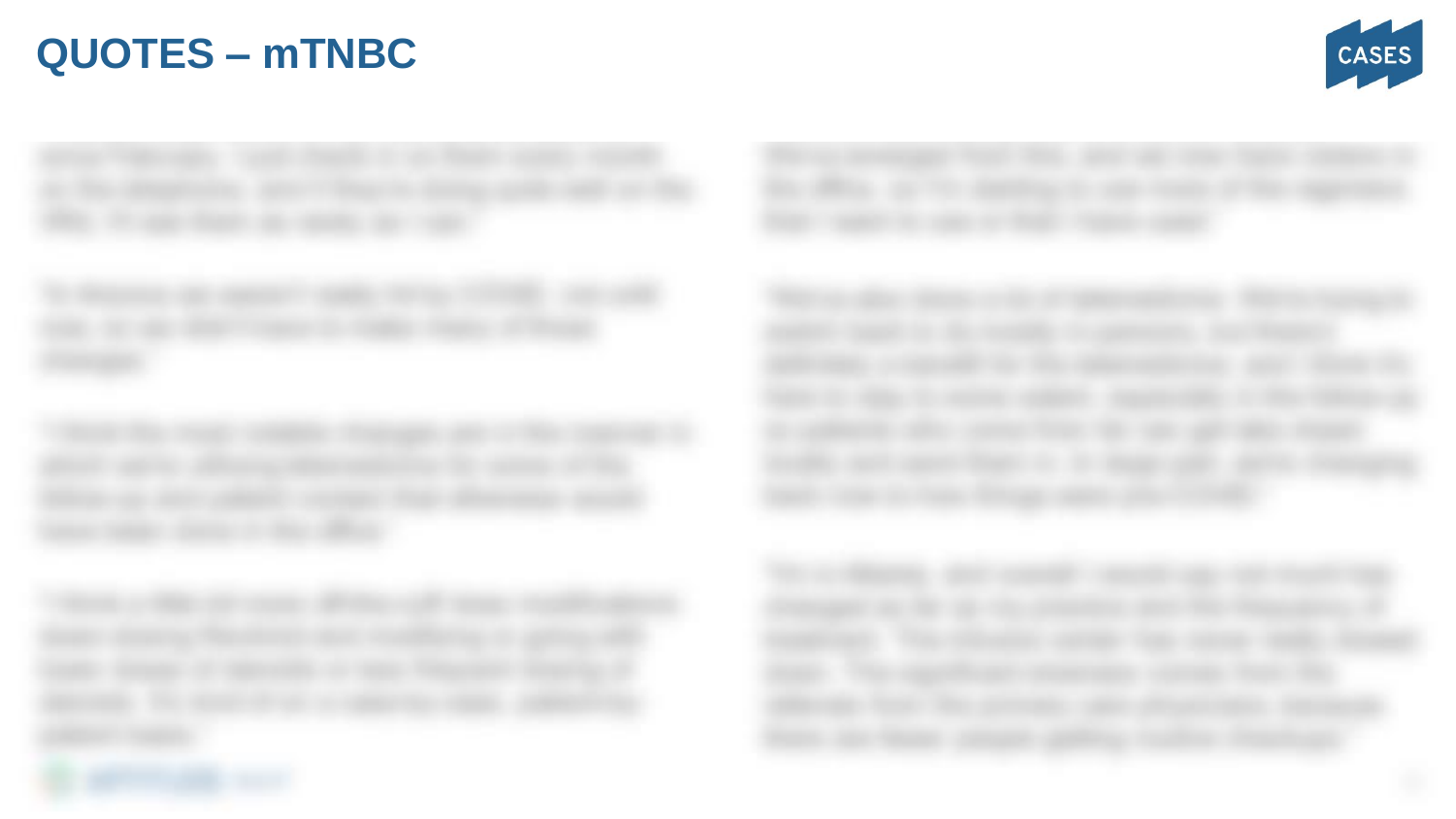





## **Treatment of HR+ ABC**

ARS RESULTS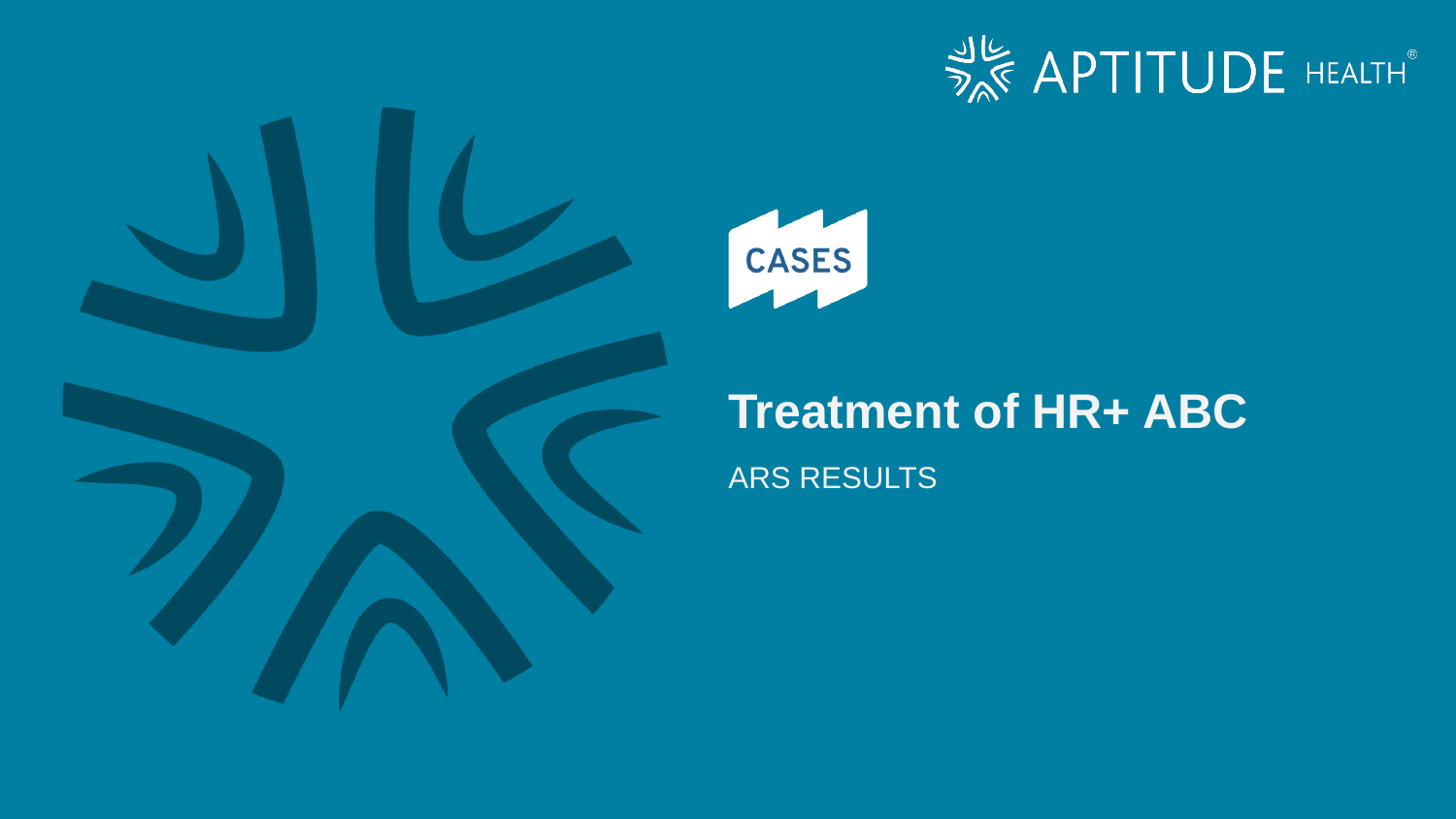#### **IN HOW MANY BREAST CANCER PATIENTS HAVE YOU EVER CASES USED THE DRUG EVEROLIMUS (AFINITOR)? (N = 7)\***

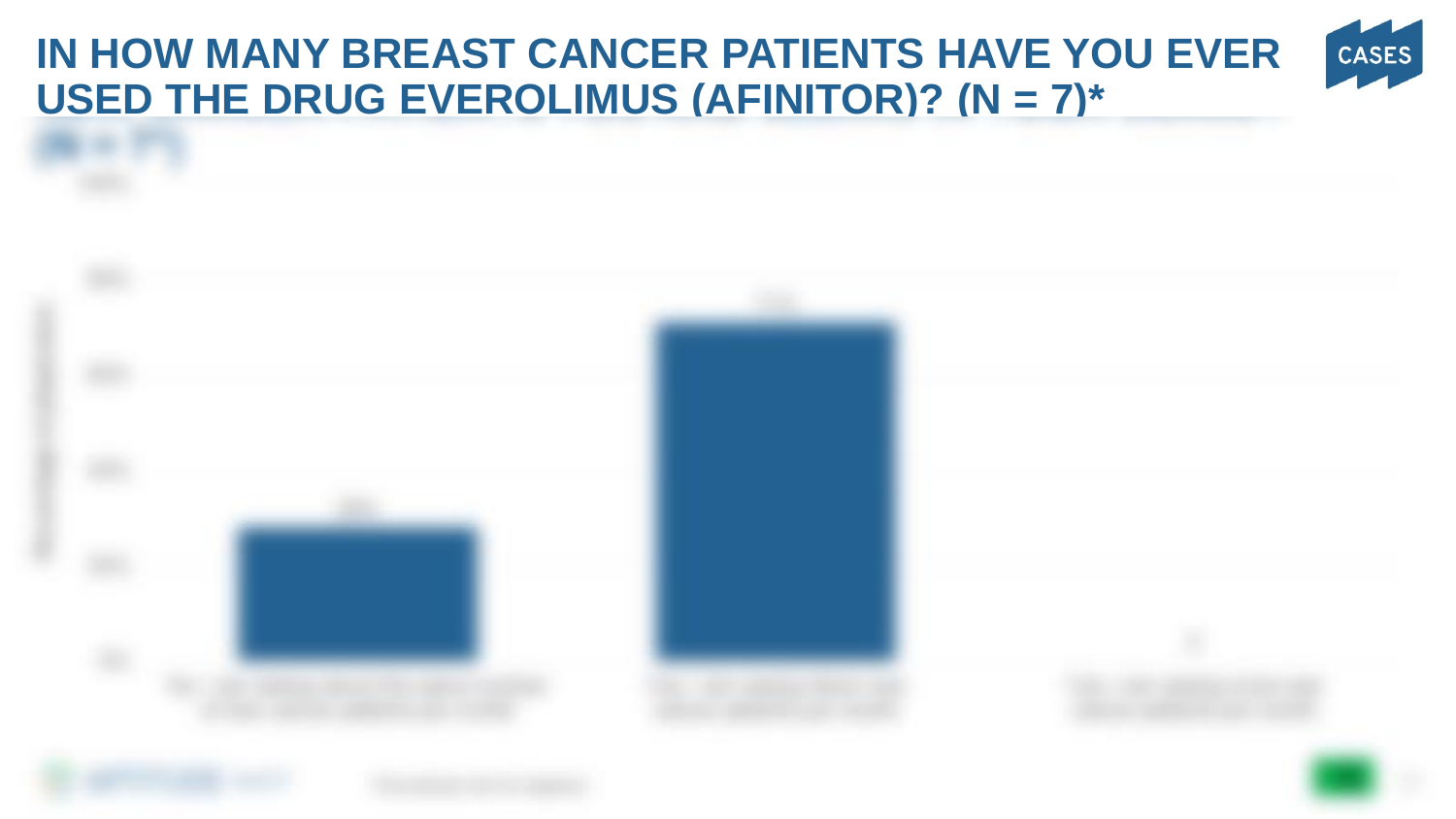#### **IN HOW MANY BREAST CANCER PATIENTS HAVE YOU EVER CASES USED THE DRUG PALBOCICLIB (IBRANCE)? (N = 8)\***

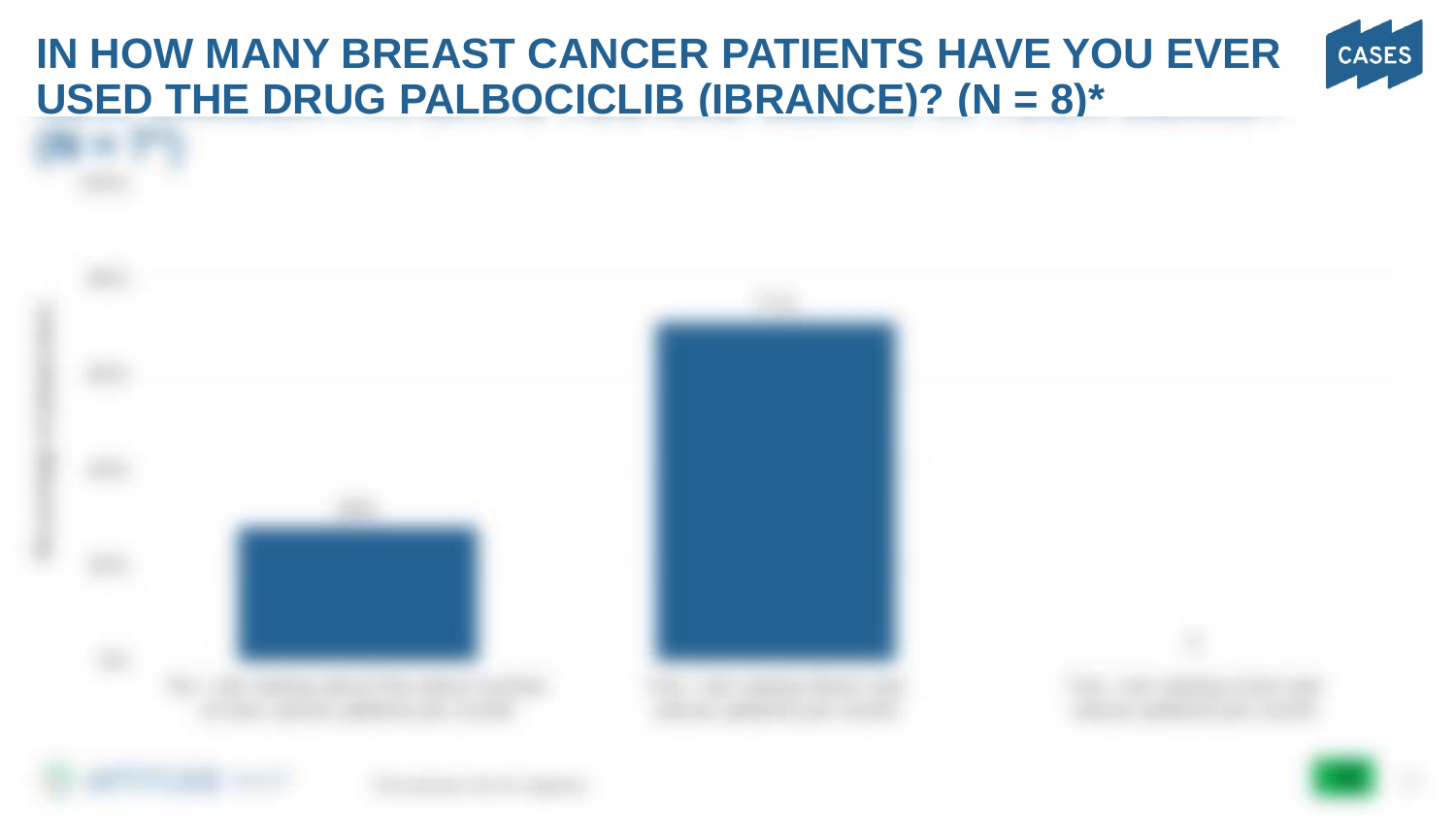#### **IN HOW MANY BREAST CANCER PATIENTS HAVE YOU EVER**  CASES **USED THE DRUG RIBOCICLIB (KISQALI)? (N = 8)\***



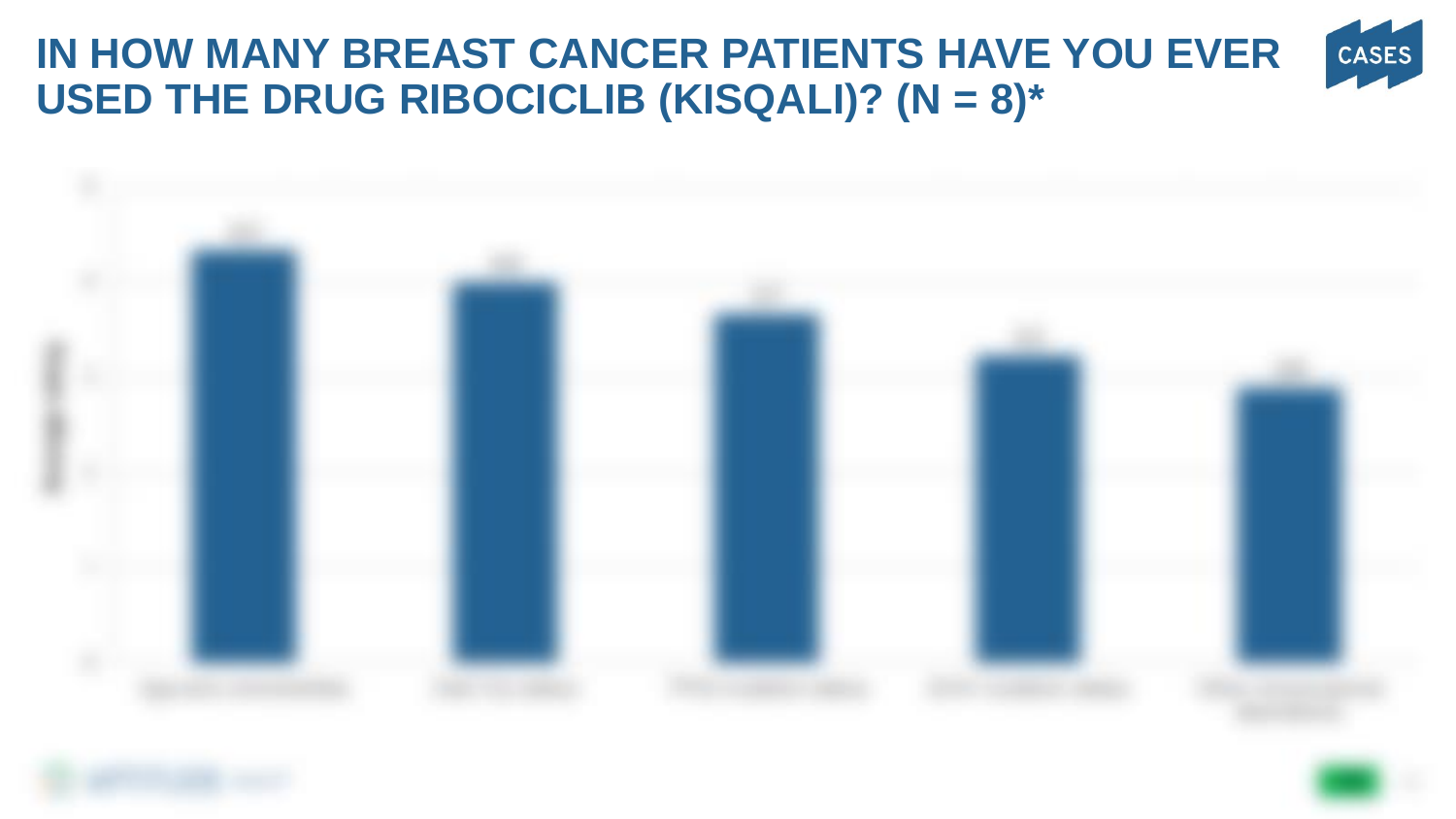### **IN HOW MANY BREAST CANCER PATIENTS HAVE YOU EVER**  CASES **USED THE DRUG ABEMACICLIB (VERZENIO)? (N = 8)\***



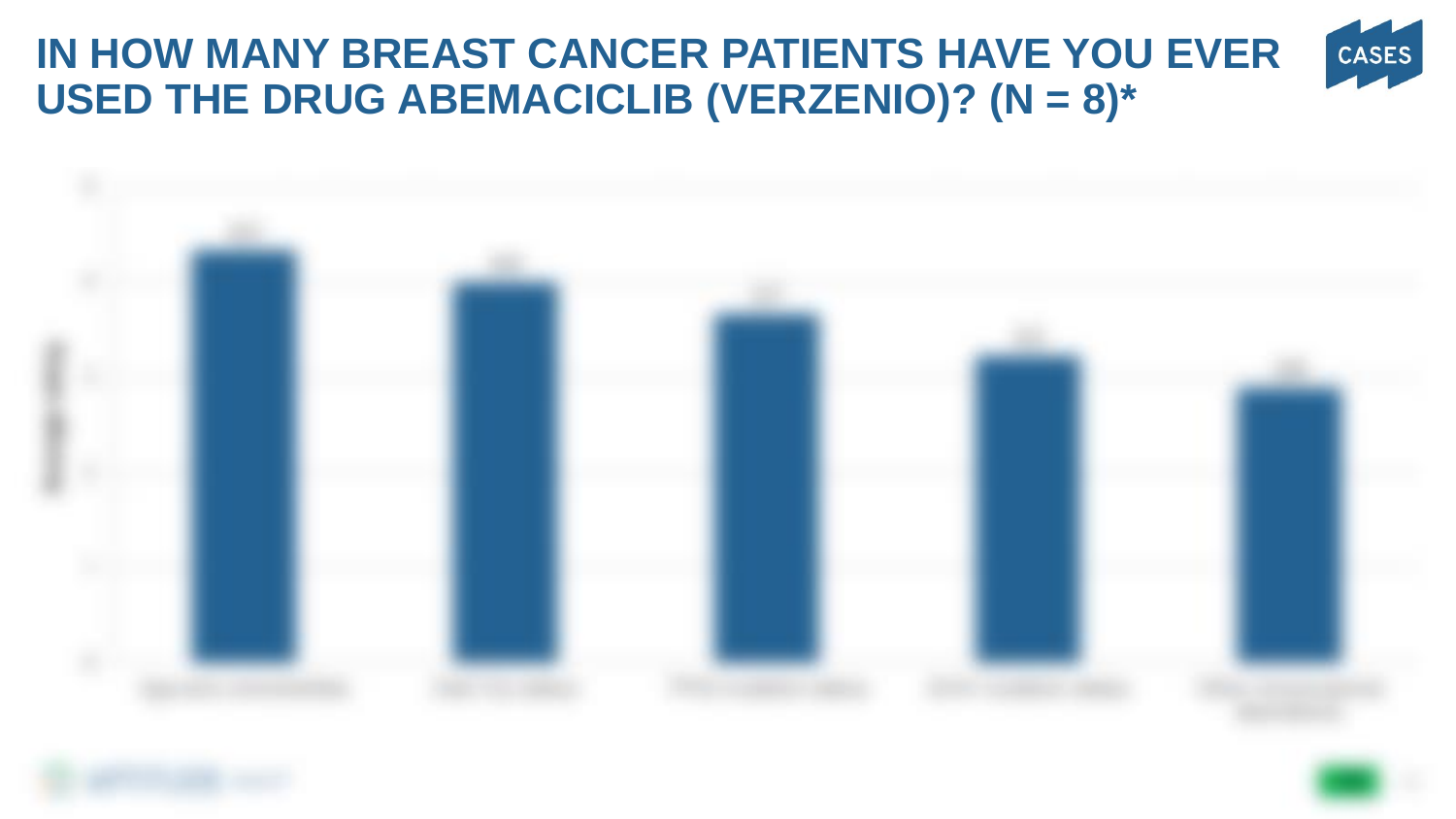### **IN HOW MANY BREAST CANCER PATIENTS HAVE YOU EVER**  CASES **USED THE DRUG ALPELISIB (PIQRAY) IN THE PAST YEAR?**   $(N = 9)^*$

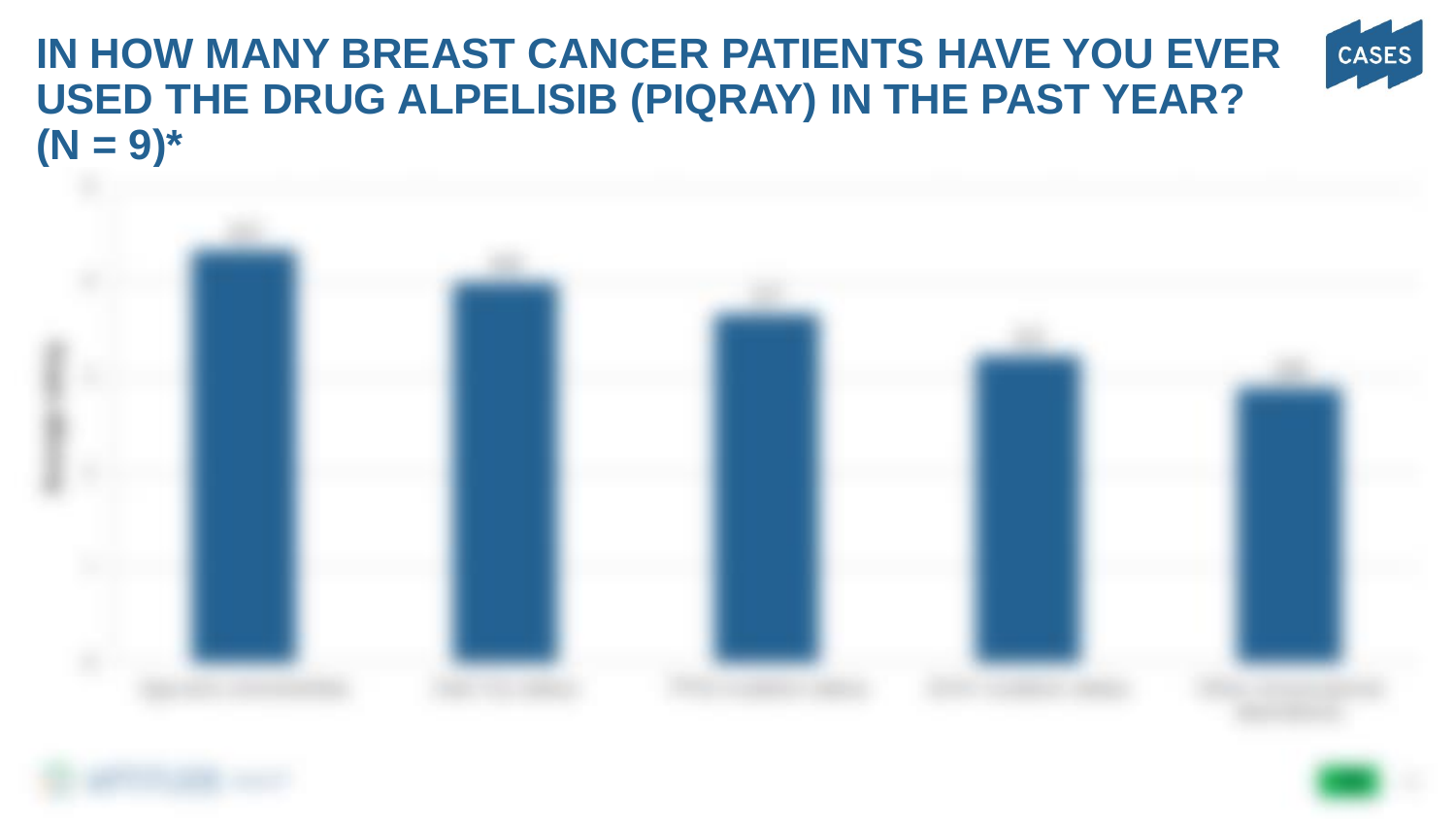### **IN HOW MANY BREAST CANCER PATIENTS HAVE YOU EVER**  CASES **USED A PARP INHIBITOR IN THE PAST YEAR? (N = 9)\***

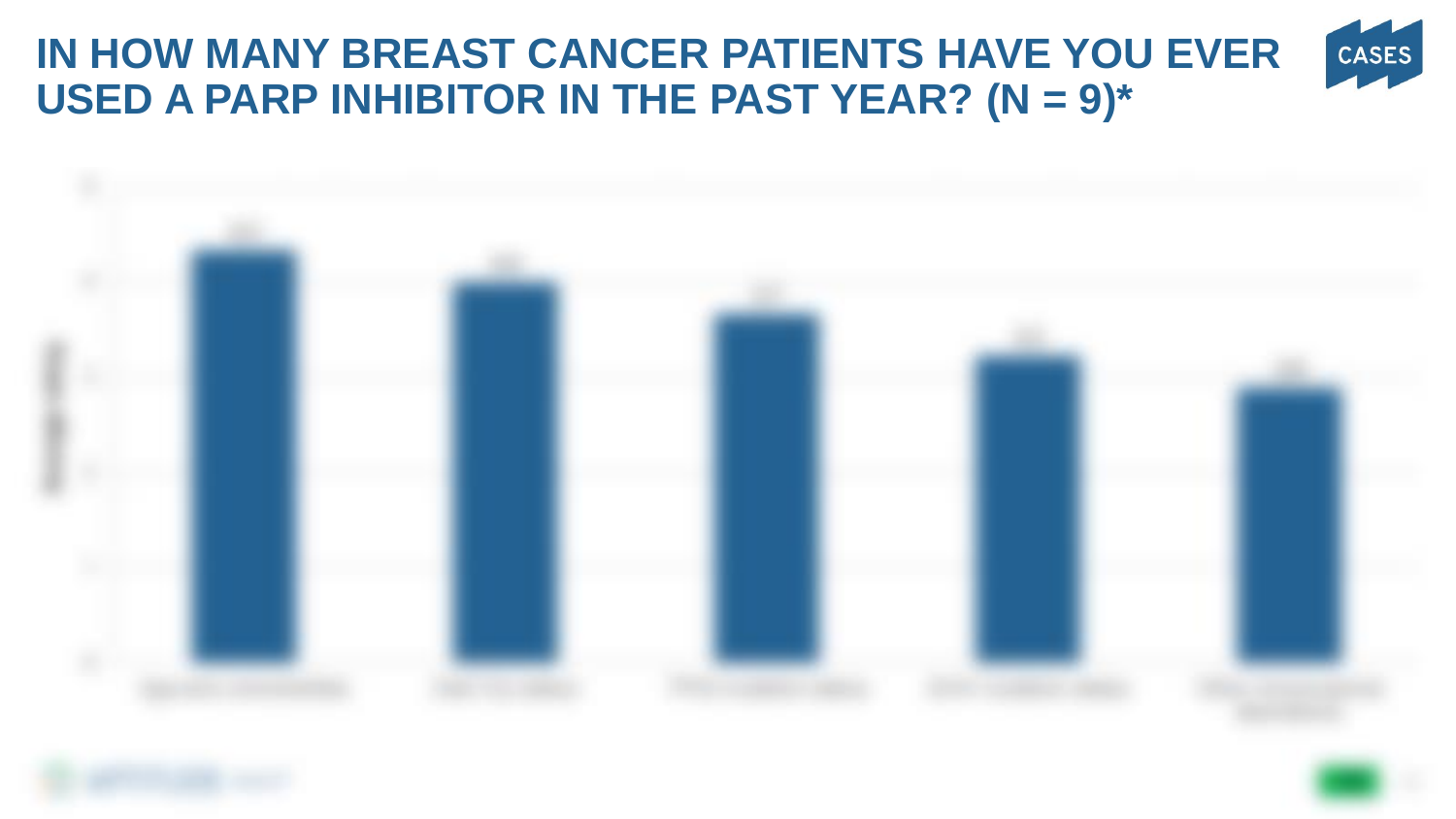### **IN HOW MANY BREAST CANCER PATIENTS HAVE YOU EVER**  CASES **USED AN IMMUNE CHECKPOINT INHIBITOR (EG, ANTI–PD-1 OR PD-L1) IN THE PAST YEAR? (N = 9)\***



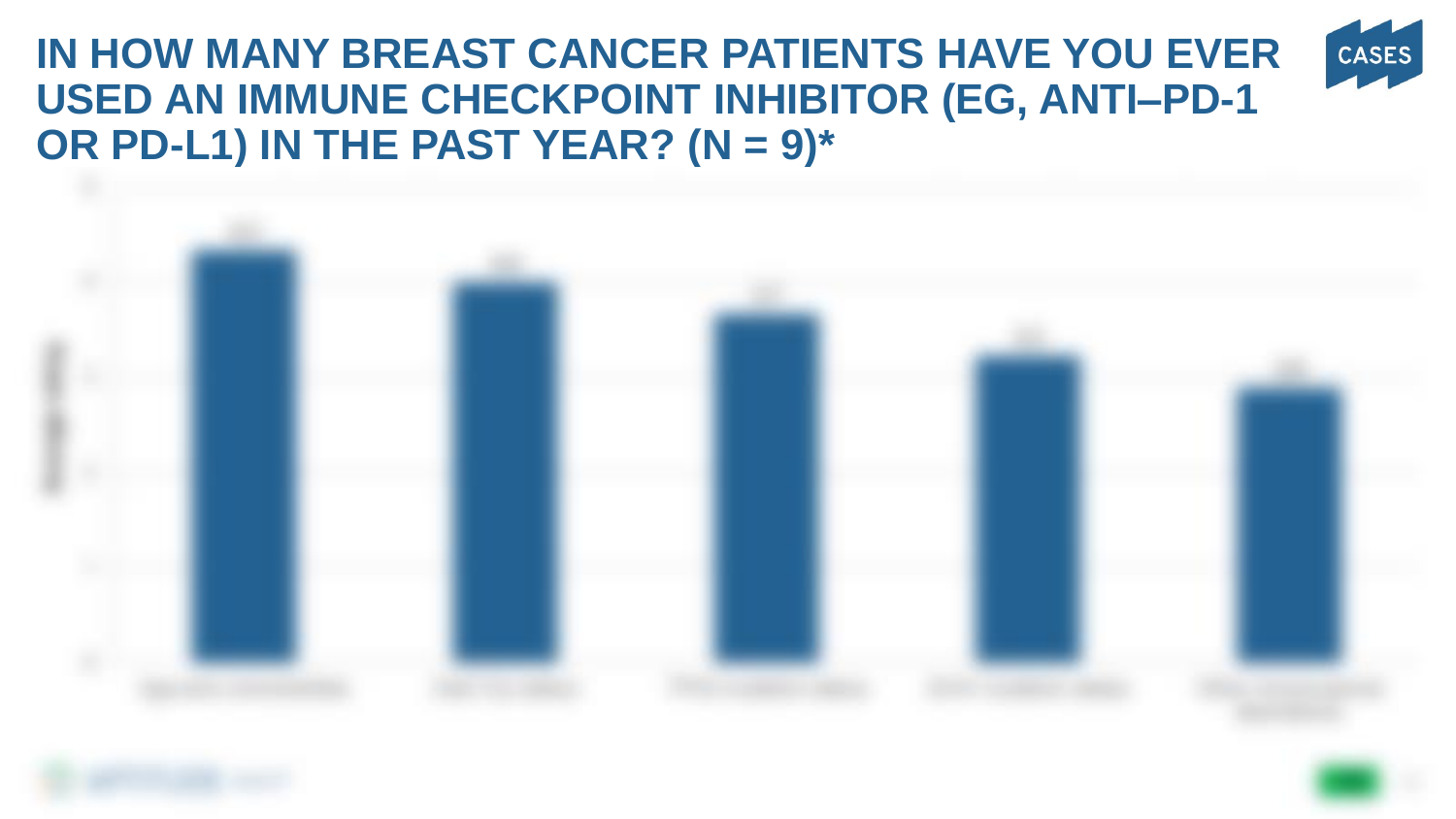## **CASE 1 (HR+ ABC)**



> A 58-year-old woman presents with de novo T3N1M1 grade 2 ER+/PR+/HER2–



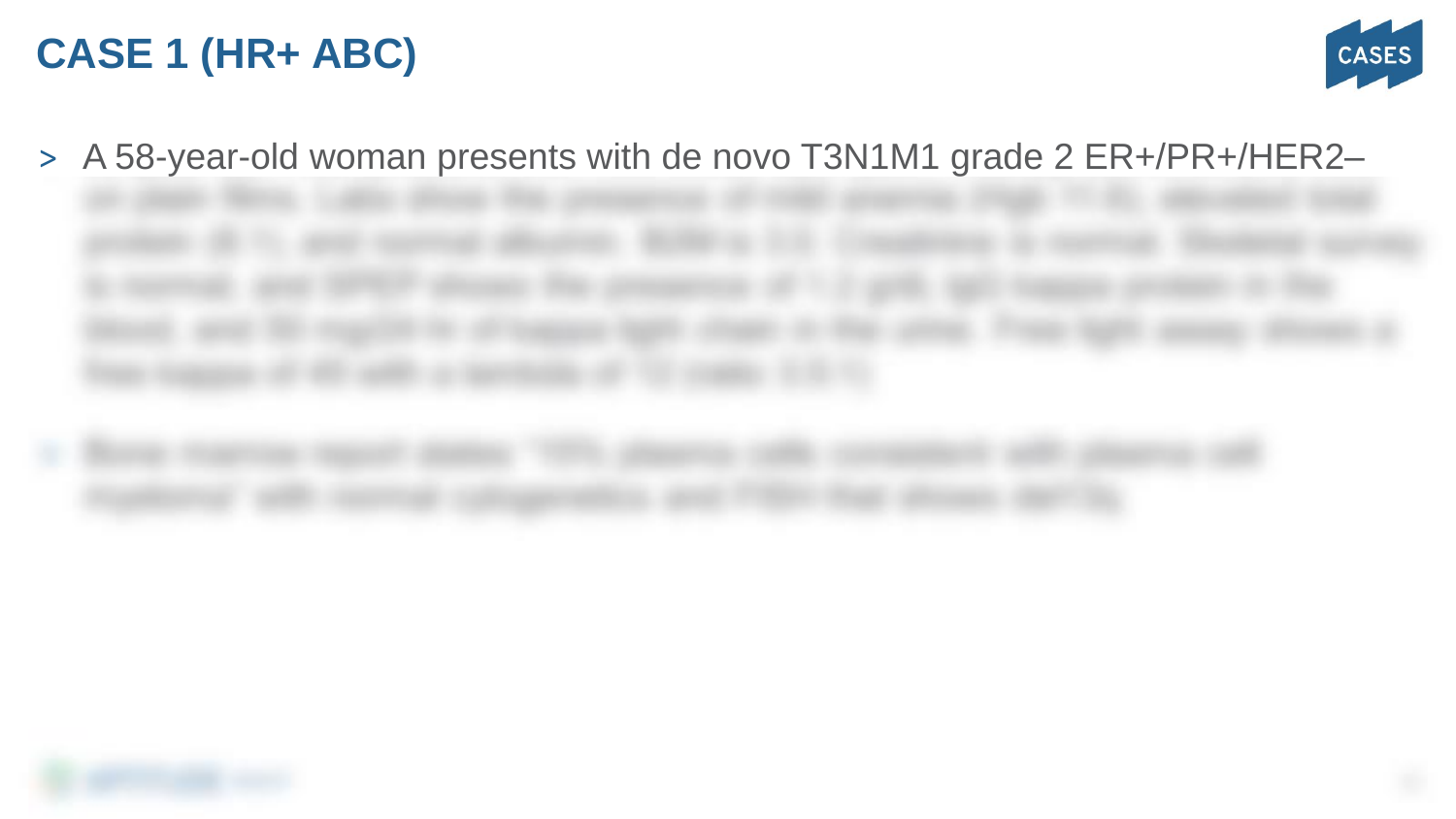## **IN ADDITION TO AN ANTI-OSTEOCLAST AGENT, YOU RECOMMEND: (N = 8)\***





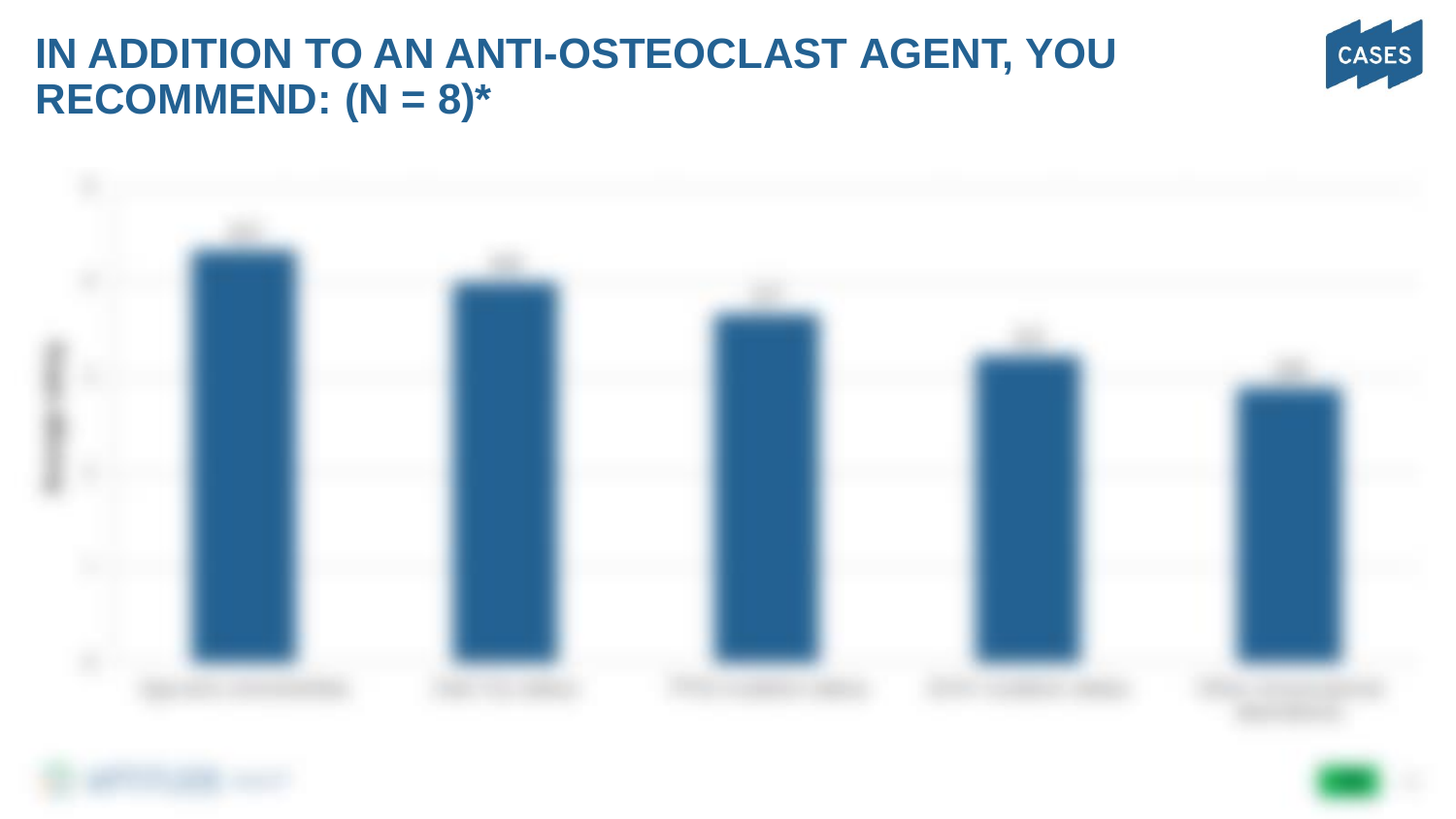## **CASE 1 (HR+ ABC) CONT.**



> The patient is treated with letrozole plus palbociclib, in addition to zoledronic acid,



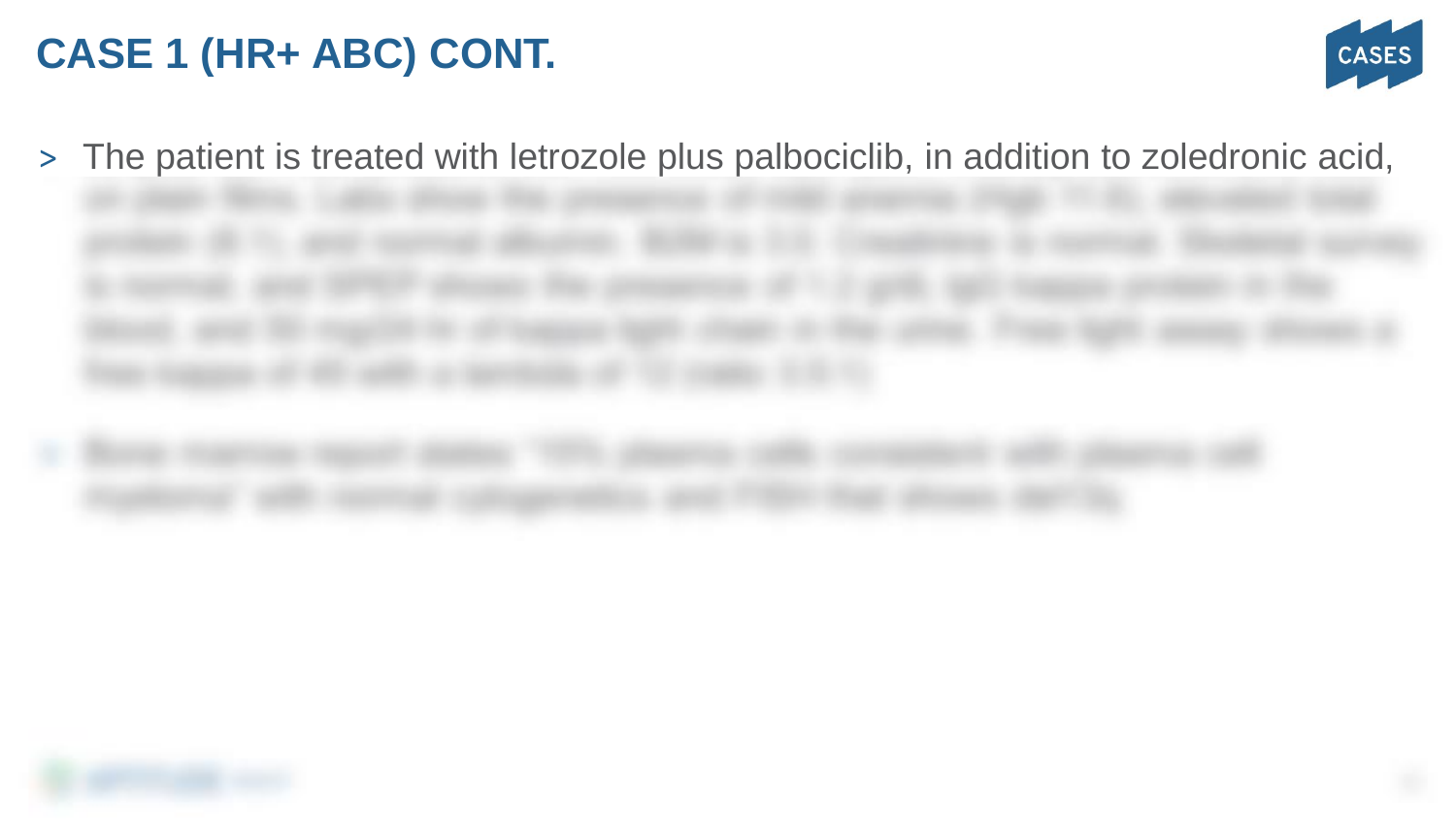## **YOU RECOMMEND: (N = 9)\***





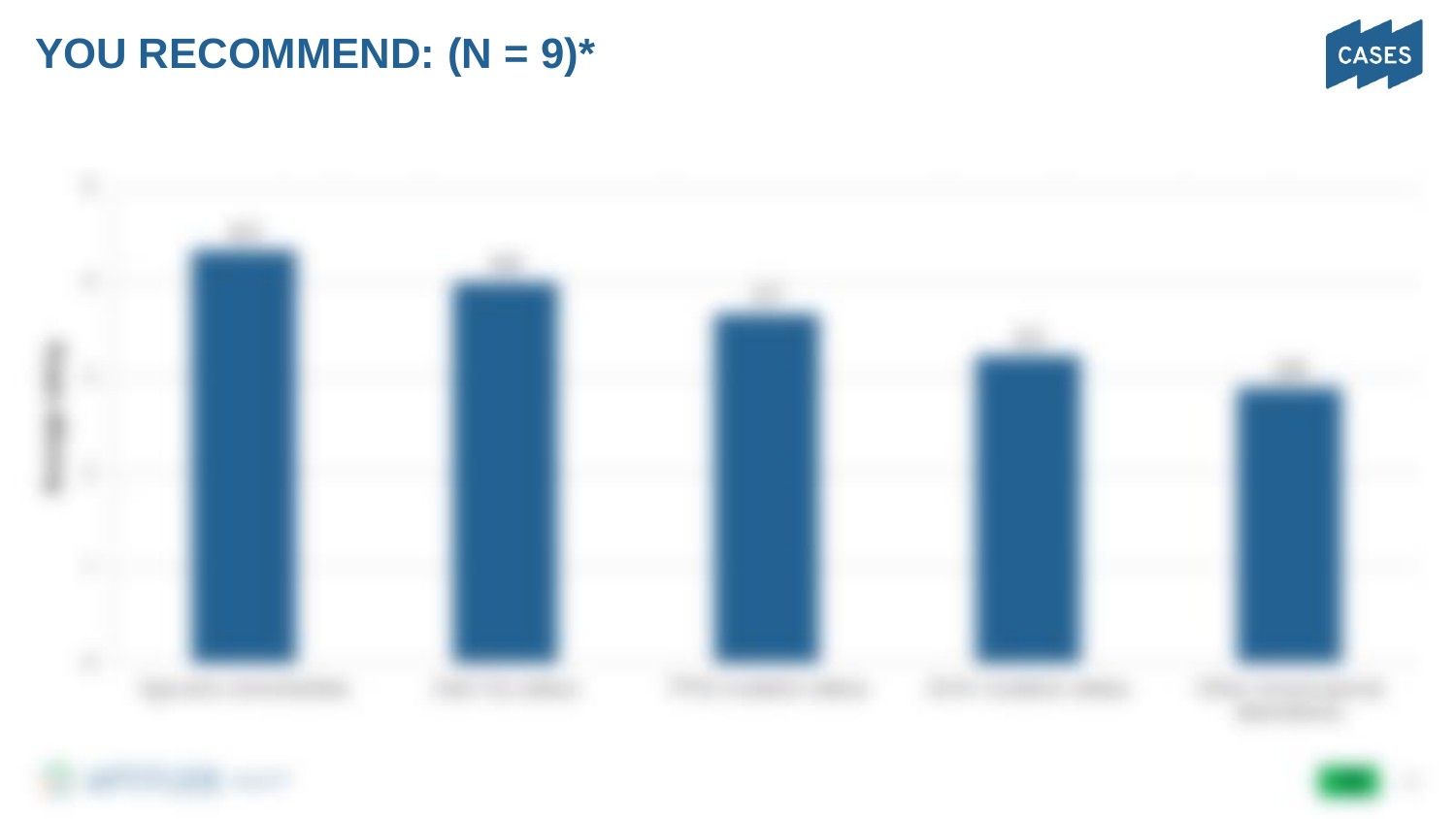## **CASE 1 (HR+ ABC) CONT.**



> What if instead of progression only in bone after 30 months on letrozole plus



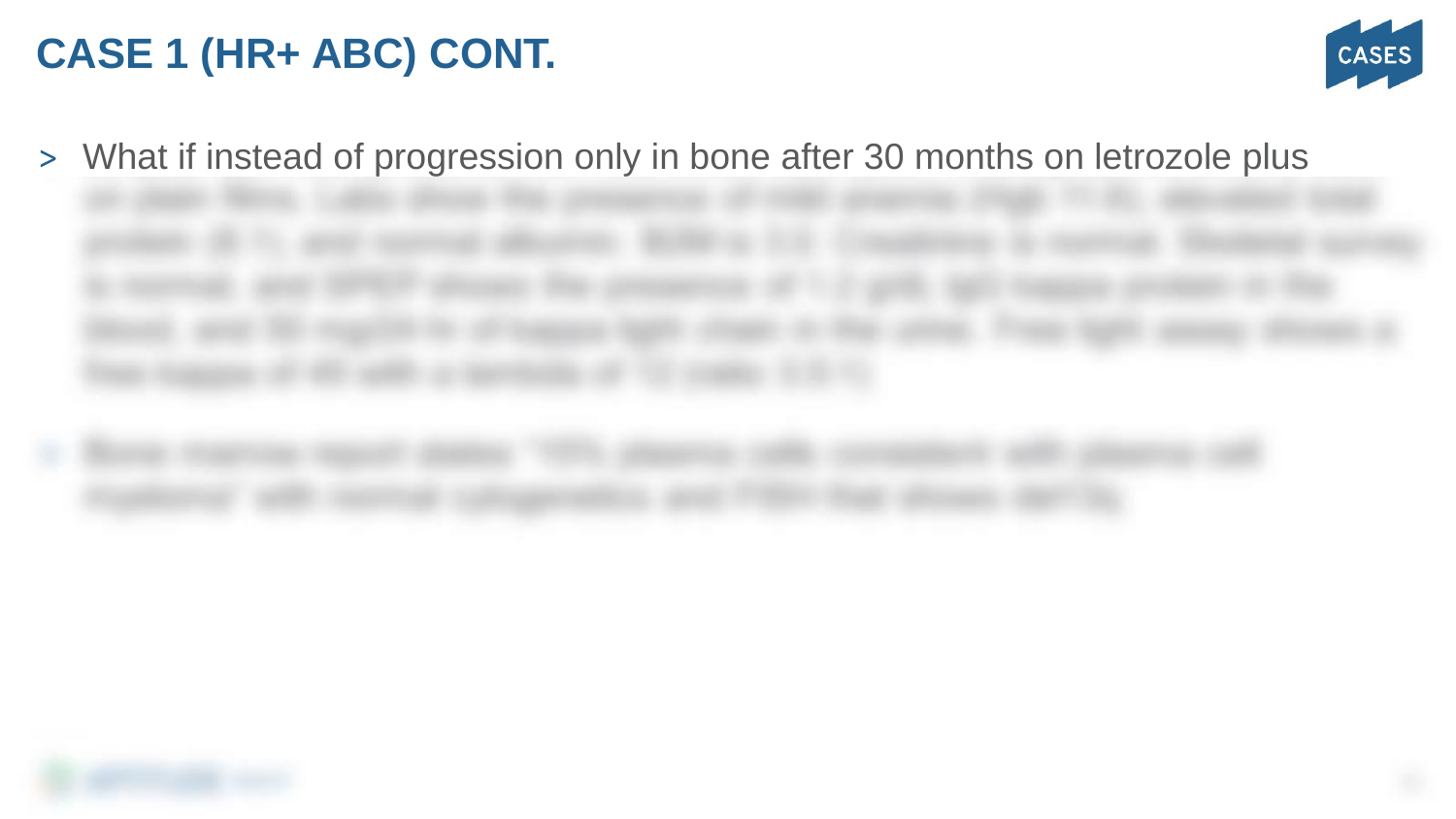## **IN THIS CASE, YOUR RECOMMENDATION FOR THERAPY WOULD BE: (N = 8)\***





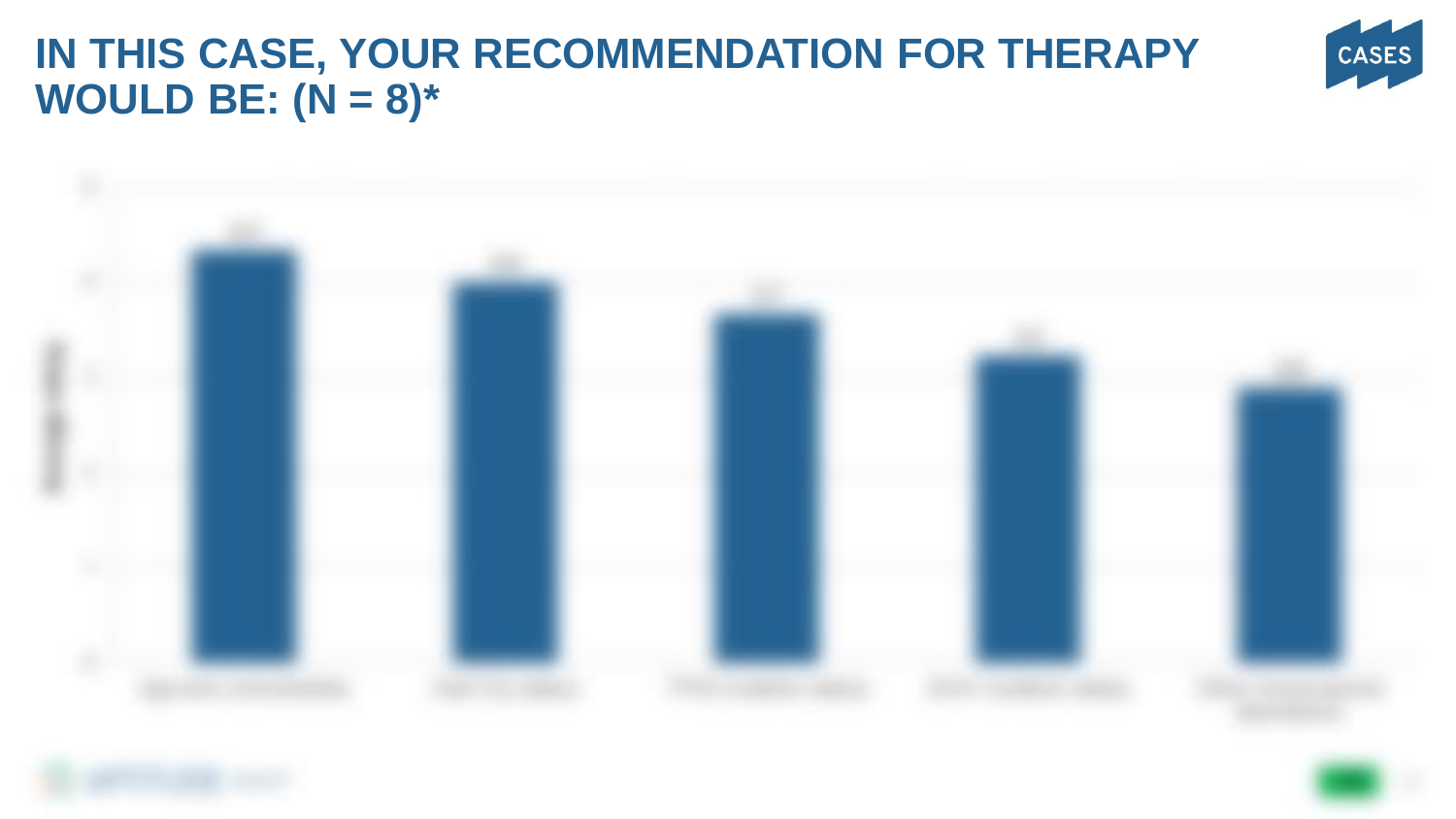## **CASE 2 (HR+ ABC)**



> A 65-year-old obese woman has had ER+/PR+ bone-only mBC for 10 years



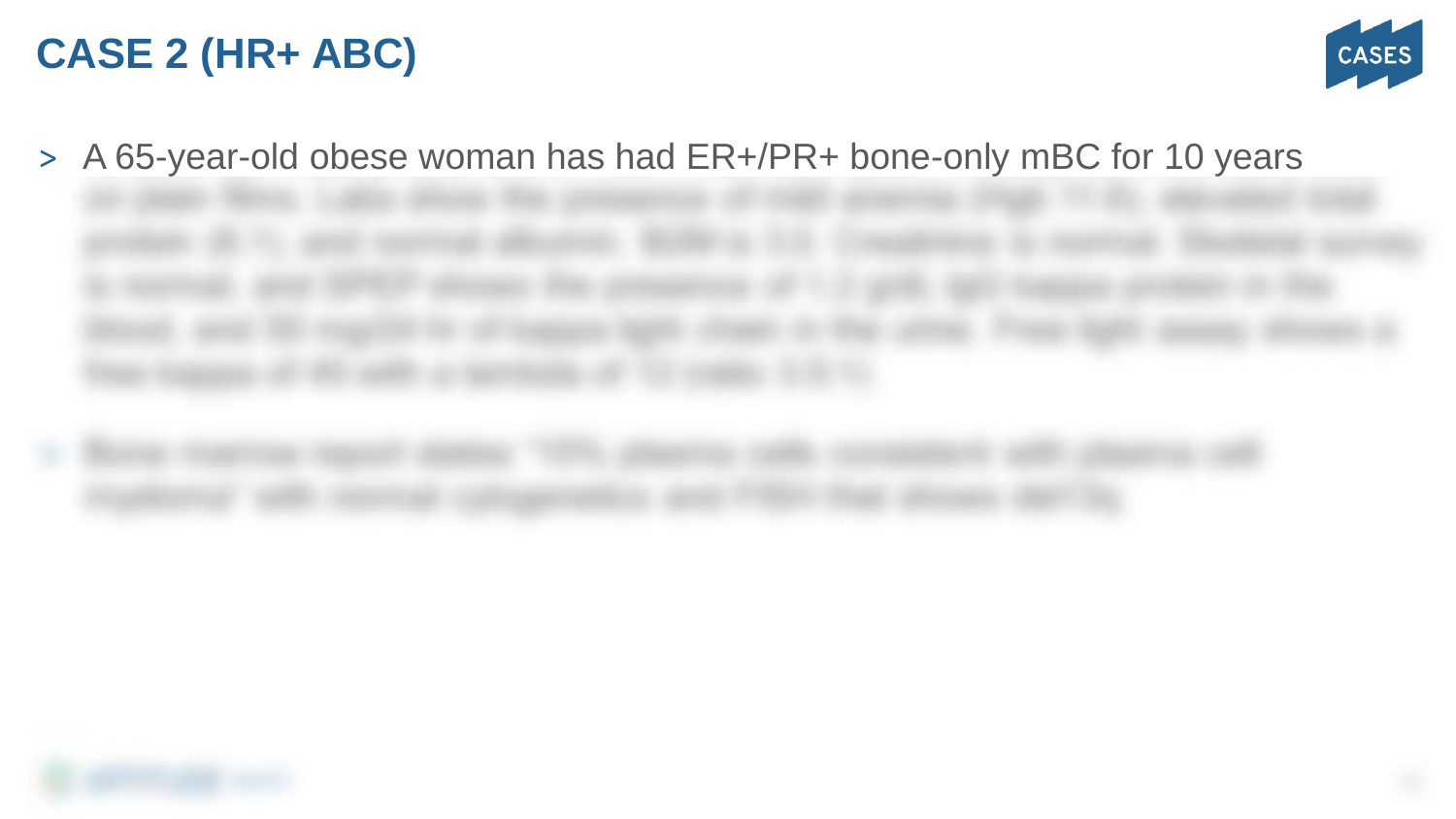



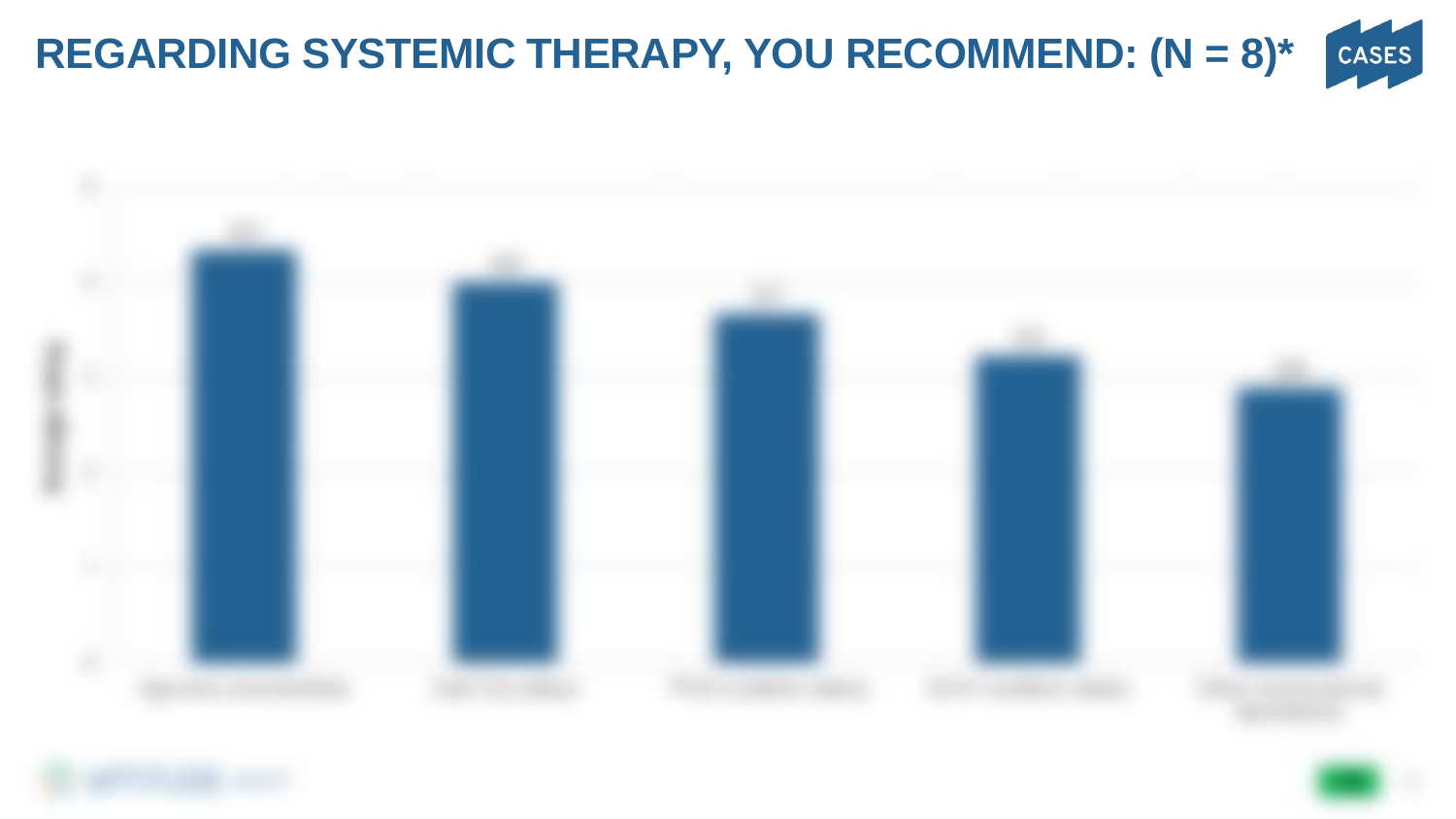## **CASE 3 (HR+ ABC)**

![](_page_35_Picture_1.jpeg)

> A 55-year-old postmenopausal woman has been on adjuvant anastrozole for 4

![](_page_35_Picture_3.jpeg)

![](_page_35_Picture_4.jpeg)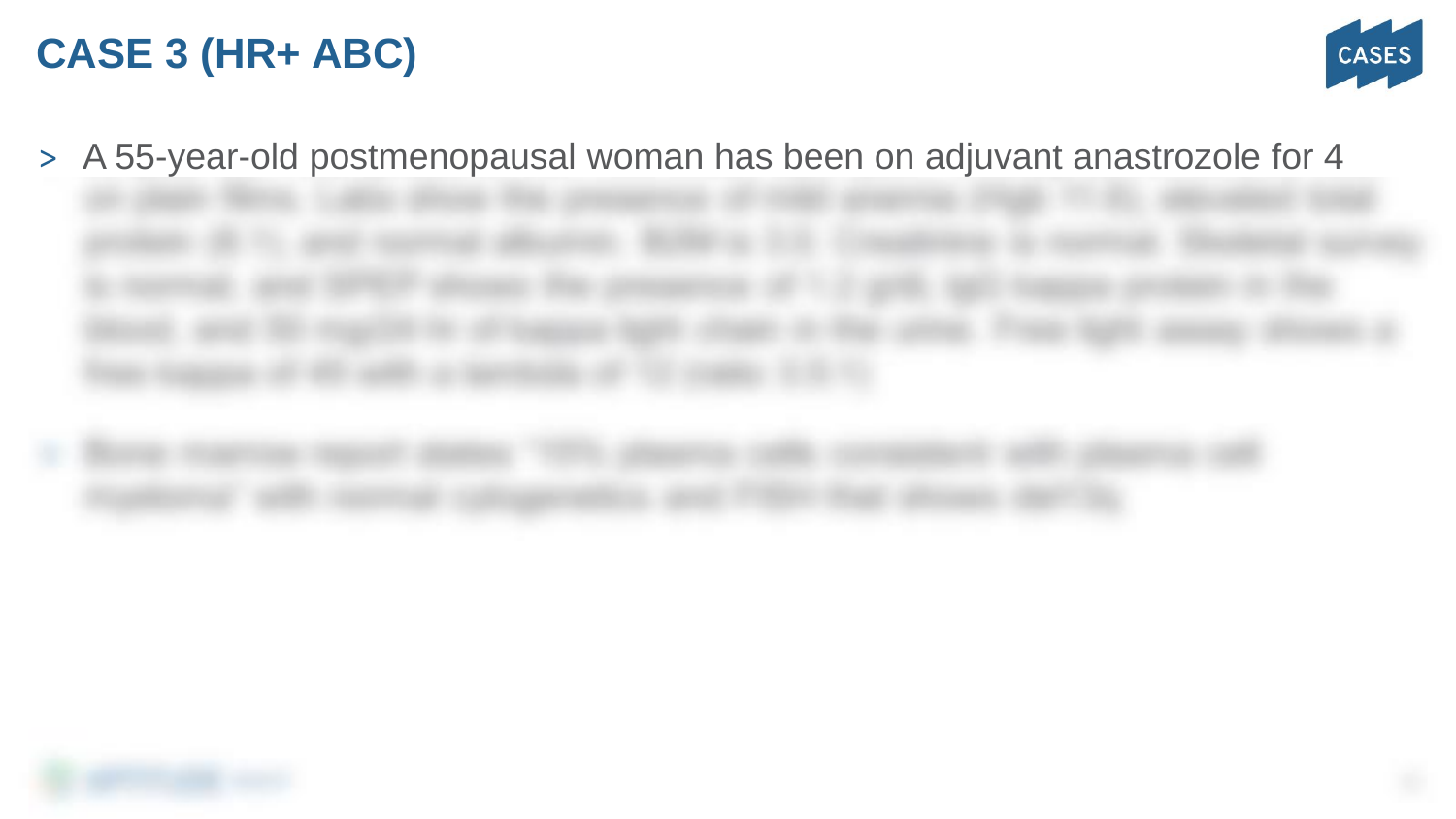## **YOU RECOMMEND: (N = 9)\***

![](_page_36_Picture_1.jpeg)

![](_page_36_Picture_2.jpeg)

![](_page_36_Picture_3.jpeg)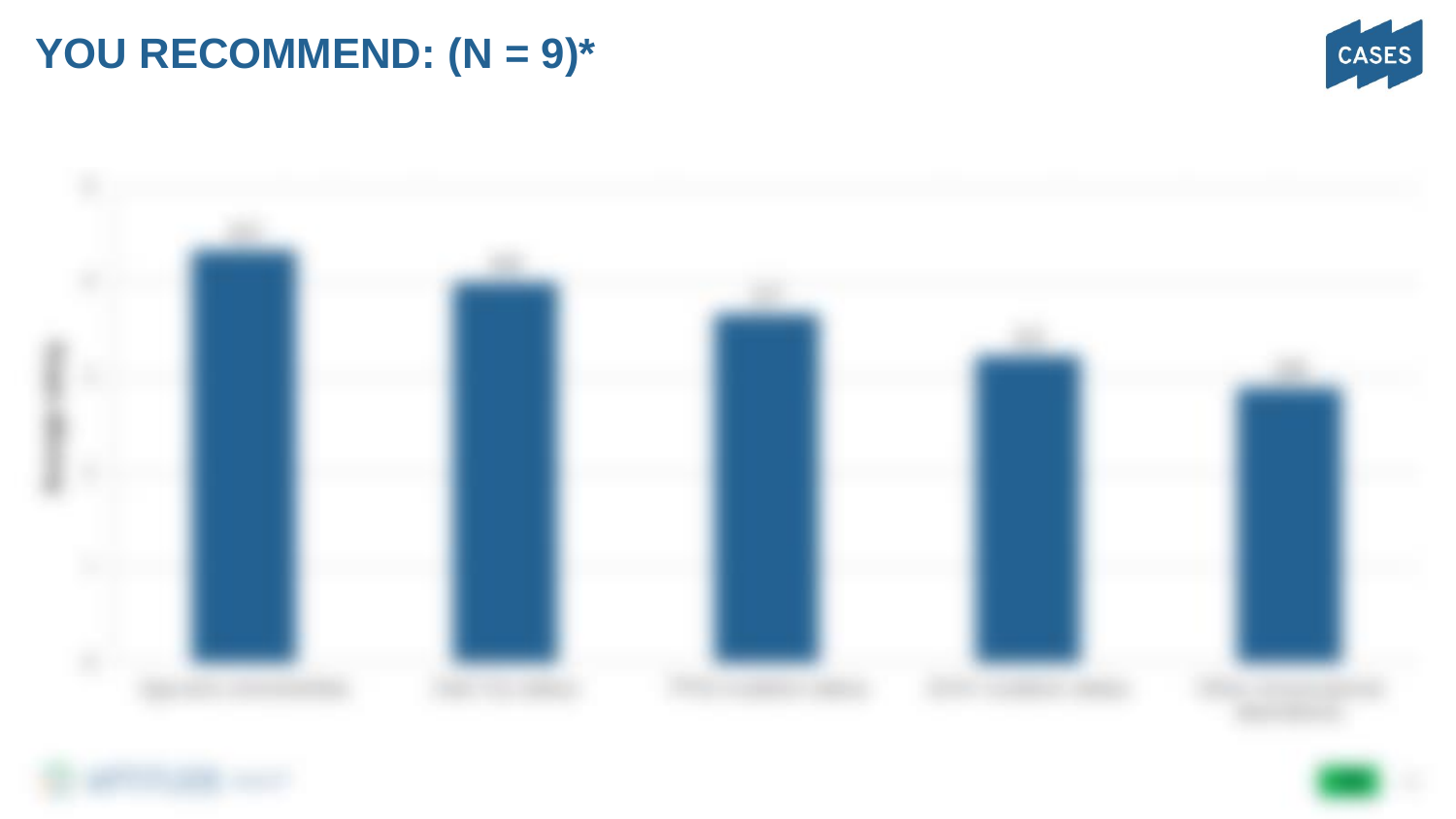## **WHAT IS THE PRIMARY REASON YOU PRESCRIBE THE CDK4/6 INHIBITOR OF YOUR CHOICE? (SELECT ALL THAT APPLY) (N = 9)\***

![](_page_37_Picture_1.jpeg)

![](_page_37_Picture_2.jpeg)

![](_page_37_Picture_3.jpeg)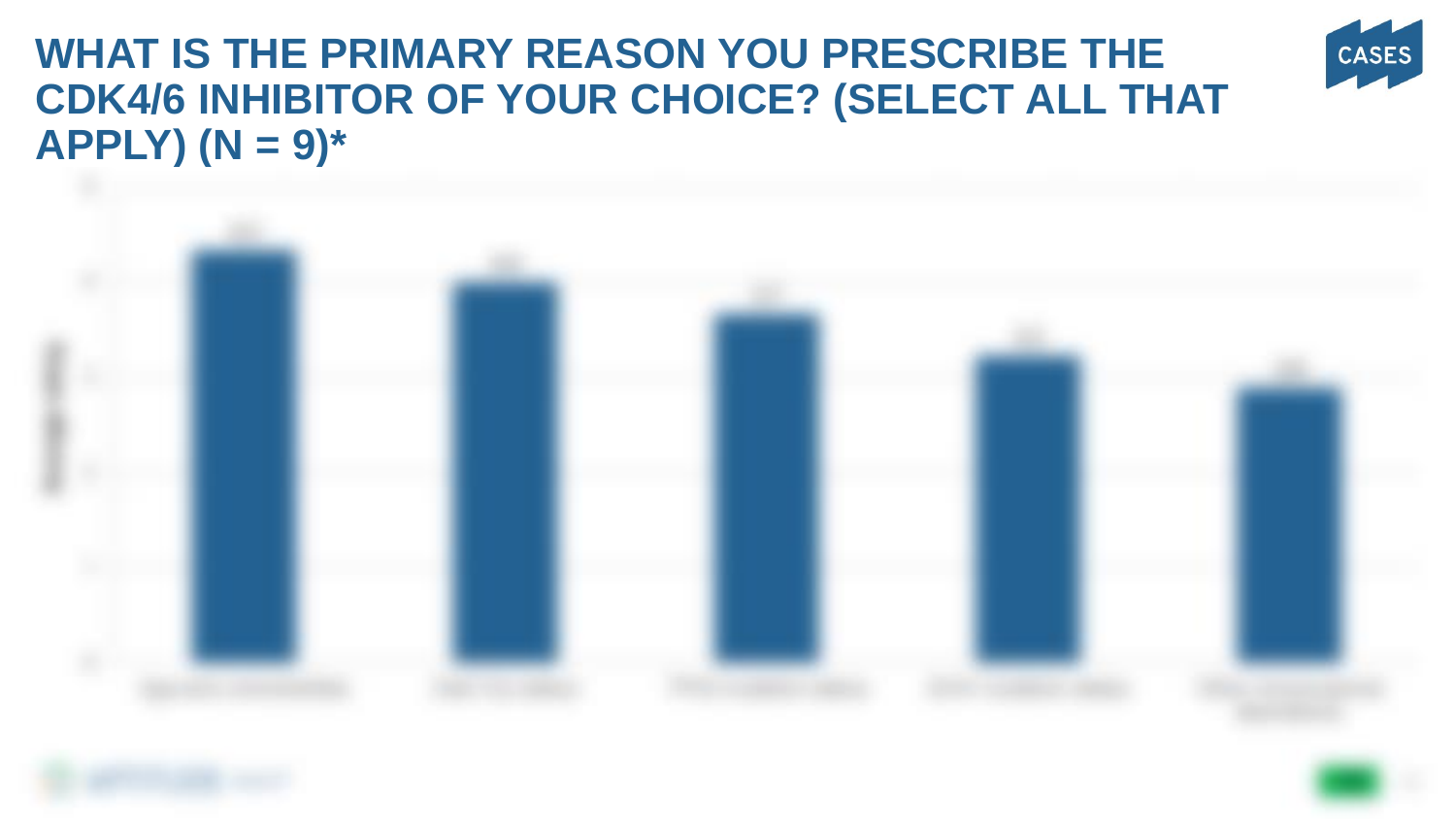## **HOW DO YOU EXPECT YOUR PRESCRIBING PATTERN OF CDK4/6 INHIBITORS TO CHANGE OVER THE NEXT 12–18 MONTHS? SELECT 1 OR 2 ANSWERS (N = 9)\***

![](_page_38_Picture_1.jpeg)

![](_page_38_Picture_2.jpeg)

![](_page_38_Picture_3.jpeg)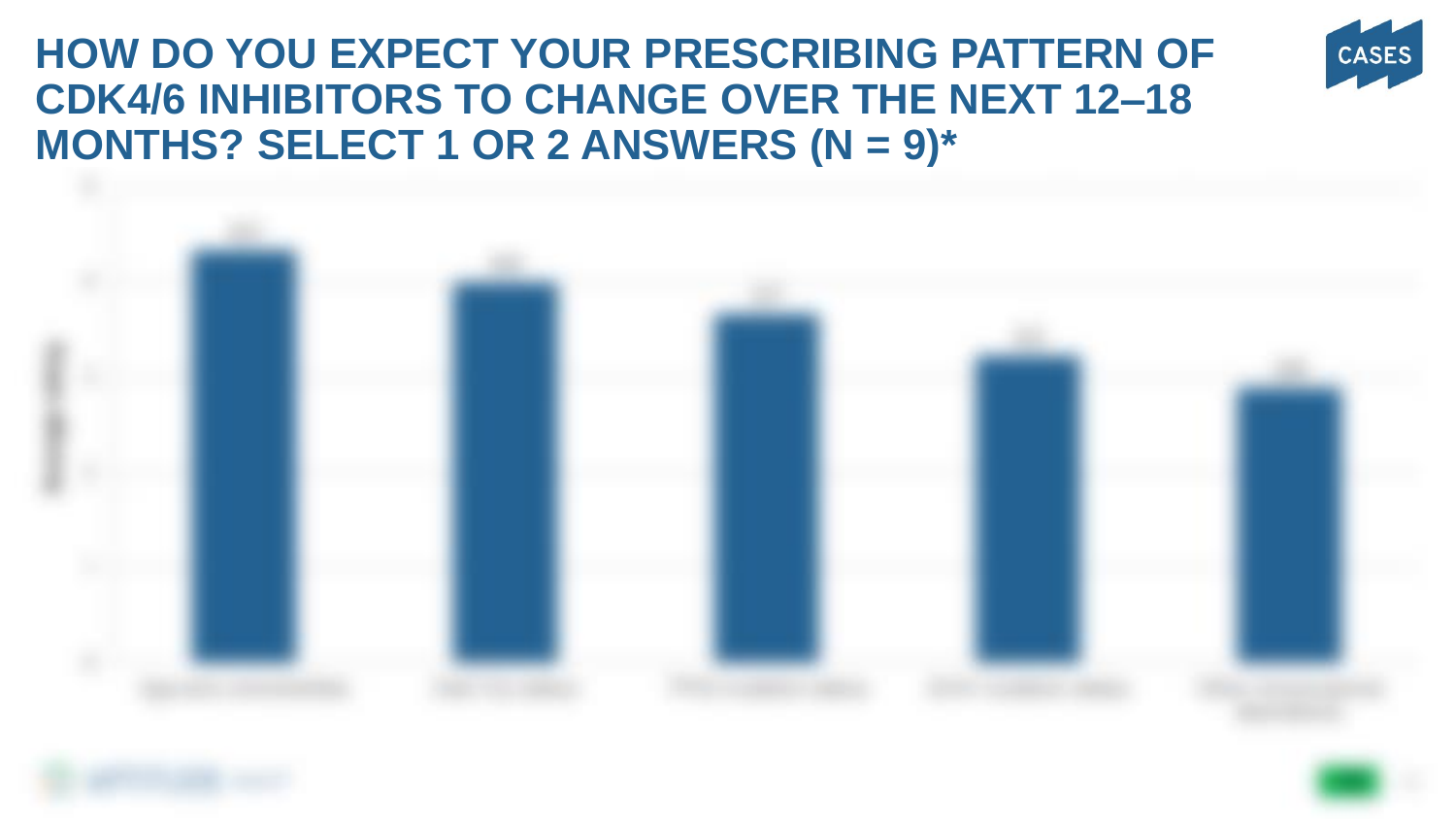![](_page_39_Picture_0.jpeg)

![](_page_39_Picture_1.jpeg)

![](_page_39_Picture_2.jpeg)

## **Treatment of HER2+ ABC**

### ARS RESULTS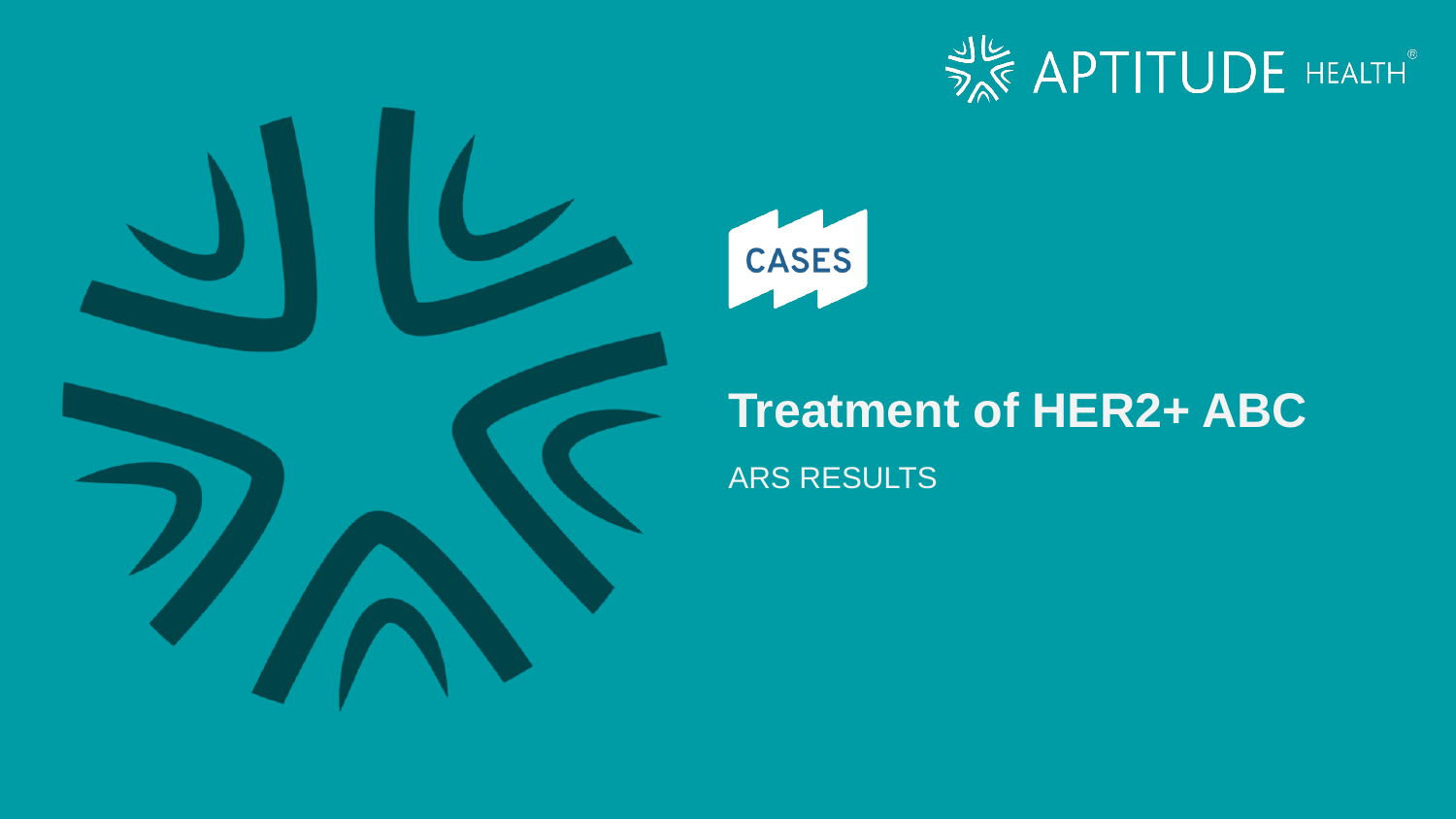#### <span id="page-40-0"></span>**IN HOW MANY BREAST CANCER PATIENTS HAVE YOU EVER**  CASES **USED THE DRUG PERTUZUMAB (PERJETA)? (N = 8)\***

![](_page_40_Picture_1.jpeg)

![](_page_40_Picture_2.jpeg)

![](_page_40_Picture_3.jpeg)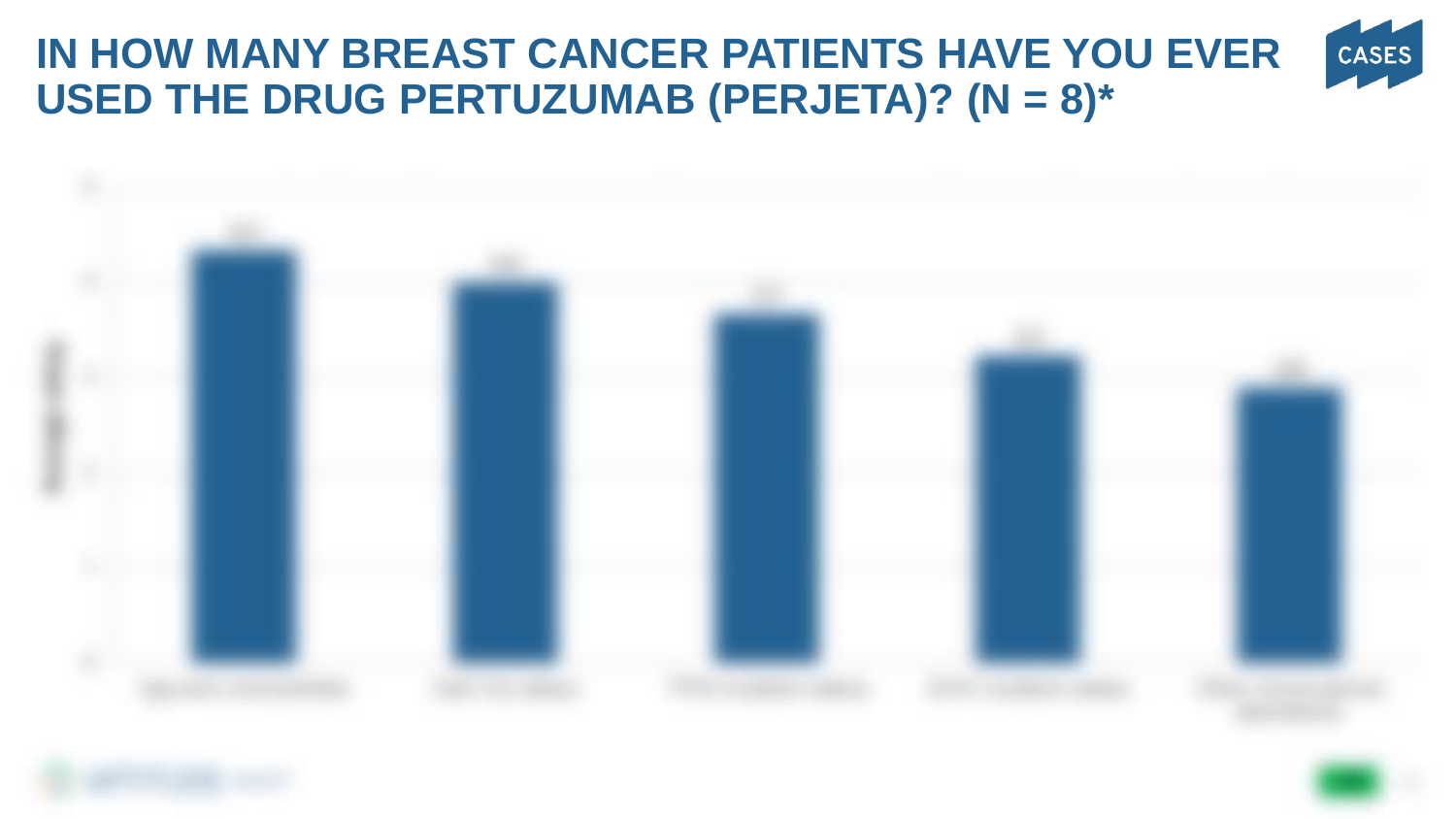## <span id="page-41-0"></span>**IN HOW MANY BREAST CANCER PATIENTS HAVE YOU EVER USED THE DRUG TRASTUZUMAB (HERCEPTIN)? (N = 8)\***

![](_page_41_Picture_1.jpeg)

![](_page_41_Picture_2.jpeg)

![](_page_41_Picture_3.jpeg)

![](_page_41_Picture_4.jpeg)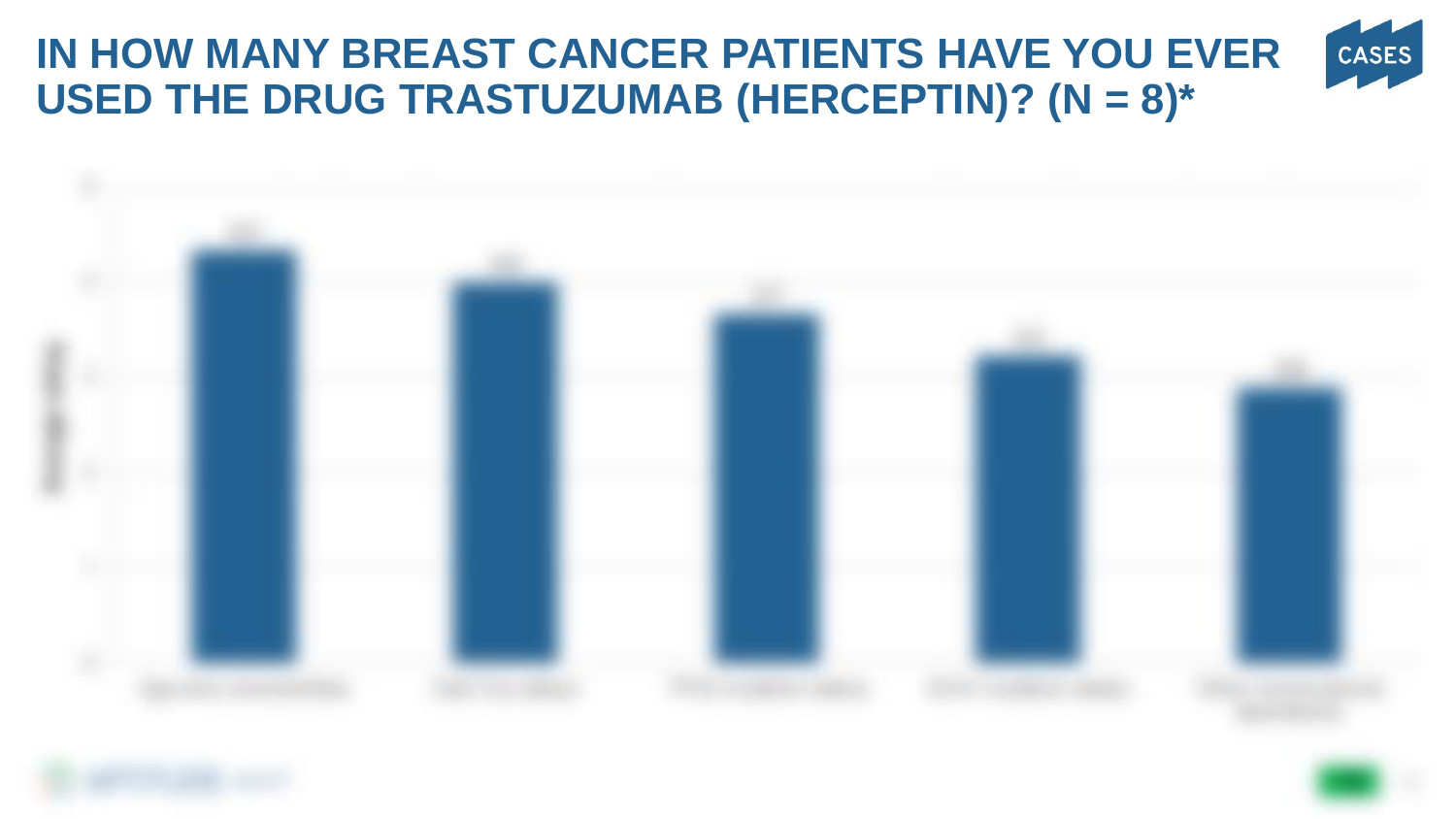### <span id="page-42-0"></span>**IN HOW MANY BREAST CANCER PATIENTS HAVE YOU EVER**  CASES **USED THE DRUG T-DM1 (KADCYLA) IN THE PAST YEAR?**   $(N = 8)^*$

![](_page_42_Picture_1.jpeg)

![](_page_42_Picture_2.jpeg)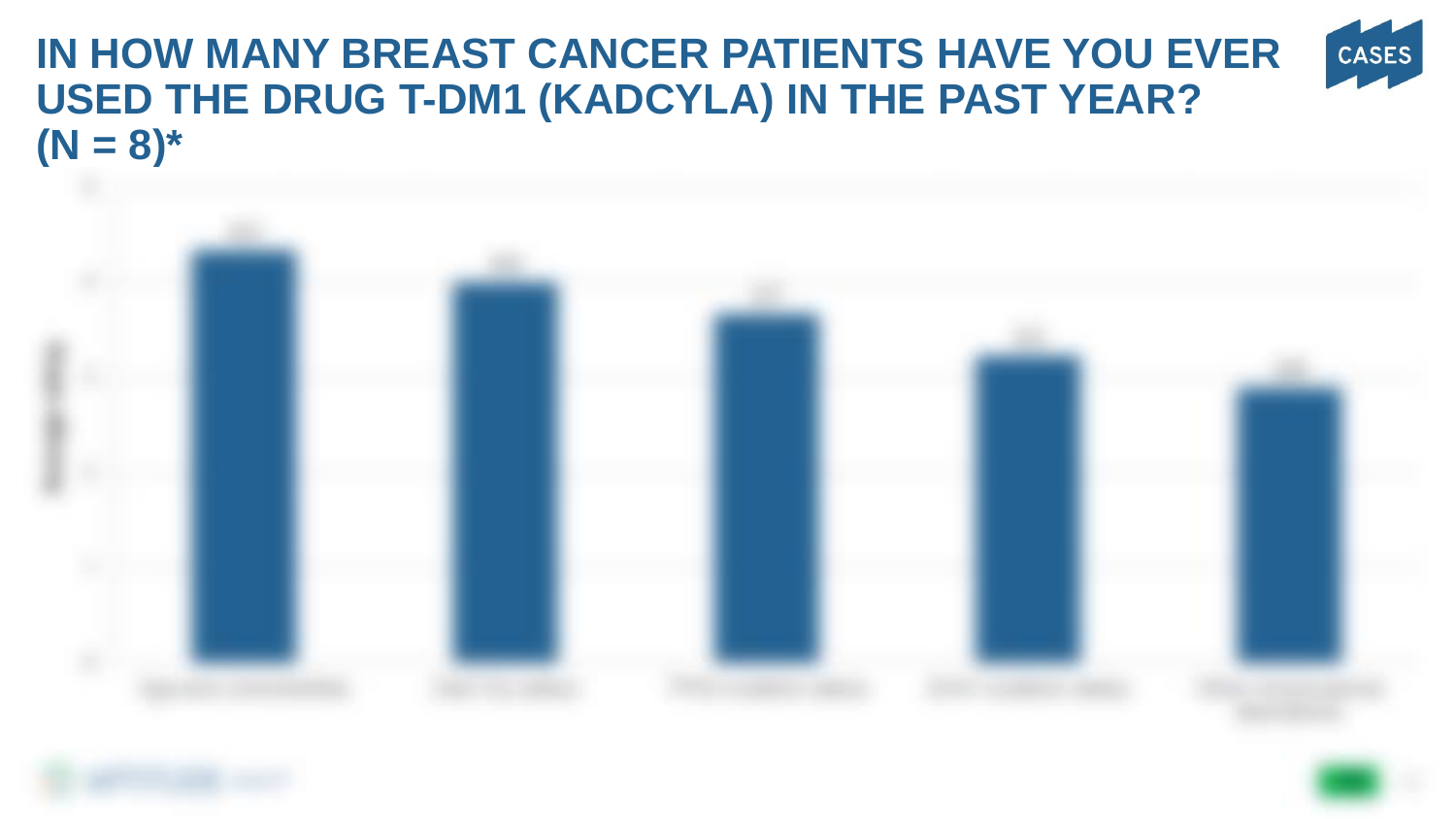### <span id="page-43-0"></span>**IN HOW MANY BREAST CANCER PATIENTS HAVE YOU EVER**  CASES **USED THE DRUG LAPATINIB (TYKERB) IN THE PAST YEAR?**   $(N = 8)^*$

![](_page_43_Picture_1.jpeg)

![](_page_43_Picture_2.jpeg)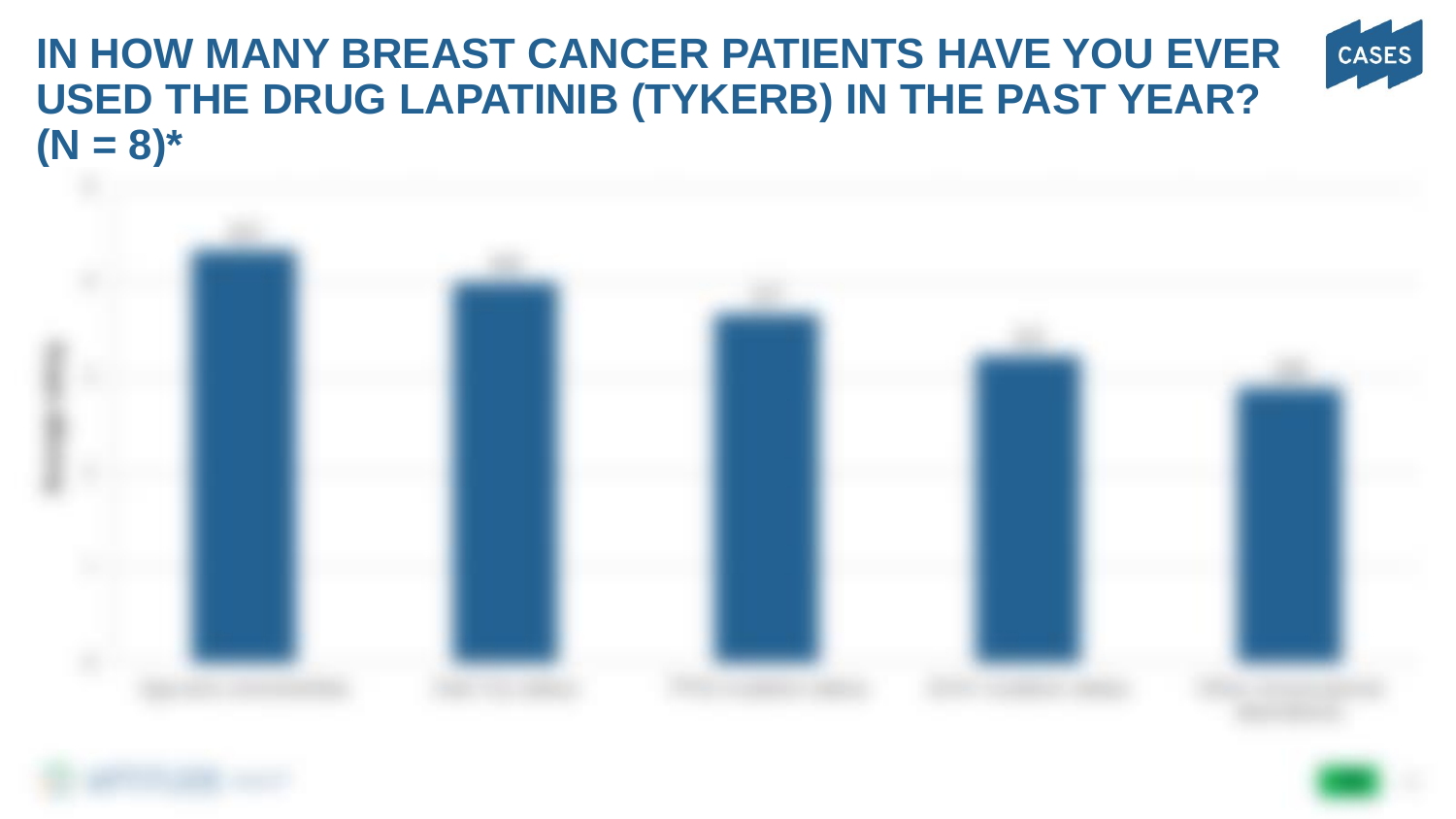### <span id="page-44-0"></span>**IN HOW MANY BREAST CANCER PATIENTS HAVE YOU EVER**  CASES **USED THE DRUG BEVACIZUMAB (AVASTIN) IN THE PAST YEAR? (N = 8)\***

![](_page_44_Picture_1.jpeg)

![](_page_44_Picture_2.jpeg)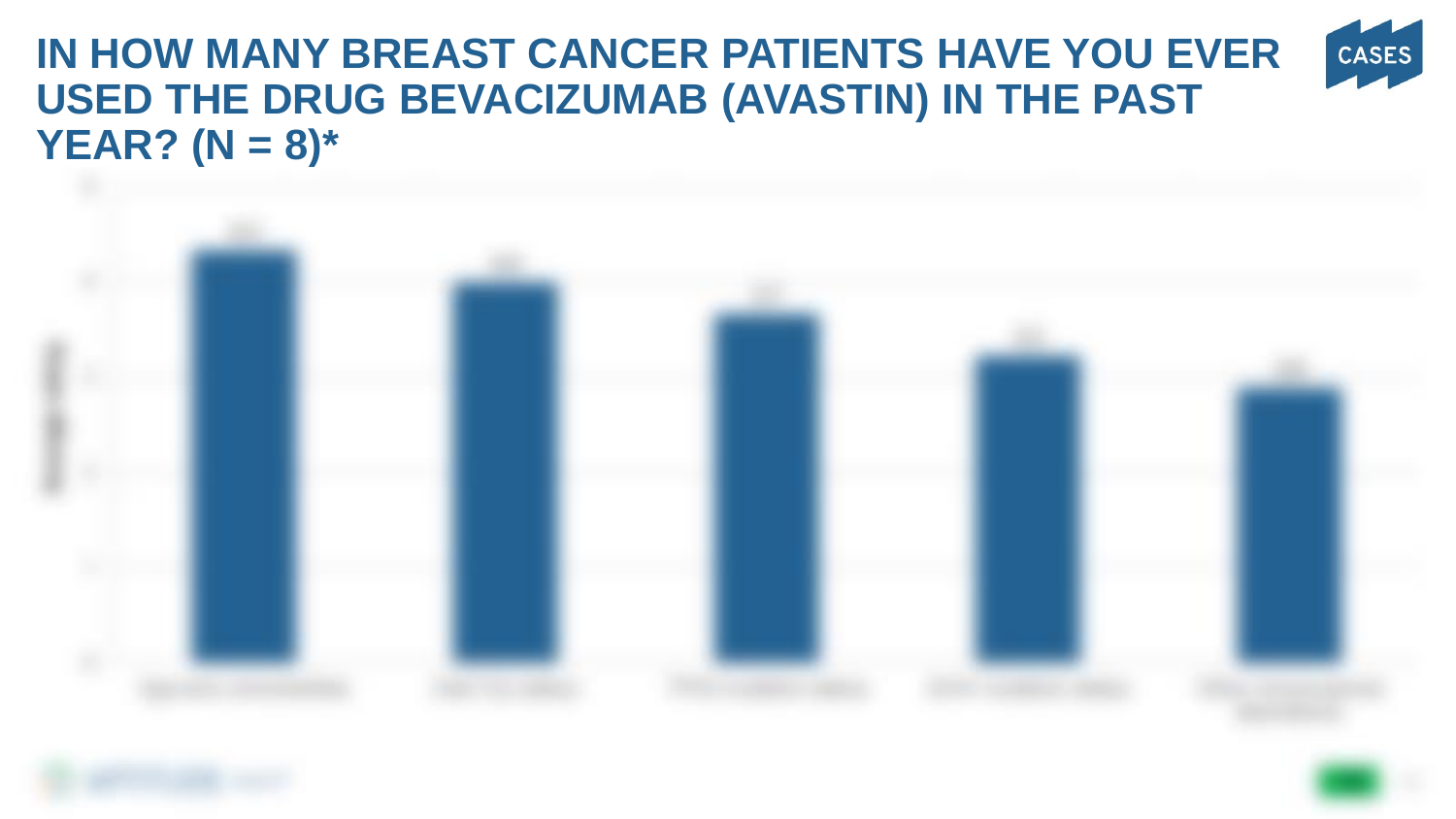### **IN HOW MANY BREAST CANCER PATIENTS HAVE YOU EVER**  CASES **USED THE DRUG TUCATINIB (TUKYSA) IN THE PAST YEAR?**   $(N = 8)^*$

![](_page_45_Picture_1.jpeg)

![](_page_45_Picture_2.jpeg)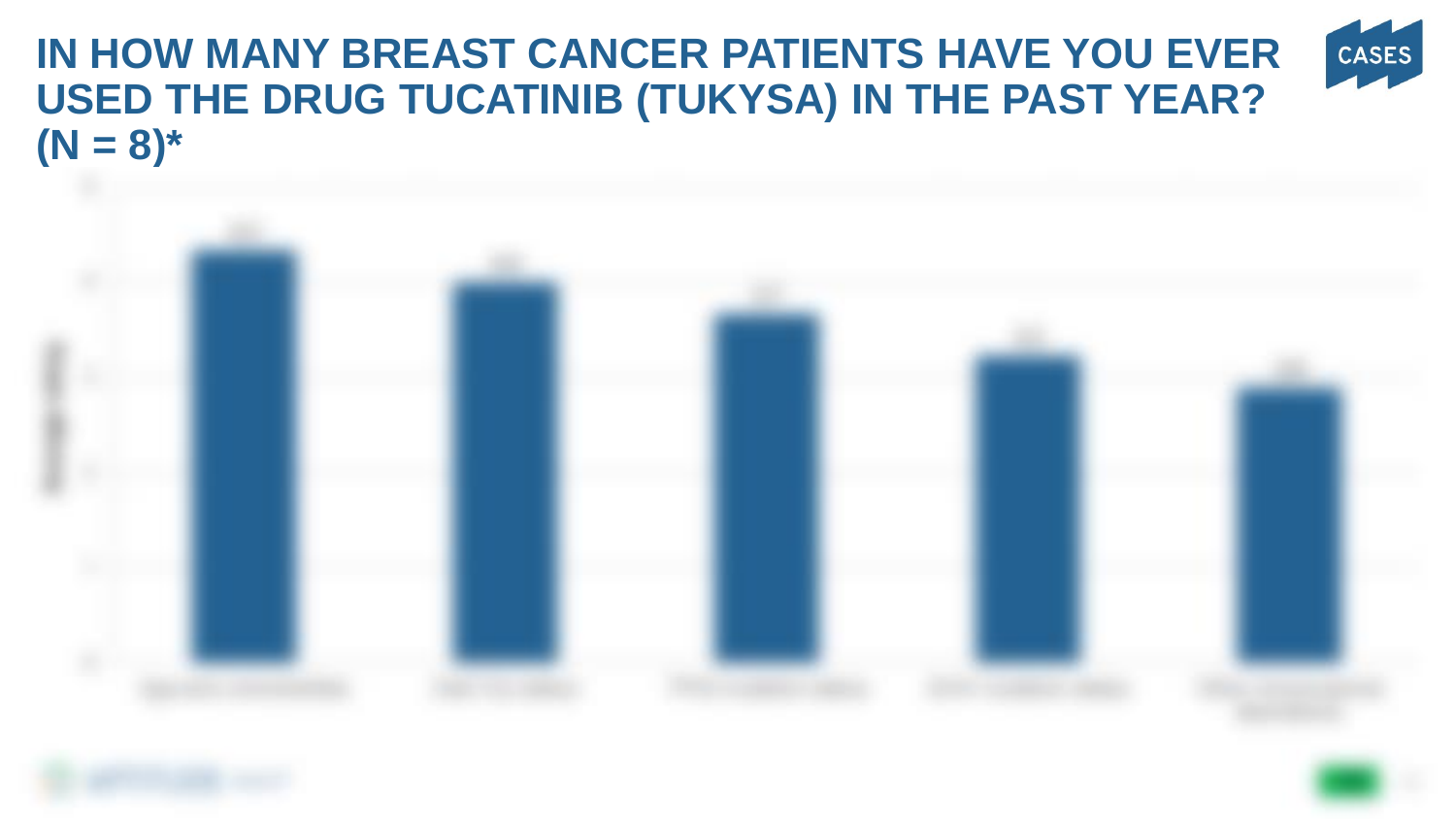### <span id="page-46-0"></span>**IN HOW MANY BREAST CANCER PATIENTS HAVE YOU EVER**  CASES **USED THE DRUG NERATINIB (NERLYNX) IN THE PAST YEAR?**   $(N = 8)^*$

![](_page_46_Picture_1.jpeg)

![](_page_46_Picture_2.jpeg)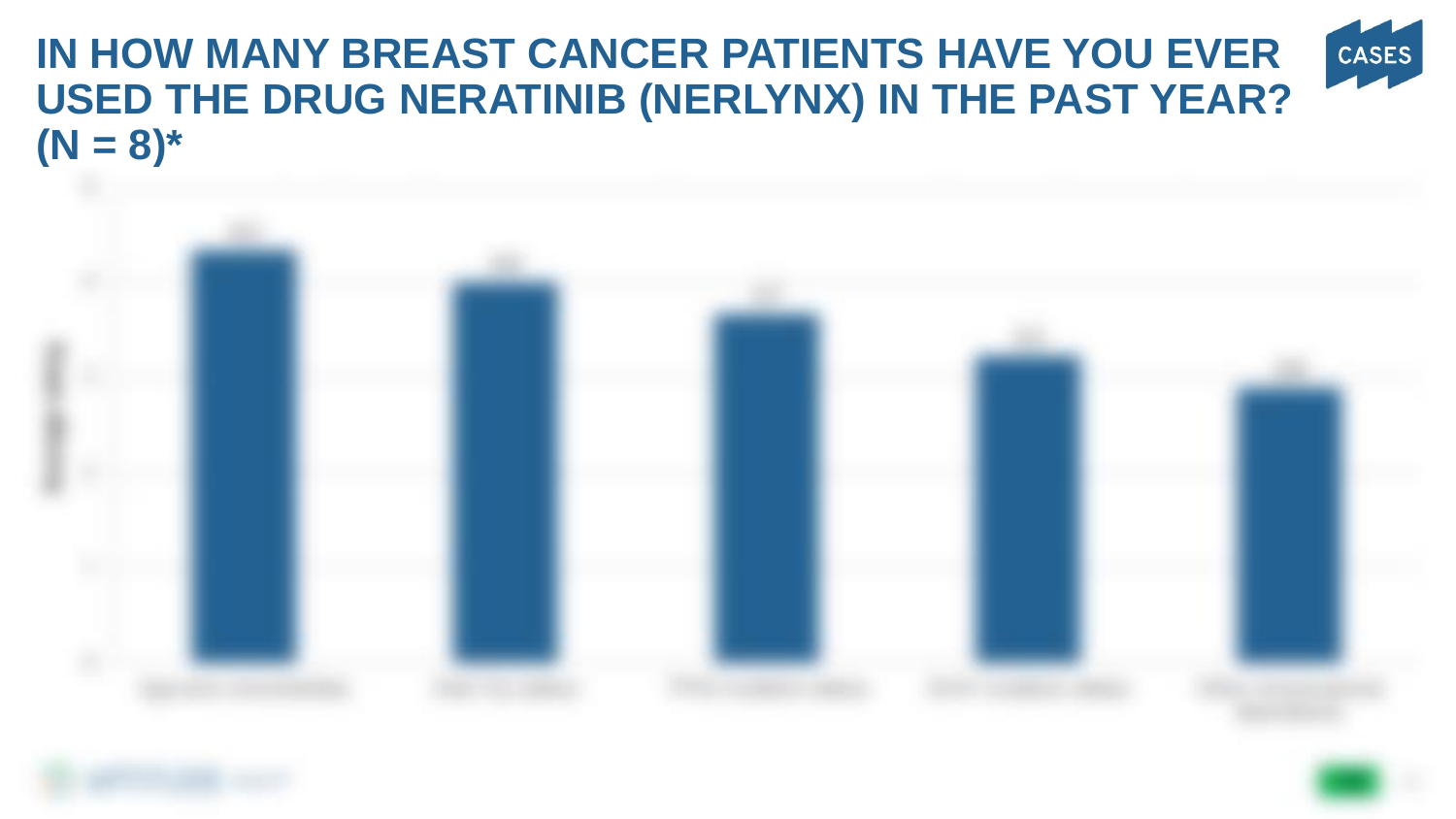## **CASE 1 (HER2+ ABC)**

![](_page_47_Picture_1.jpeg)

> A 55-year-old postmenopausal woman presents with ER+/PR–/HER2+ bone-only

![](_page_47_Picture_3.jpeg)

![](_page_47_Picture_4.jpeg)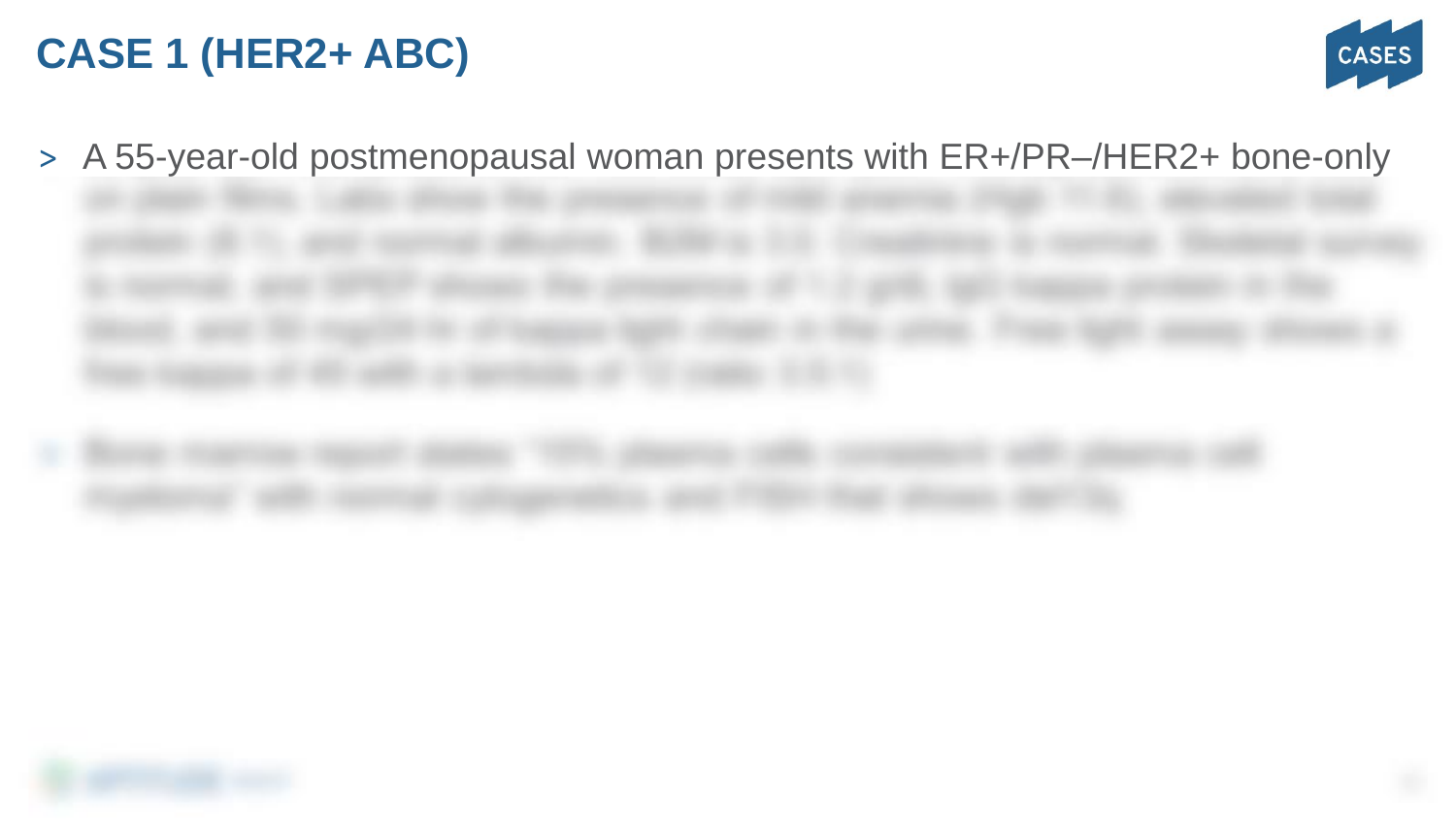## **IN ADDITION TO AN ANTI-OSTEOCLAST AGENT, YOU RECOMMEND: (N = 8)\***

![](_page_48_Picture_1.jpeg)

![](_page_48_Picture_2.jpeg)

![](_page_48_Picture_3.jpeg)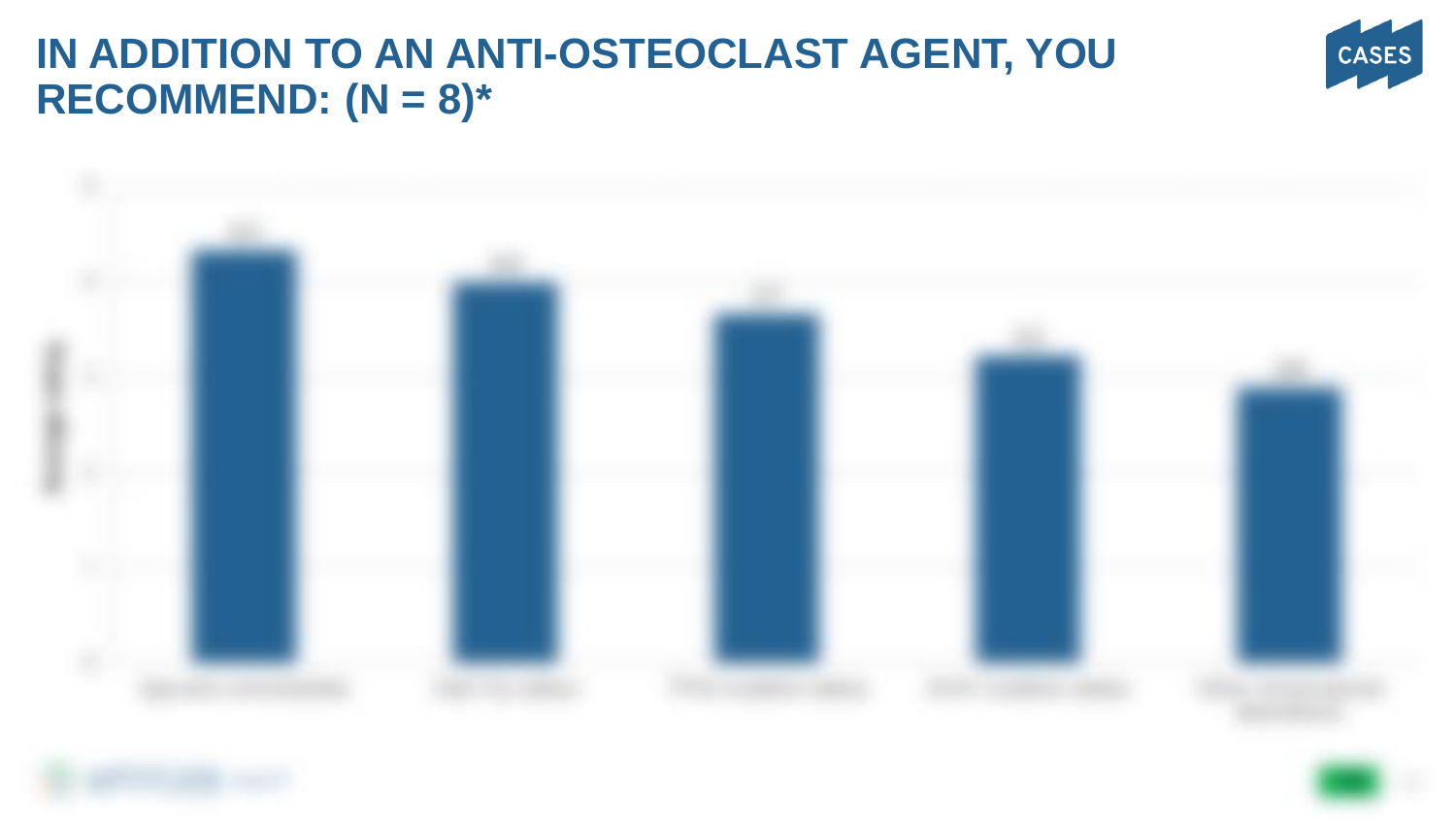## **CASE 1 (HER2+ ABC) CONT.**

![](_page_49_Picture_1.jpeg)

> She is treated with 6 cycles of docetaxel plus trastuzumab plus pertuzumab and

![](_page_49_Picture_3.jpeg)

![](_page_49_Picture_4.jpeg)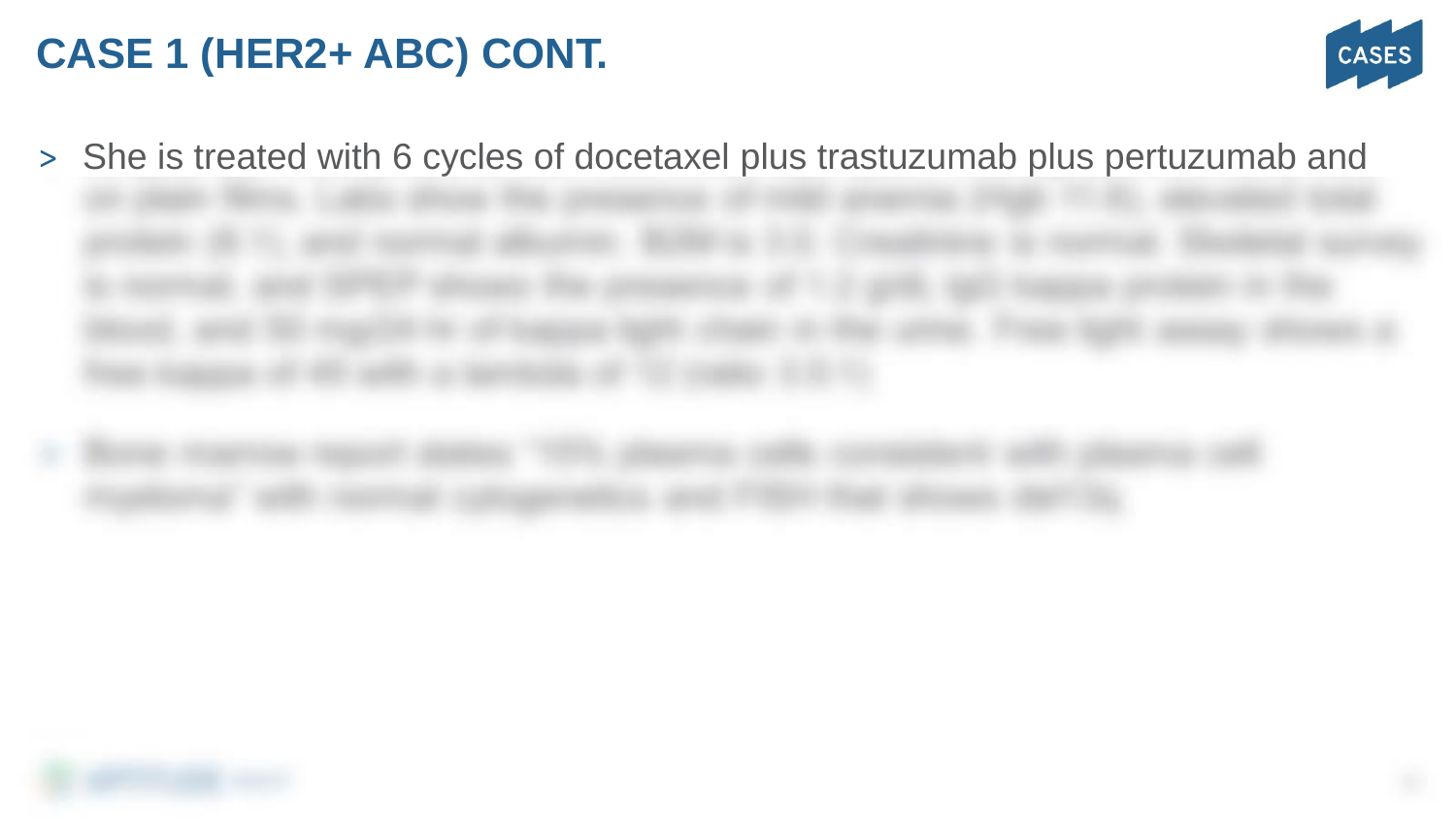## **IN ADDITION TO AN ANTI-OSTEOCLAST AGENT, AS MAINTENANCE THERAPY YOU RECOMMEND: (N = 8)\***

![](_page_50_Picture_1.jpeg)

![](_page_50_Picture_2.jpeg)

![](_page_50_Picture_3.jpeg)

![](_page_50_Picture_4.jpeg)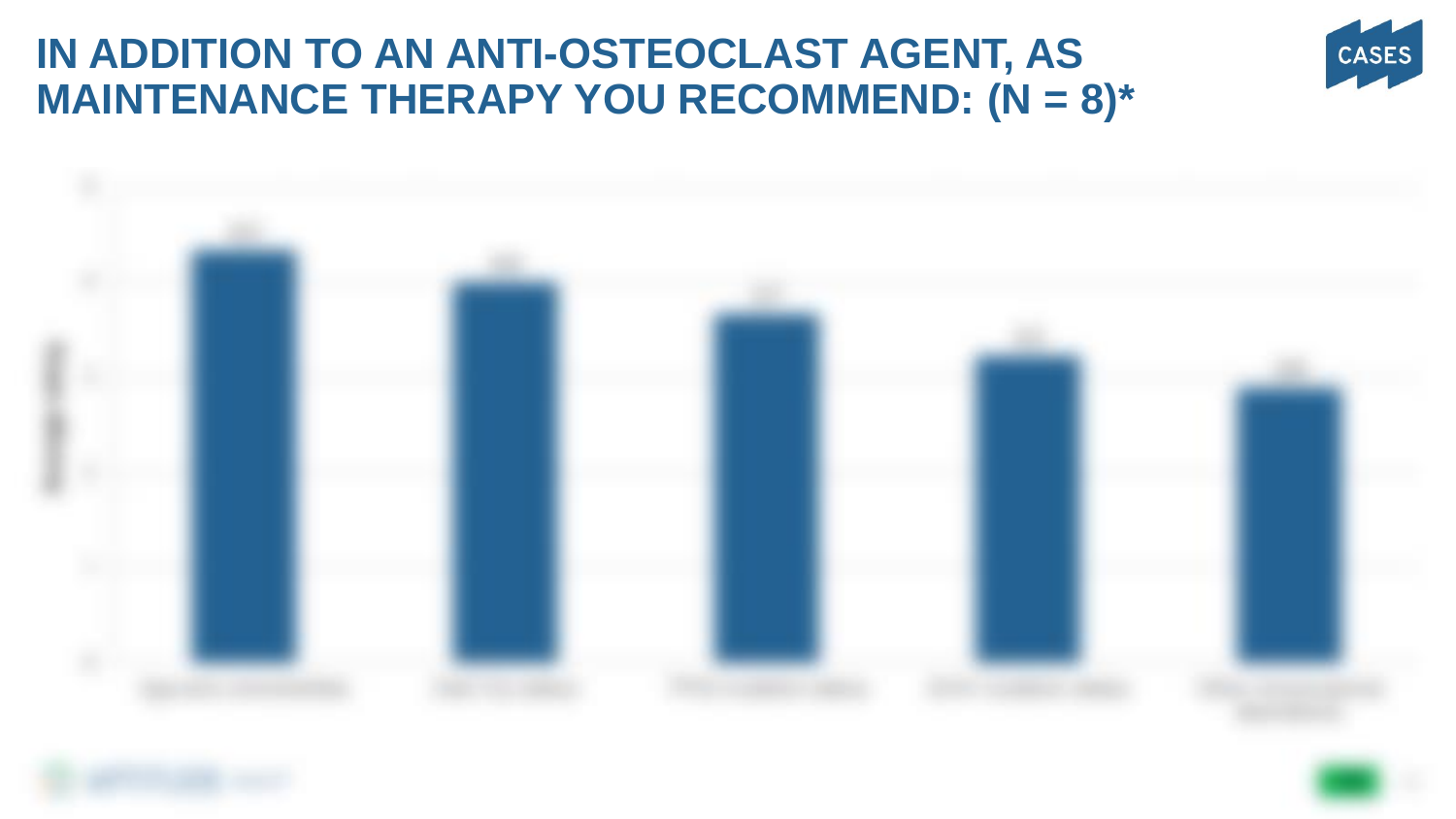## **CASE 1 (HER2+ ABC) CONT.**

![](_page_51_Picture_1.jpeg)

> Following 6 cycles of taxane plus trastuzumab plus pertuzumab for her de novo

![](_page_51_Picture_3.jpeg)

![](_page_51_Picture_4.jpeg)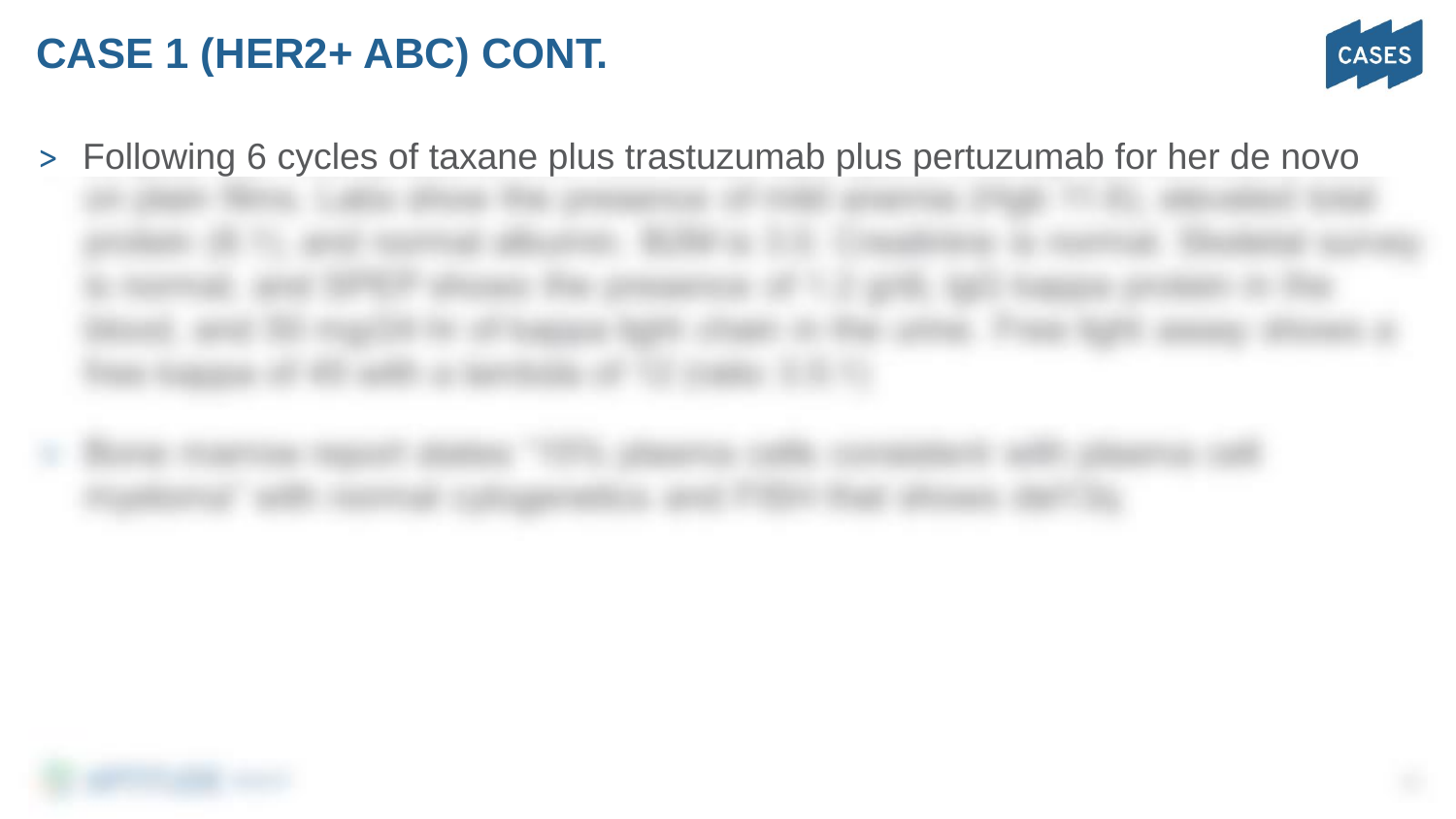## **YOU NOW RECOMMEND: (N = 8)\***

![](_page_52_Picture_1.jpeg)

![](_page_52_Picture_2.jpeg)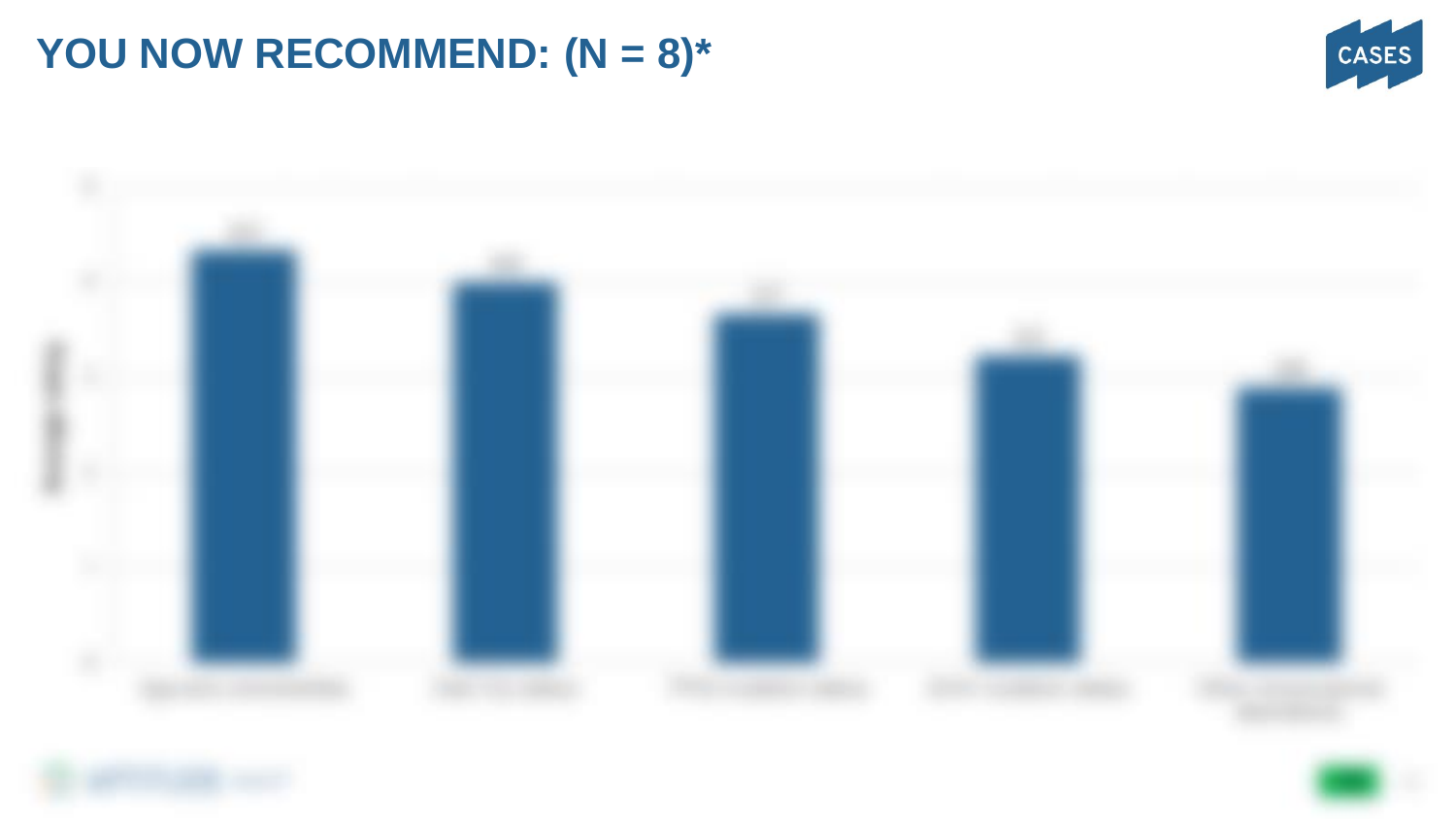## **CASE 1 (HER2+ ABC) CONT.**

![](_page_53_Picture_1.jpeg)

> She receives treatment with T-DM1 followed at disease progression with

![](_page_53_Picture_3.jpeg)

![](_page_53_Picture_4.jpeg)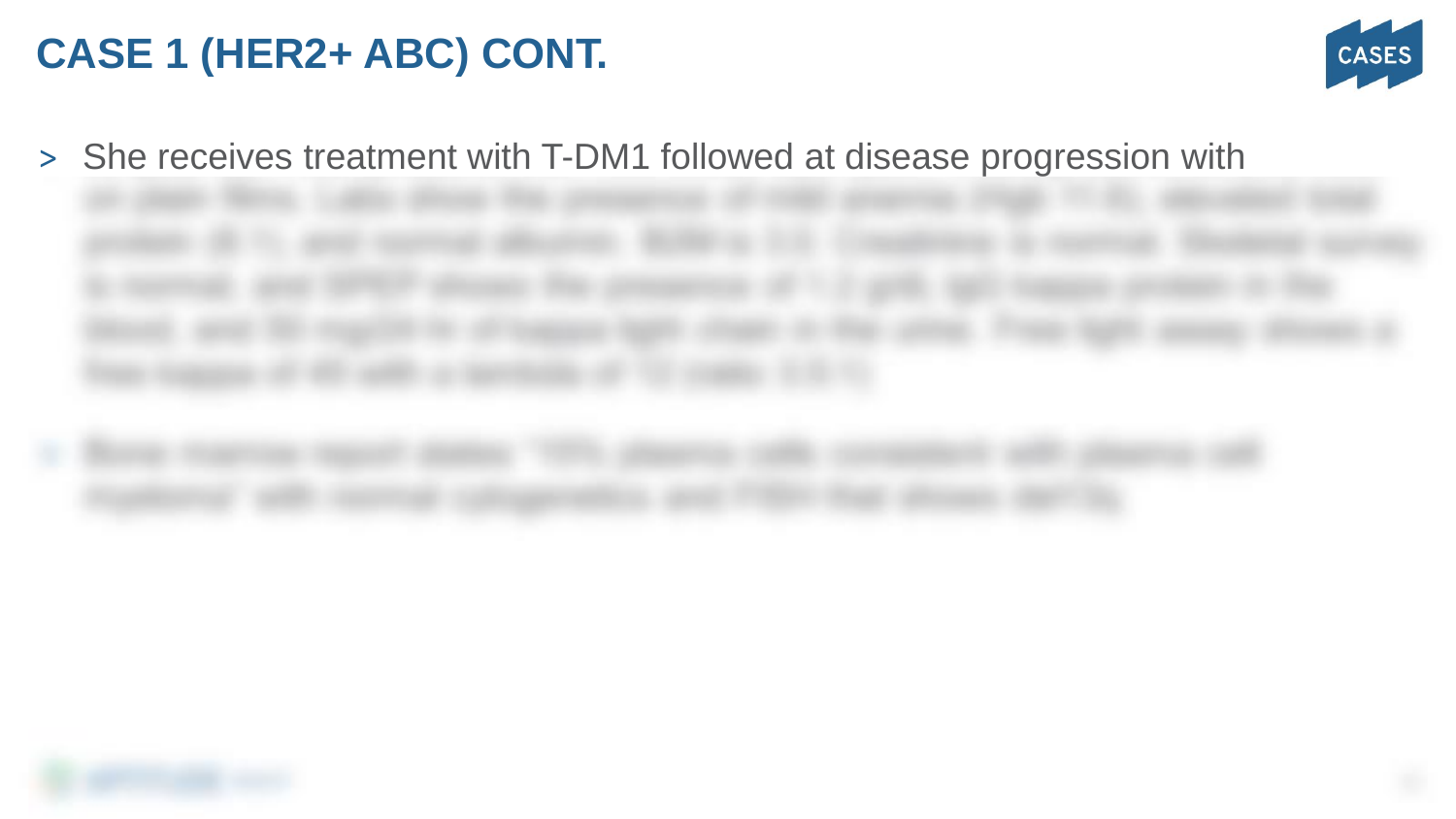## **YOU RECOMMEND: (N = 9)\***

![](_page_54_Picture_1.jpeg)

![](_page_54_Picture_2.jpeg)

![](_page_54_Picture_3.jpeg)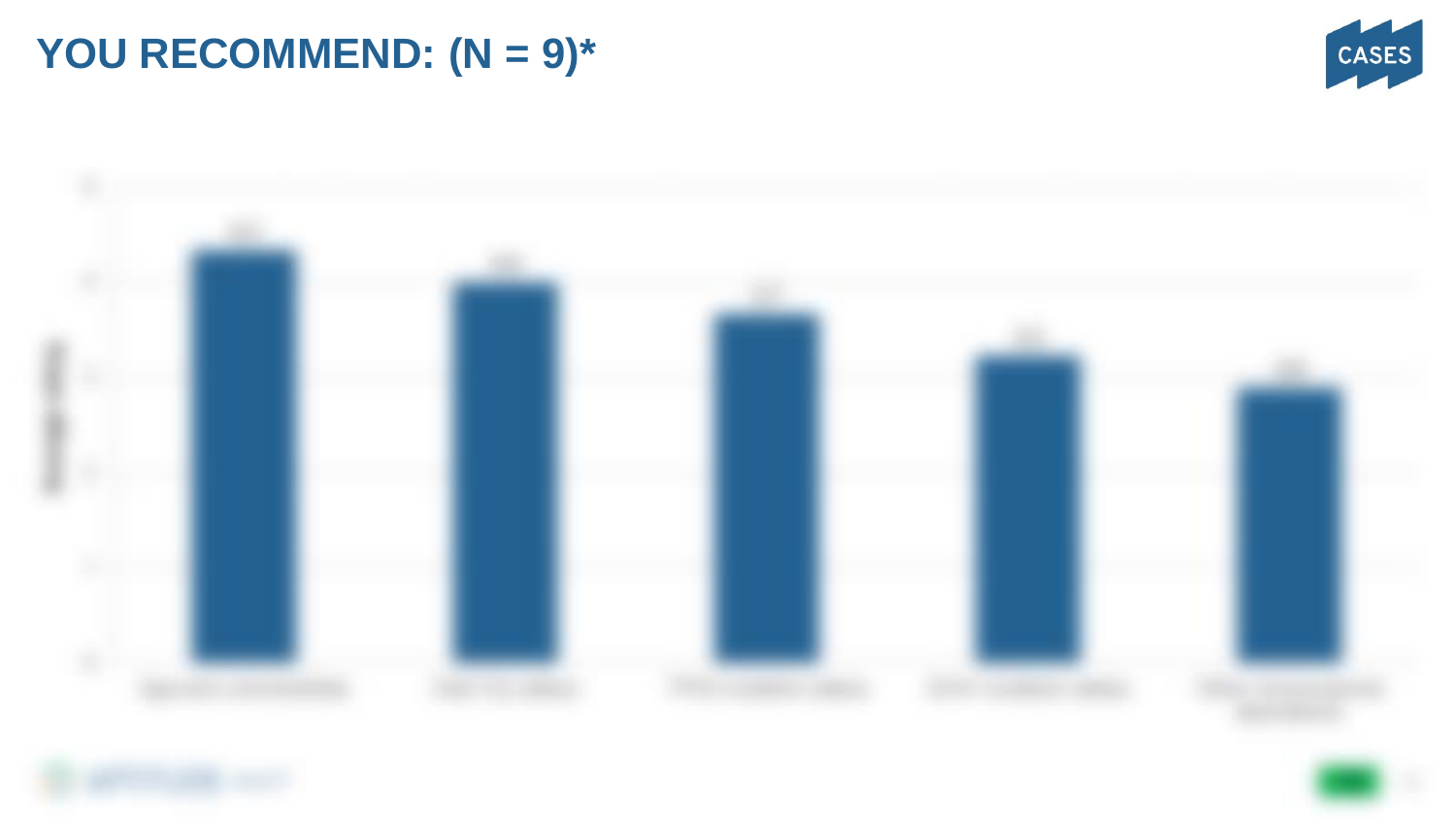![](_page_55_Picture_0.jpeg)

![](_page_55_Picture_1.jpeg)

![](_page_55_Picture_2.jpeg)

## **Treatment of mTNBC**

ARS RESULTS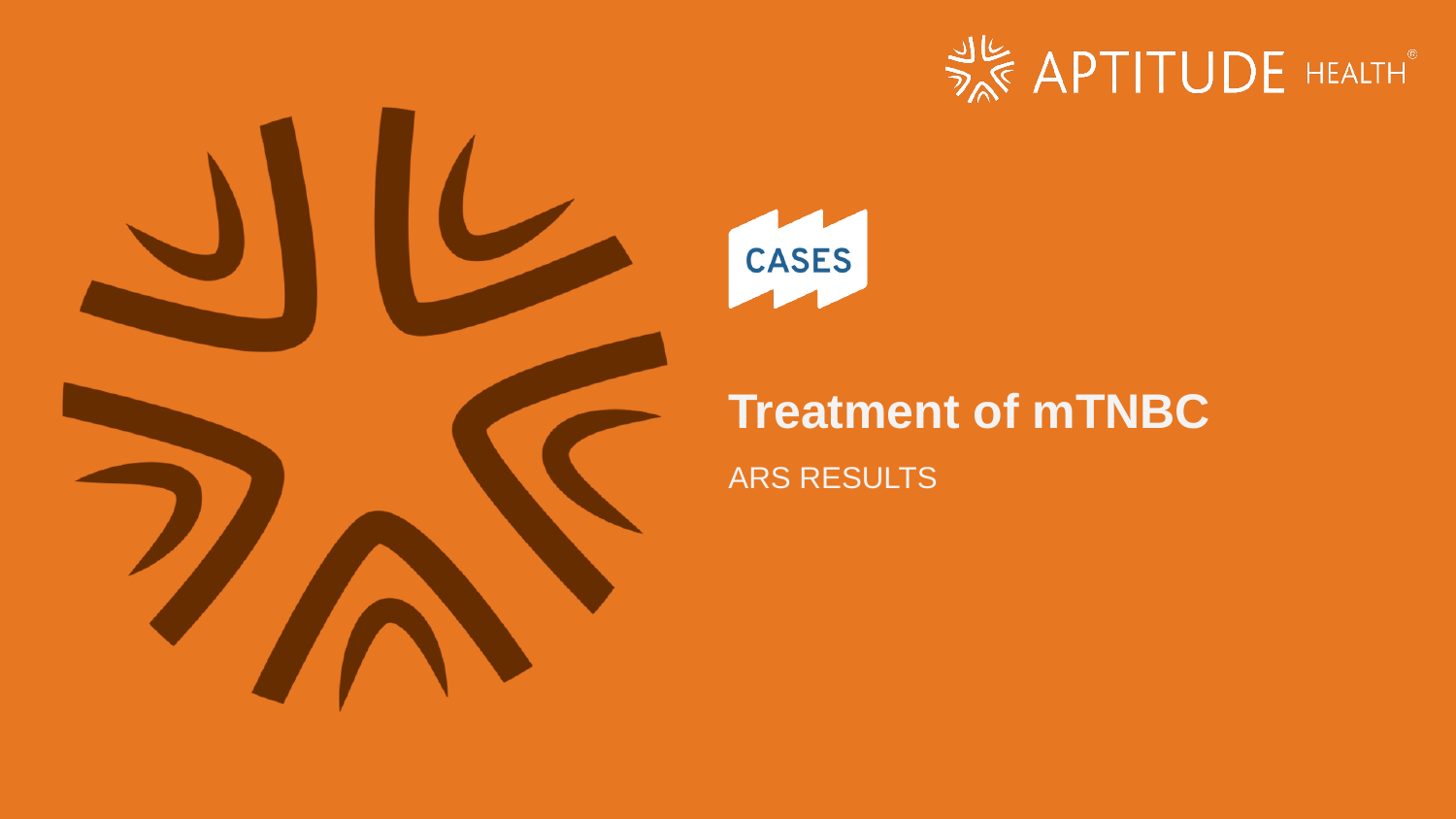### **IN HOW MANY BREAST CANCER PATIENTS HAVE YOU USED**  CASES **A PARP INHIBITOR IN THE PAST YEAR? (N = 7)\***

![](_page_56_Picture_1.jpeg)

![](_page_56_Picture_2.jpeg)

![](_page_56_Picture_3.jpeg)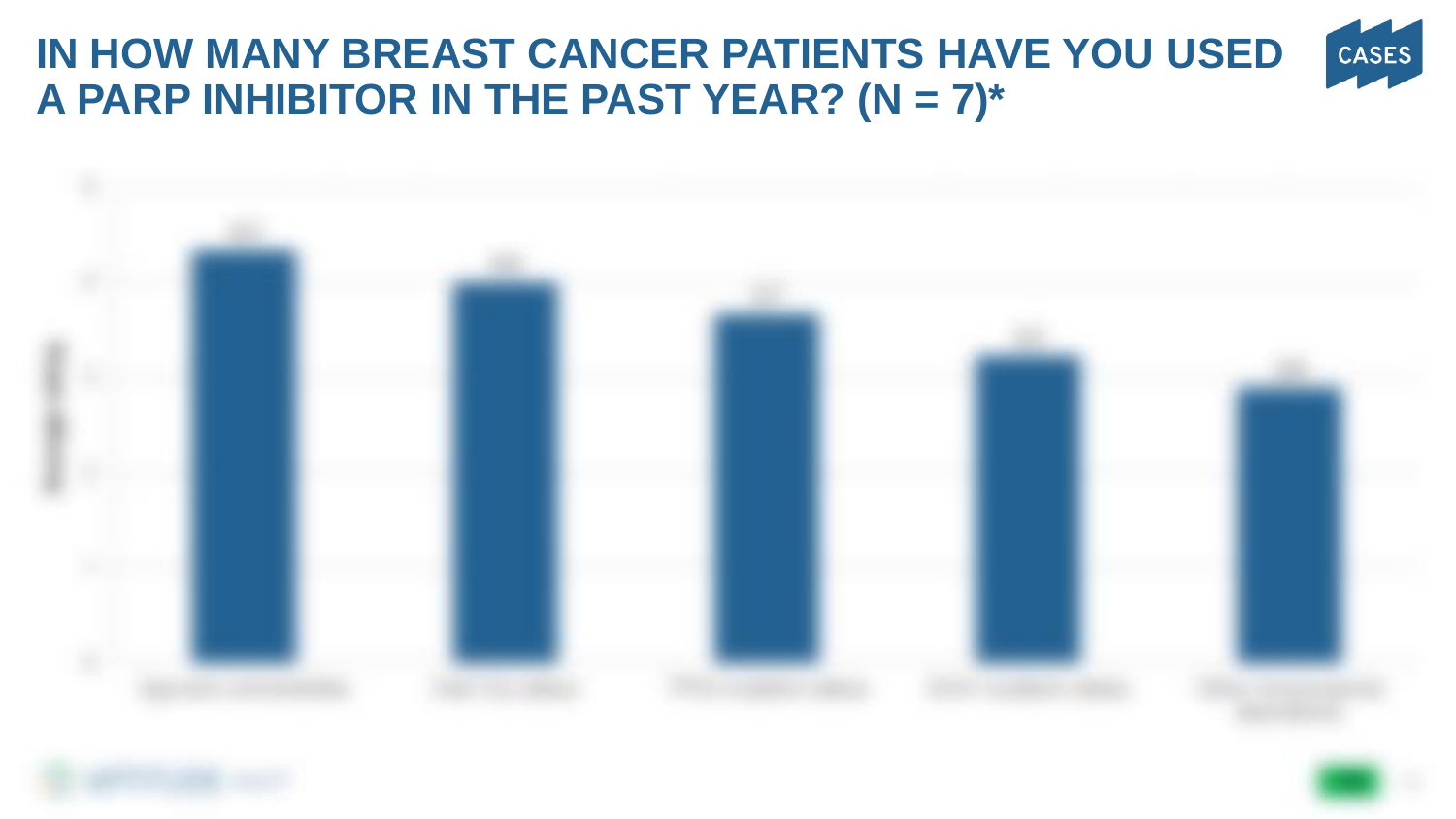## **CASE 1 (mTNBC)**

![](_page_57_Picture_1.jpeg)

> A 51-year-old woman with no family history of breast cancer who had mastectomy

![](_page_57_Picture_3.jpeg)

![](_page_57_Picture_4.jpeg)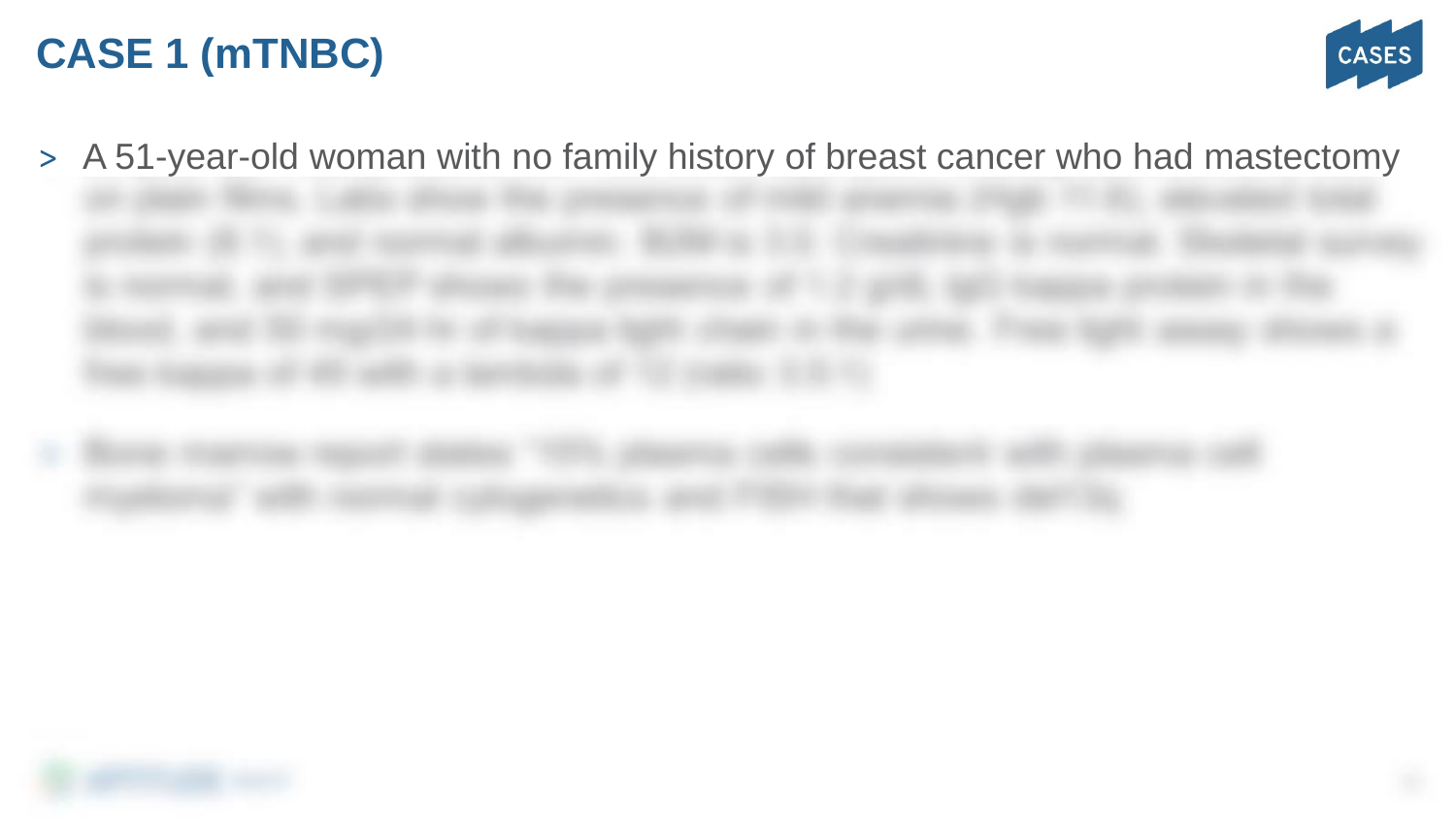## **YOU RECOMMEND: (N = 8)\***

![](_page_58_Picture_1.jpeg)

![](_page_58_Picture_2.jpeg)

![](_page_58_Picture_3.jpeg)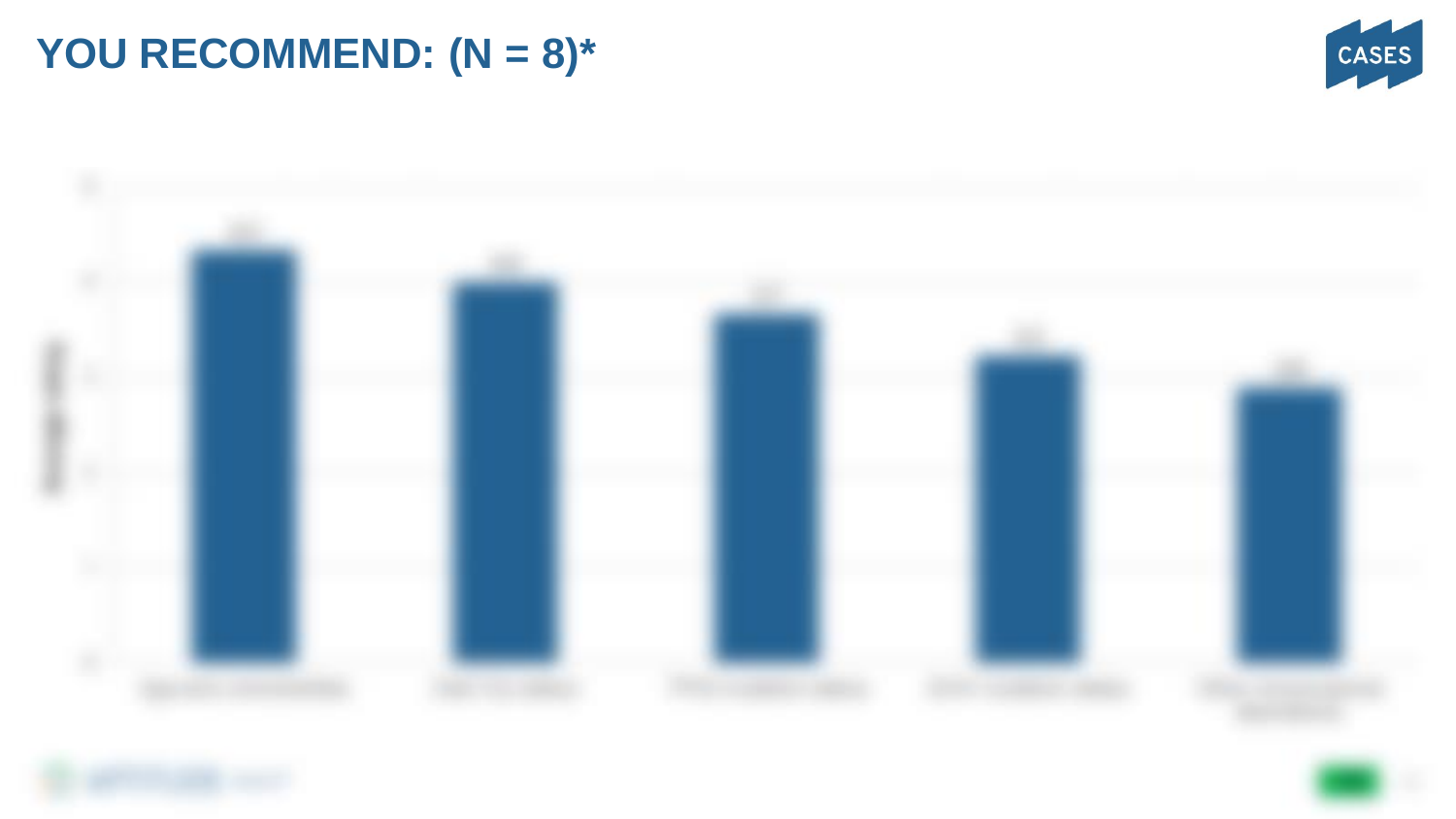### **CASE 1 (mTNBC) CONT. SHE IS FOUND TO HAVE A DELETERIOUS**  *BRCA1* **MUTATION. REGARDING SYSTEMIC THERAPY FOR HER MEDIASTINAL LN-ONLY METASTATIC TNBC, YOU RECOMMEND: (N = 8)\***

**CASES** 

![](_page_59_Picture_1.jpeg)

![](_page_59_Picture_2.jpeg)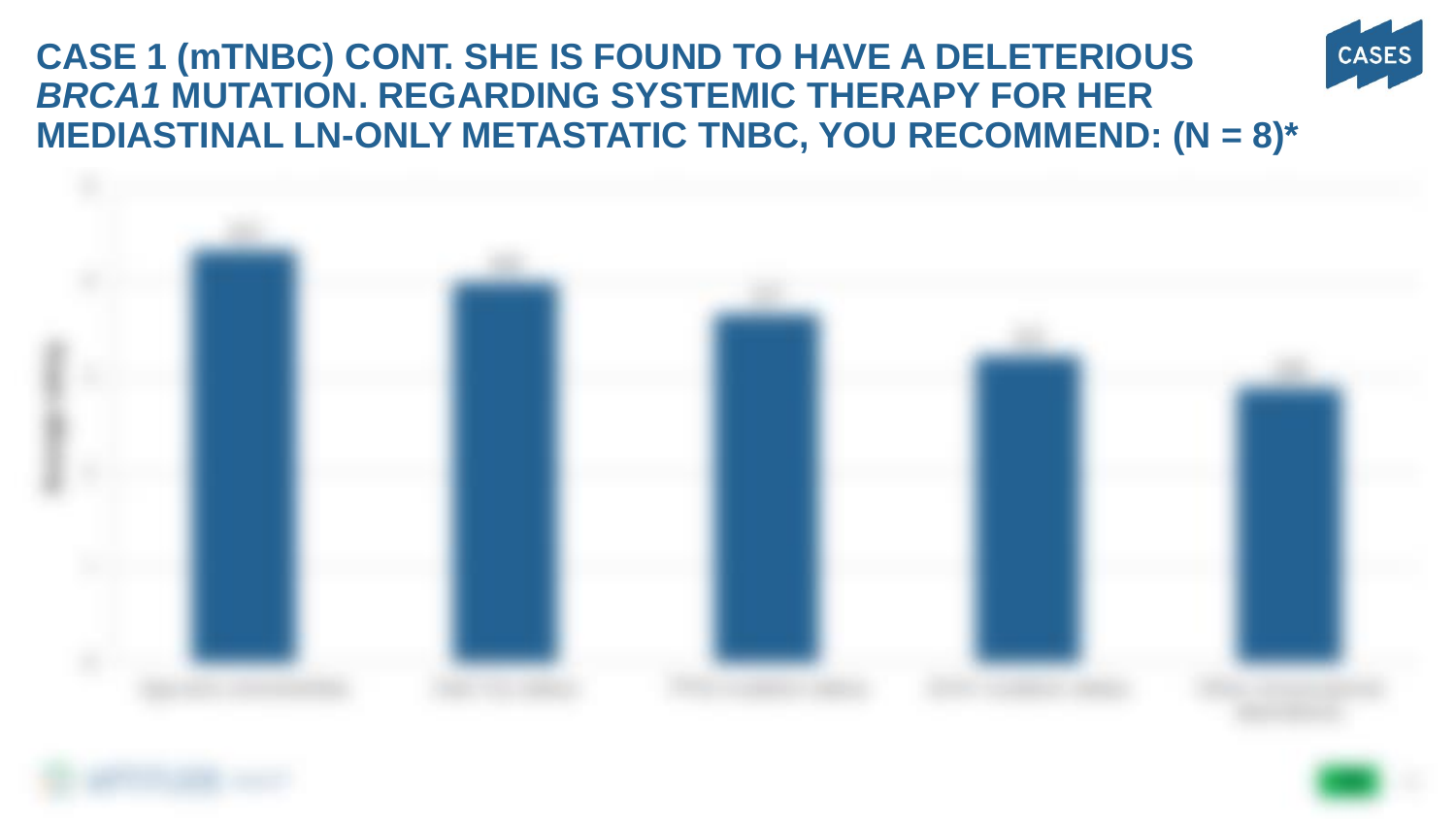**CASE 1 (mTNBC) CONT. SHE IS FOUND TO NOT HAVE A DELETERIOUS GERMLINE MUTATION. REGARDING SYSTEMIC THERAPY FOR HER MEDIASTINAL LN-ONLY METASTATIC TNBC, YOU RECOMMEND: (N = 7)\***

CASES

![](_page_60_Picture_1.jpeg)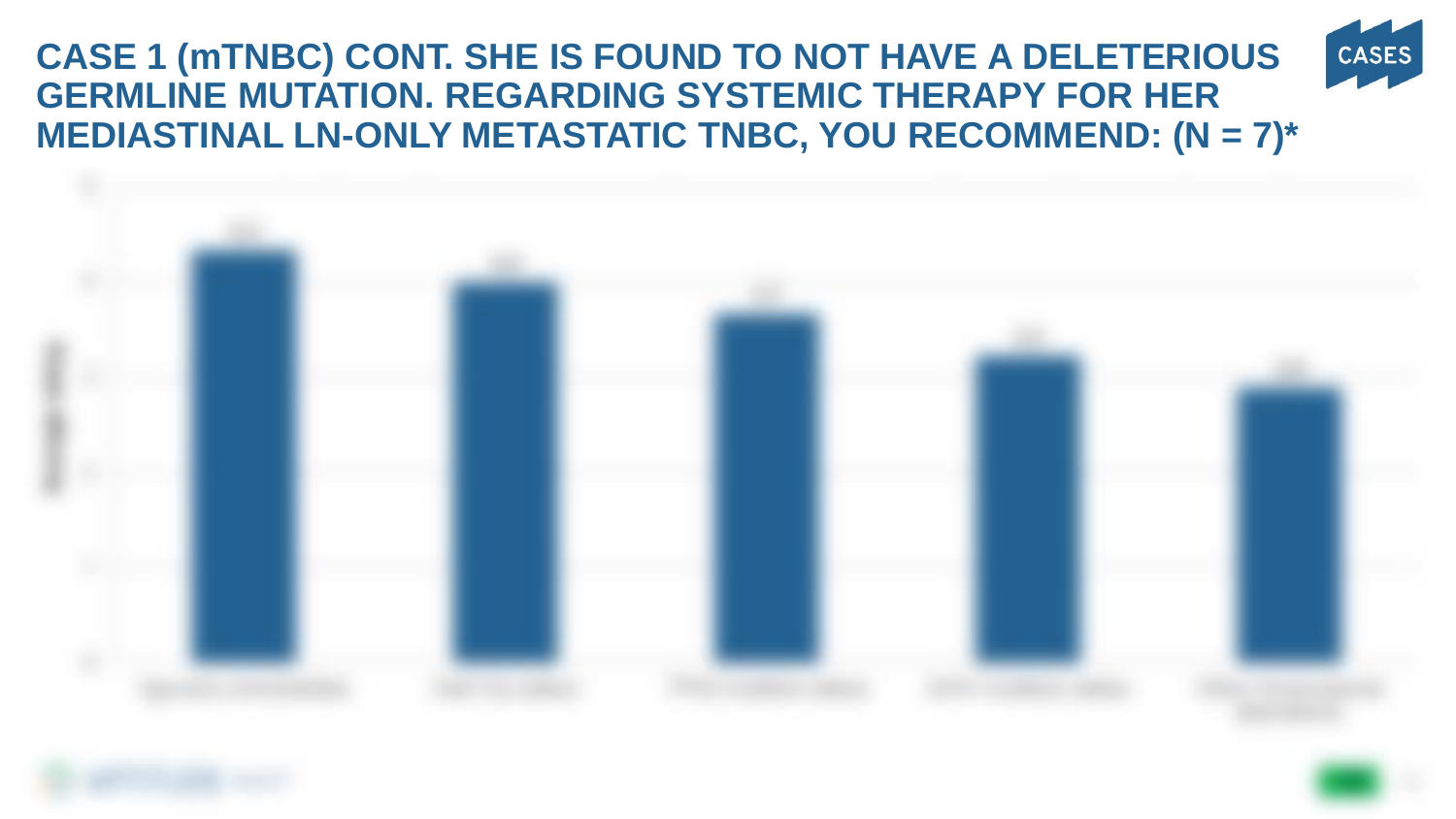### **FOR ER+, HER2– mBC PATIENTS, AT WHAT AGE DO YOU CASES RECOMMEND GERMLINE MUTATION TESTING, REGARDLESS OF FAMILY HISTORY? (N = 8)\***

![](_page_61_Picture_1.jpeg)

![](_page_61_Picture_2.jpeg)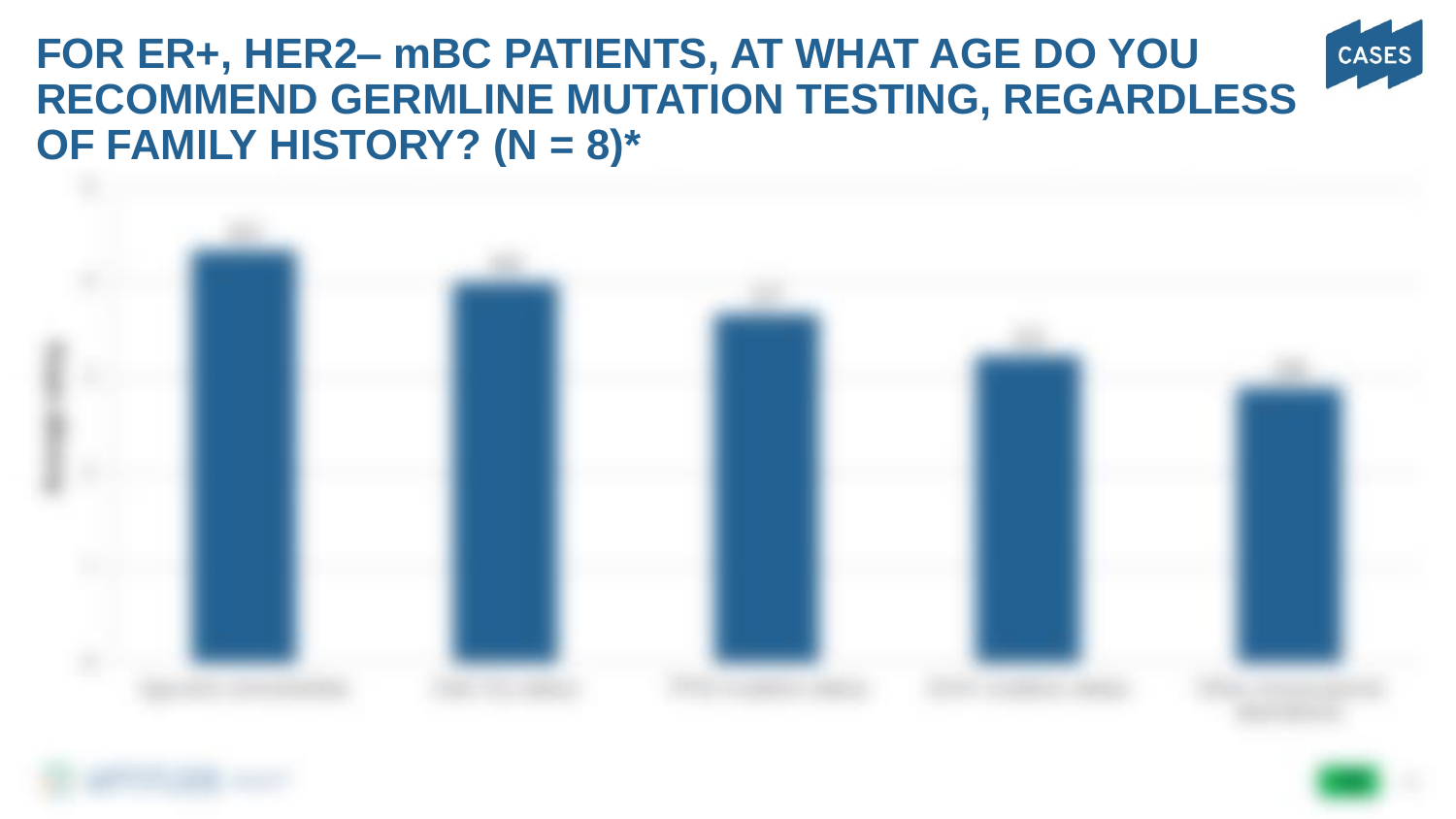## **CASE 2 (mTNBC)**

![](_page_62_Picture_1.jpeg)

> A 75-year-old woman presents with biopsy-proven metastatic blastic bone and LN-

![](_page_62_Picture_3.jpeg)

![](_page_62_Picture_4.jpeg)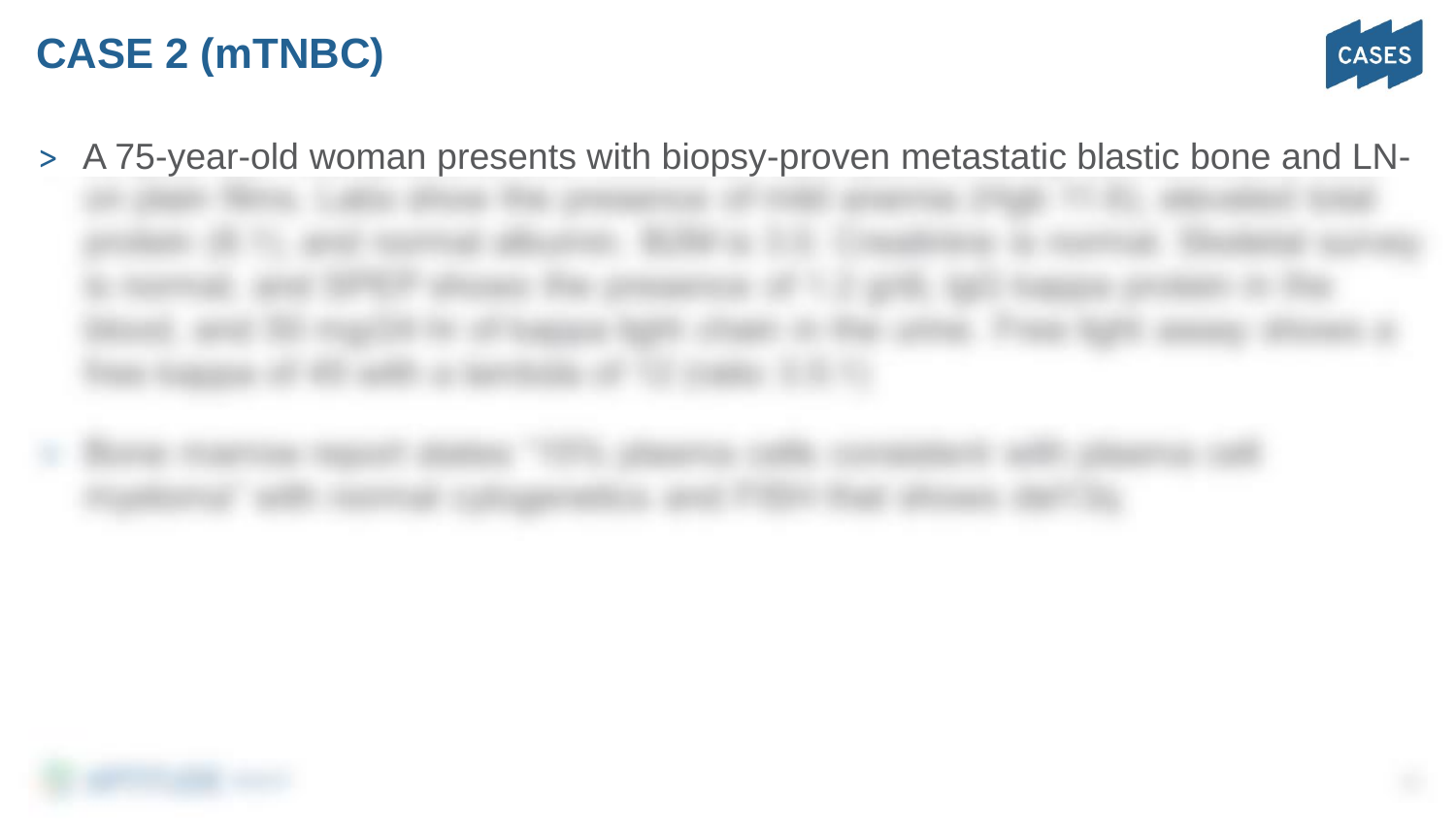## <span id="page-63-0"></span>**WOULD YOU ORDER AR IHC? (N = 9)\***

![](_page_63_Picture_1.jpeg)

![](_page_63_Picture_2.jpeg)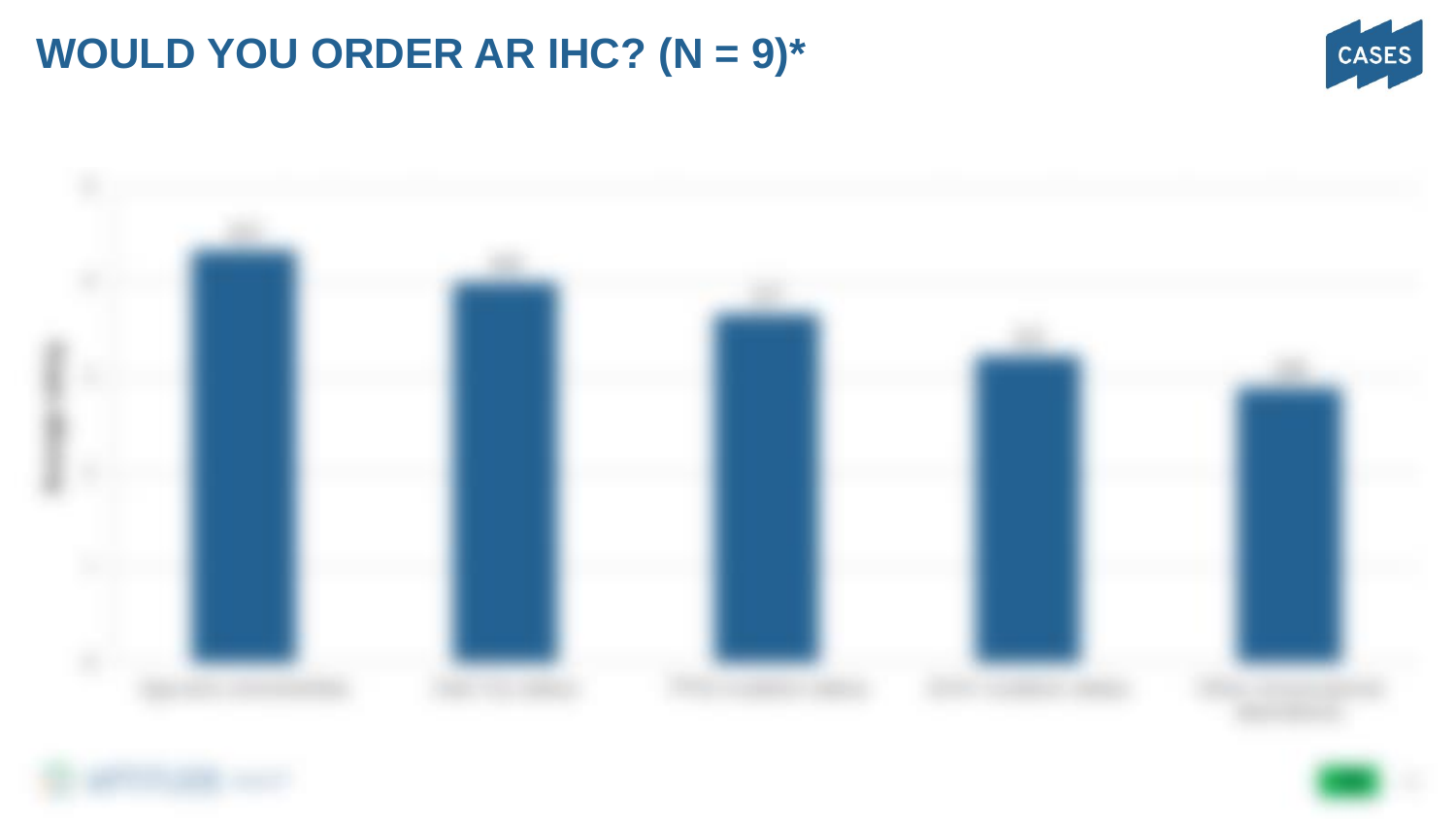### CASES **CASE 2 (mTNBC) CONT. HER AR IS 80% 2+ ON A METASTATIC LN BIOPSY. YOU RECOMMEND: (N = 8)\***

![](_page_64_Picture_1.jpeg)

![](_page_64_Picture_2.jpeg)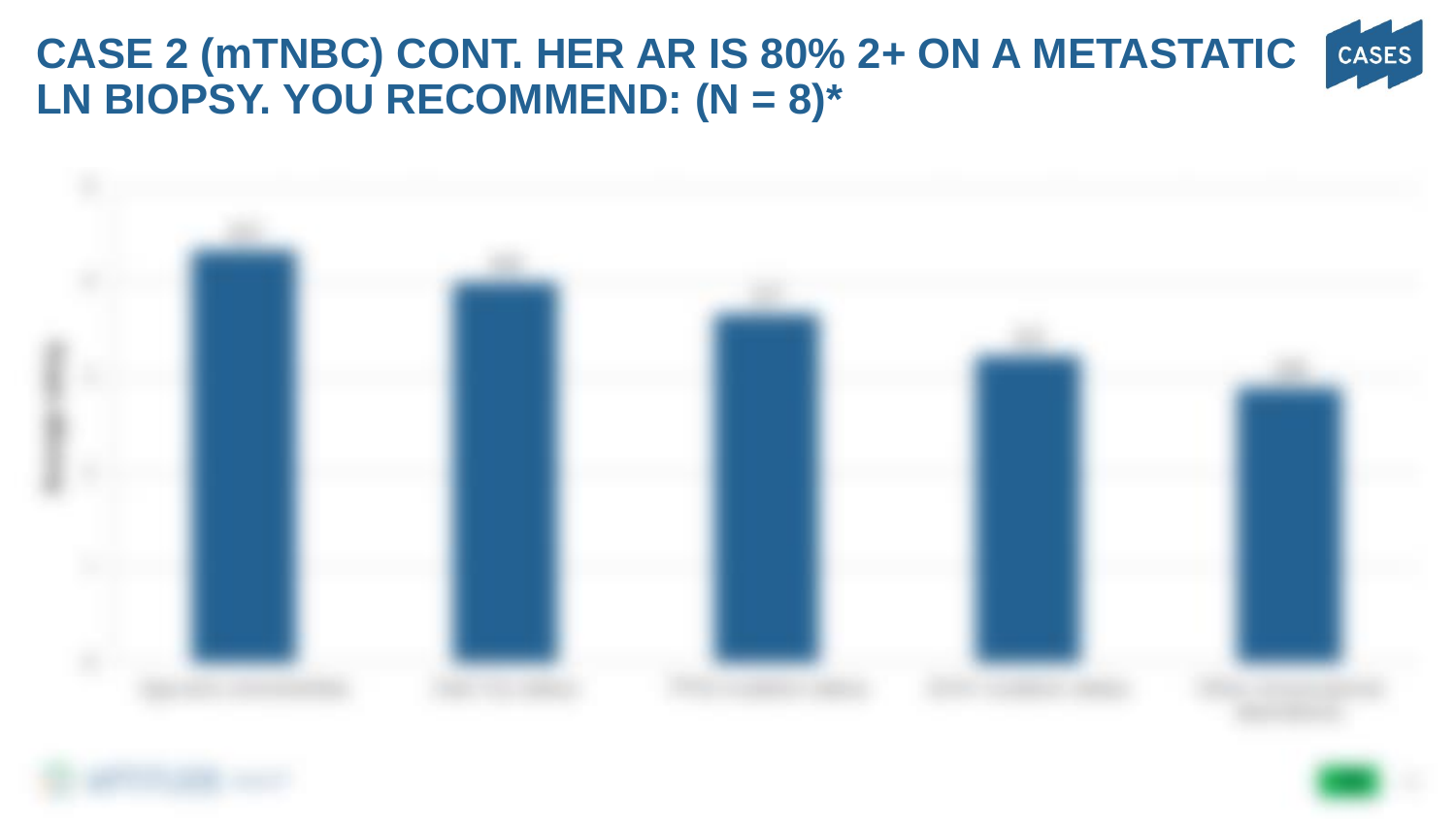## **CASE 3 (mTNBC)**

![](_page_65_Picture_1.jpeg)

> A 39-year-old woman with T2N1 TNBC underwent bilateral mastectomy then dose-

![](_page_65_Picture_3.jpeg)

![](_page_65_Picture_4.jpeg)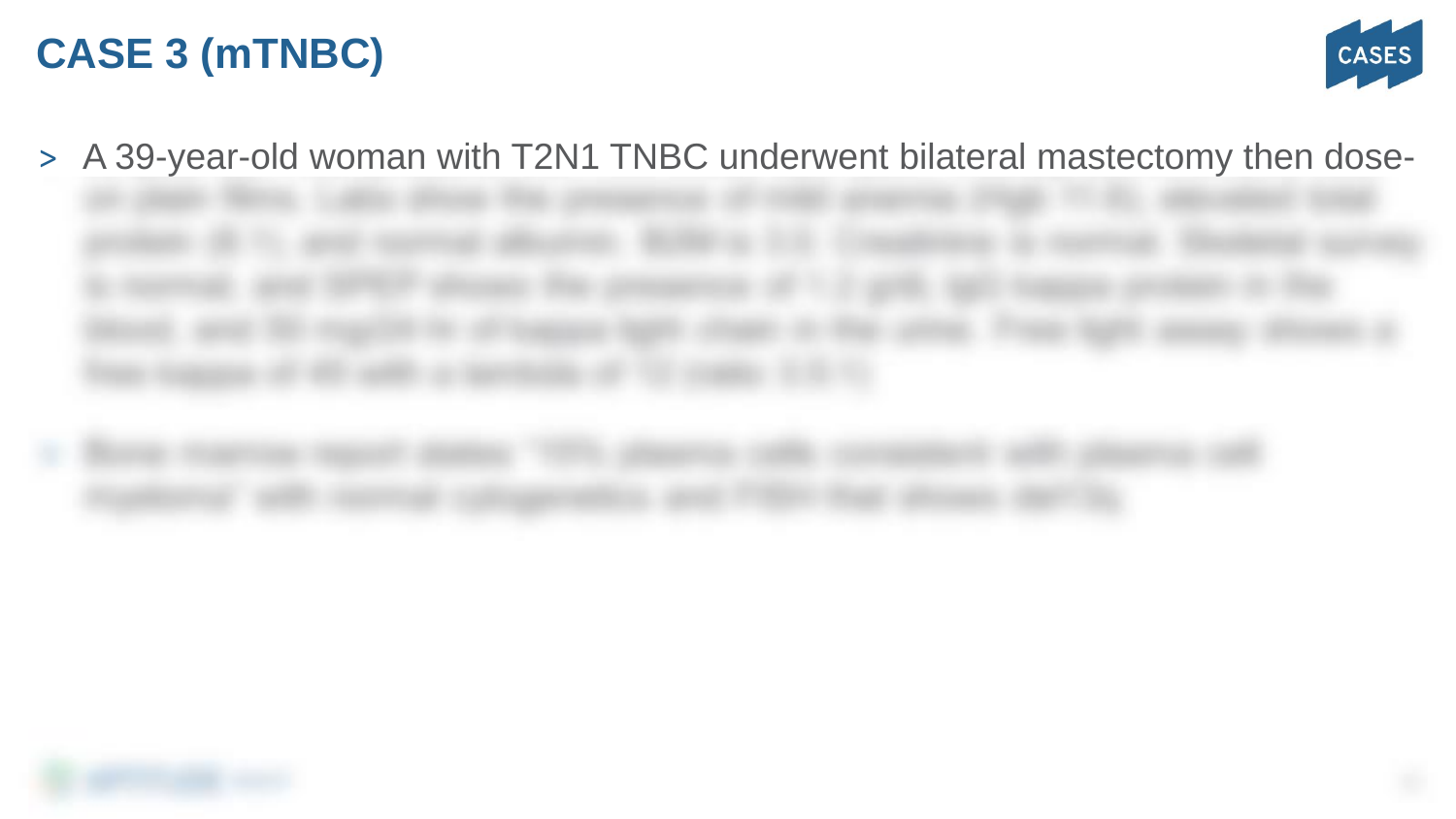## **WHAT TREATMENT WOULD YOU RECOMMEND? (N = 9)\***

![](_page_66_Picture_1.jpeg)

![](_page_66_Picture_2.jpeg)